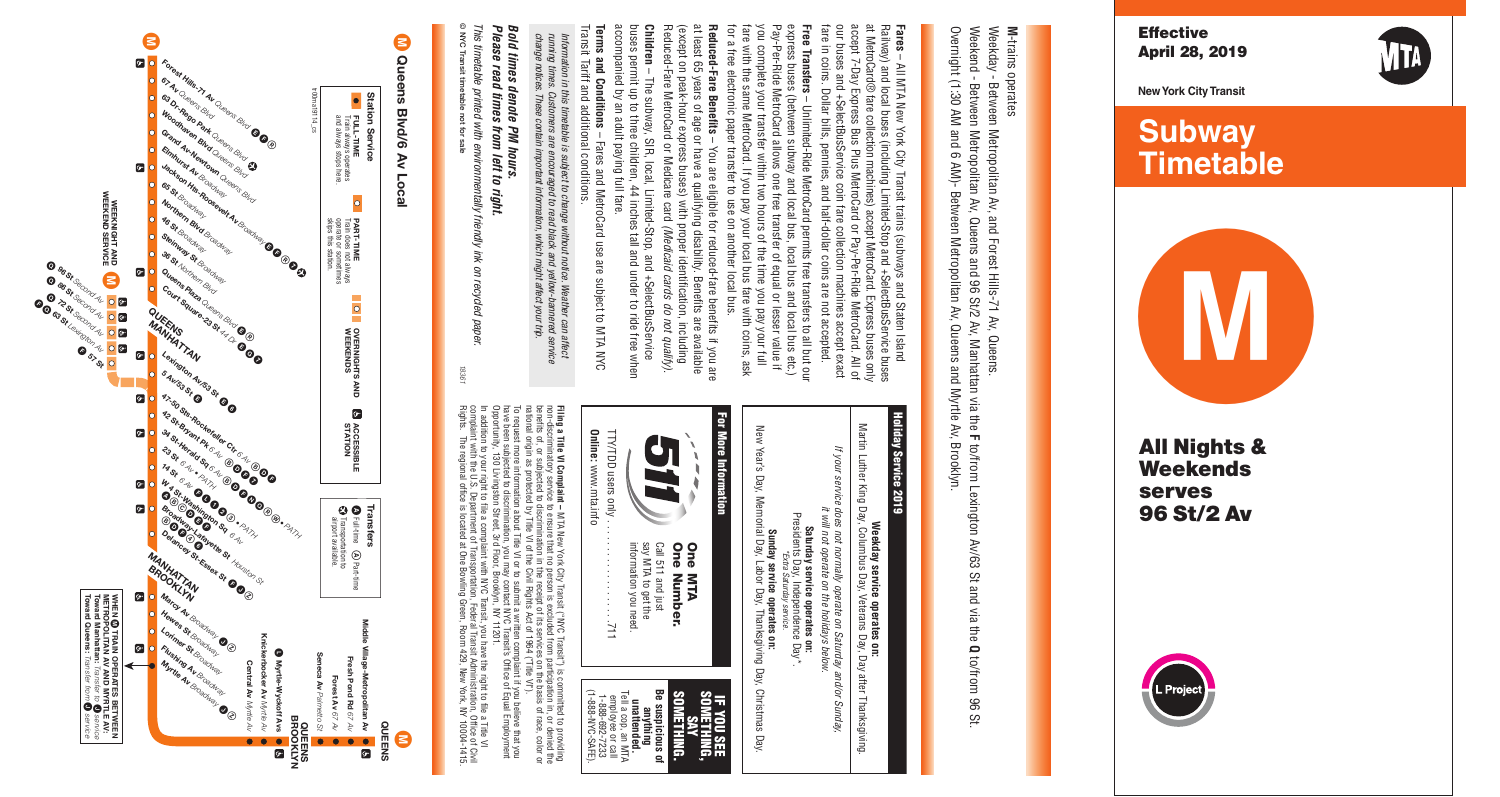**M**-trains operates

Weekday - Between Metropolitan Av, and Forest Hills-71 Av, Queens.

Weekend - Between Metropolitan Av, Queens and 96 St/2 Av, Manhattan via the **F** to/from Lexington Av/63 St and via the **Q** to/from 96 St. Overnight (1:30 AM and 6 AM)- Between Metropolitan Av, Queens and Myrtle Av, Brooklyn.

**Fares** – All MTA New York City Transit trains (subways and Staten Island Railway) and local buses (including Limited-Stop and +SelectBusService buses at MetroCard® fare collection machines) accept MetroCard. Express buses only accept 7-Day Express Bus Plus MetroCard or Pay-Per-Ride MetroCard. All of our buses and +SelectBusService coin fare collection machines accept exact fare in coins. Dollar bills, pennies, and half-dollar coins are not accepted.

**Free Transfers** – Unlimited-Ride MetroCard permits free transfers to all but our express buses (between subway and local bus, local bus and local bus etc.) Pay-Per-Ride MetroCard allows one free transfer of equal or lesser value if you complete your transfer within two hours of the time you pay your full fare with the same MetroCard. If you pay your local bus fare with coins, ask for a free electronic paper transfer to use on another local bus.

**Reduced-Fare Benefits** – You are eligible for reduced-fare benefits if you are at least 65 years of age or have a qualifying disability. Benefits are available (except on peak-hour express buses) with proper identification, including Reduced-Fare MetroCard or Medicare card (Medicaid cards do not qualify).

**Children** – The subway, SIR, local, Limited-Stop, and +SelectBusService buses permit up to three children, 44 inches tall and under to ride free when accompanied by an adult paying full fare.

**Terms and Conditions** – Fares and MetroCard use are subject to MTA NYC Transit Tariff and additional conditions.

Information in this timetable is subject to change without notice. Weather can affect running times. Customers are encouraged to read black and yellow-bannered service change notices. These contain important information, which might affect your trip.

### **Bold times denote PM hours. Please read times from left to right.**

This timetable printed with environmentally friendly ink on recycled paper. **© NYC Transit timetable not for sale** 18361

### **Holiday Service 2019**



**Filing a Title VI Complaint –** MTA New York City Transit ("NYC Transit") is committed to providing non-discriminatory service to ensure that no person is excluded from participation in, or denied the benefits of, or subjected to discrimination in the receipt of its services on the basis of race, color or national origin as protected by Title VI of the Civil Rights Act of 1964 ("Title VI").

To request more information about Title VI or to submit a written complaint if you believe that you have been subjected to discrimination, you may contact NYC Transit's Office of Equal Employment Opportunity, 130 Livingston Street, 3rd Floor, Brooklyn, NY 11201.

In addition to your right to file a complaint with NYC Transit, you have the right to file a Title VI complaint with the U.S. Department of Transportation, Federal Transit Administration, Office of Civil Rights. The regional office is located at One Bowling Green, Room 429, New York, NY 10004-1415.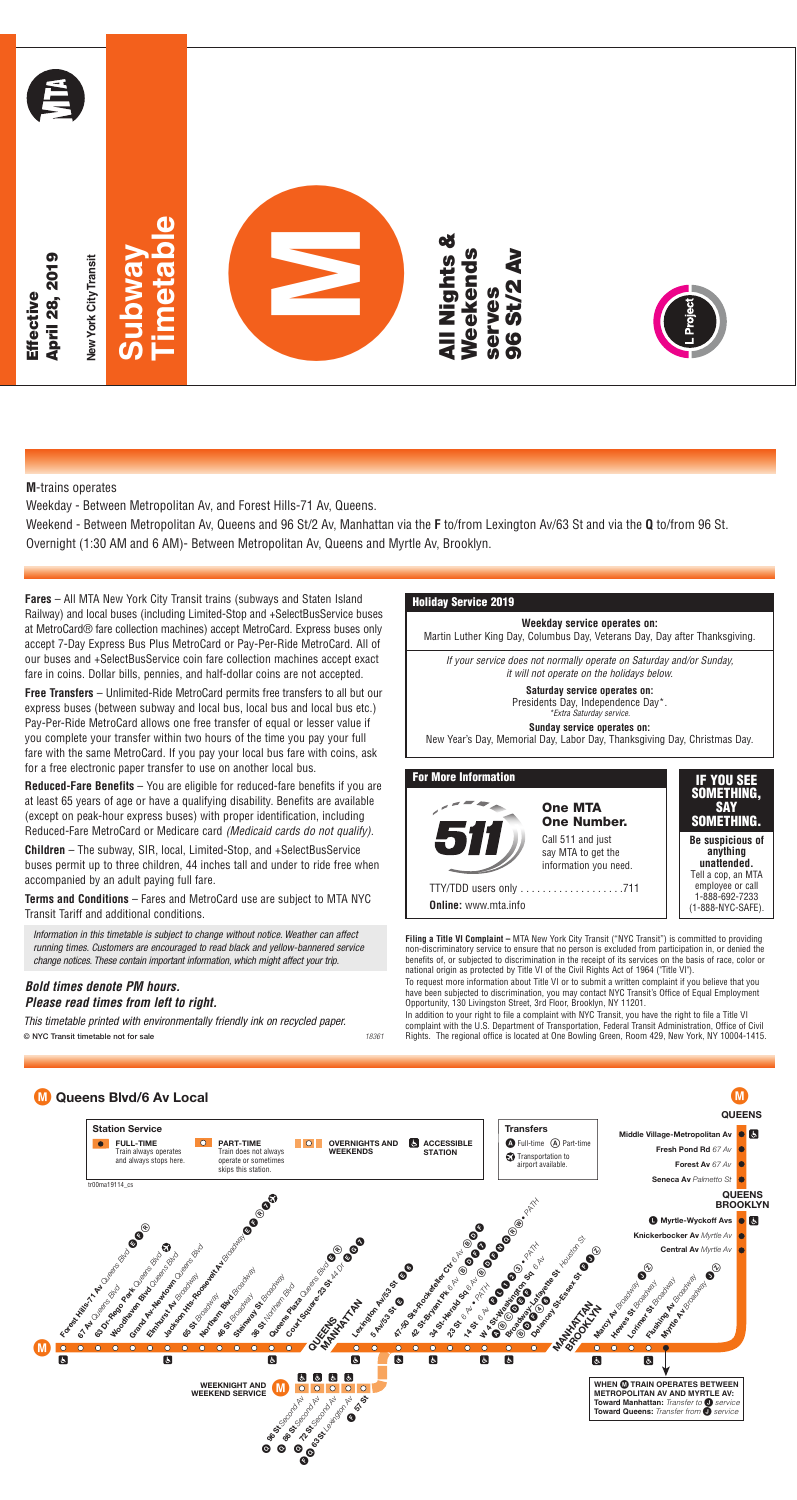# M **Queens Blvd/6 Av Local**



**M**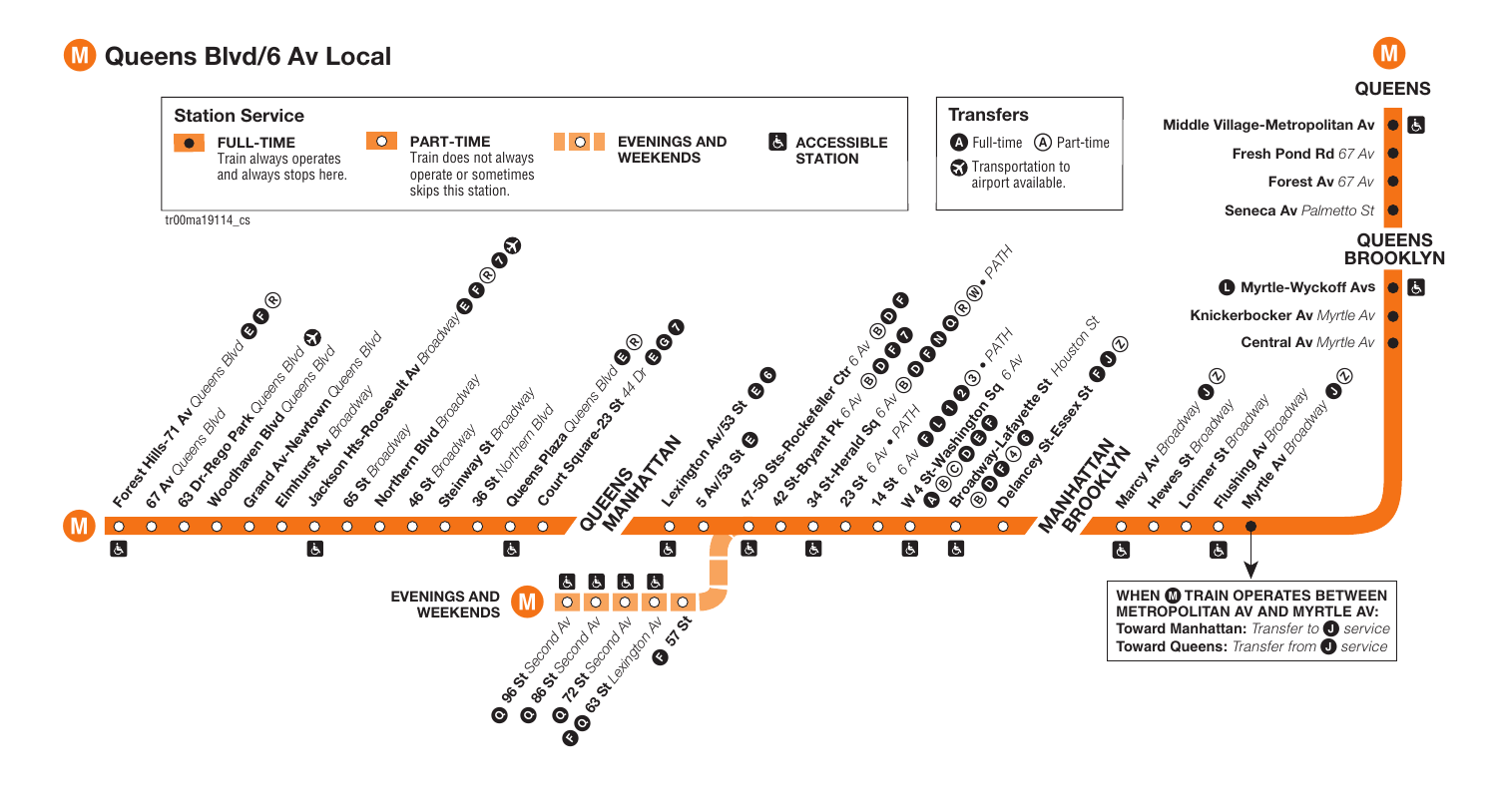|                                  | <b>Frst Hills Roosevit</b>                   | Queens                          | Lex Av                            | 96                                                                               | Lex Av                                               | 47-50 St                 | 14                      | From 96 St/2 Av, Manhattan, or Forest Hills-71 Av, Queens, to Middle Village-Metropolitan Av, Queens<br>Broadway- | Essex                   | <b>Marcy</b>            | <b>Hewes</b>            | Lorimer                 | <b>Myrtle</b>           | Myrtle-                     | Met                     |
|----------------------------------|----------------------------------------------|---------------------------------|-----------------------------------|----------------------------------------------------------------------------------|------------------------------------------------------|--------------------------|-------------------------|-------------------------------------------------------------------------------------------------------------------|-------------------------|-------------------------|-------------------------|-------------------------|-------------------------|-----------------------------|-------------------------|
| 71 Av                            | Av<br>$\overline{\phantom{0}}$               | Plz<br>$\overline{\phantom{0}}$ | 53 St                             | St<br>12:11                                                                      | 63 St<br>12:17                                       | <b>Rock Ctr</b><br>12:21 | St<br>12:27             | Lafayette St<br>12:31                                                                                             | St<br>12:34             | Av<br>12:42             | St<br>12:43             | St<br>12:44             | Av<br>12:47             | <b>Wyckoff Avs</b><br>12:56 | Av<br>1:02              |
| —                                | —                                            | $\overline{\phantom{0}}$        |                                   | 12:23<br>12:35<br>12:50                                                          | 12:29<br>12:41<br>12:56                              | 12:33<br>12:45<br>1:00   | 12:39<br>12:51<br>1:06  | 12:43<br>12:55<br>1:10                                                                                            | 12:47<br>12:58<br>1:13  | 12:55<br>1:06<br>1:21   | 12:56<br>1:07<br>1:22   | 12:57<br>1:08<br>1:23   | 1:00<br>1:11<br>1:26    | 1:09<br>1:20<br>1:35        | 1:15<br>1:26<br>1:41    |
|                                  |                                              |                                 | —                                 | 1:02<br>1:15                                                                     | 1:08<br>1:21                                         | 1:12<br>1:25             | 1:18<br>1:31            | 1:22<br>1:35                                                                                                      | 1:25<br>1:38            | 1:33<br>1:45            | 1:34<br>1:46            | 1:35<br>1:48            | 1:38<br>1:50<br>2:02    | 1:47<br>2:01<br>2:09        | 1:53<br>2:07<br>2:15    |
|                                  |                                              |                                 |                                   |                                                                                  |                                                      |                          |                         |                                                                                                                   |                         |                         |                         |                         | 2:22<br>2:42            | 2:28<br>2:48                | 2:34<br>2:54            |
|                                  |                                              |                                 |                                   |                                                                                  |                                                      |                          |                         |                                                                                                                   |                         | <b>Shuttle service→</b> |                         |                         | 3:02<br>3:22<br>3:42    | 3:08<br>3:28<br>3:48        | 3:14<br>3:34<br>3:54    |
|                                  |                                              |                                 |                                   |                                                                                  |                                                      |                          |                         |                                                                                                                   |                         |                         |                         |                         | 4:02<br>4:22            | 4:08<br>4:28                | 4:14<br>4:34            |
|                                  |                                              |                                 |                                   |                                                                                  |                                                      |                          |                         |                                                                                                                   |                         |                         |                         |                         | 4:42<br>5:02<br>5:22    | 4:48<br>5:08<br>5:28        | 4:54<br>5:14<br>5:34    |
|                                  |                                              |                                 |                                   |                                                                                  |                                                      |                          |                         |                                                                                                                   |                         |                         |                         |                         | 5:42<br>6:02            | 5:48<br>6:08                | 5:54<br>6:14            |
| 5:24<br>5:34<br>5:44             | 5:34<br>5:44<br>5:54                         | 5:44<br>5:54<br>6:04            | 5:48<br>5:58<br>6:09              | —<br>—                                                                           | —<br>—                                               | 5:52<br>6:02<br>6:12     | 5:58<br>6:08<br>6:18    | 6:02<br>6:12<br>6:22                                                                                              | 6:06<br>6:15<br>6:26    | 6:13<br>6:22<br>6:33    | 6:14<br>6:23<br>6:34    | 6:16<br>6:25<br>6:36    | 6:18<br>6:27<br>6:38    | 6:24<br>6:33<br>6:46        | 6:30<br>6:39<br>6:52    |
| 5:53<br>6:04                     | 6:03<br>6:14                                 | 6:13<br>6:24                    | 6:18<br>6:29                      | —                                                                                | —                                                    | 6:22<br>6:32             | 6:28<br>6:38            | 6:32<br>6:42                                                                                                      | 6:35<br>6:45            | 6:43<br>6:53            | 6:44<br>6:54            | 6:45<br>6:55            | 6:48<br>6:58            | 6:55<br>7:07                | 7:01<br>7:13            |
| 6:15<br>6:26<br>6:36             | 6:25<br>6:36<br>6:46                         | 6:35<br>6:46<br>6:58            | 6:40<br>6:51<br>7:03              | —<br>—<br>$\overline{\phantom{0}}$                                               | —<br>—                                               | 6:44<br>6:54<br>7:06     | 6:50<br>7:00<br>7:12    | 6:54<br>7:04<br>7:16                                                                                              | 6:57<br>7:07<br>7:19    | 7:05<br>7:15<br>7:27    | 7:06<br>7:16<br>7:28    | 7:07<br>7:17<br>7:29    | 7:10<br>7:20<br>7:33    | 7:18<br>7:29<br>7:42        | 7:24<br>7:35<br>7:48    |
| 6:46<br>6:56                     | 6:56<br>7:06                                 | 7:06<br>7:16                    | 7:10<br>7:21                      | —<br>—                                                                           | $\overline{\phantom{0}}$<br>—                        | 7:16<br>7:25             | 7:22<br>7:31            | 7:26<br>7:35                                                                                                      | 7:29<br>7:38            | 7:37<br>7:45            | 7:38<br>7:46            | 7:39<br>7:48            | 7:43<br>7:50            | 7:52<br>7:59                | 7:58<br>8:05            |
| 7:04<br>7:11<br>7:19             | 7:14<br>7:21<br>7:29                         | 7:26<br>7:31<br>7:39            | 7:31<br>7:37<br>7:45              | —<br>—                                                                           | $\overline{\phantom{0}}$<br>$\overline{\phantom{0}}$ | 7:34<br>7:40<br>7:48     | 7:40<br>7:46<br>7:55    | 7:44<br>7:50<br>7:59                                                                                              | 7:47<br>7:55<br>8:03    | 7:55<br>8:02<br>8:11    | 7:56<br>8:03<br>8:12    | 7:57<br>8:05<br>8:13    | 8:01<br>8:07<br>8:16    | 8:09<br>8:16<br>8:24        | 8:15<br>8:22<br>8:30    |
| 7:26<br>7:33                     | 7:37<br>7:44                                 | 7:47<br>7:55                    | 7:53<br>8:00                      | $\overline{\phantom{0}}$<br>—                                                    | $\overline{\phantom{0}}$<br>$\overline{\phantom{0}}$ | 7:56<br>8:04             | 8:03<br>8:10            | 8:07<br>8:14                                                                                                      | 8:10<br>8:17            | 8:17<br>8:25            | 8:18<br>8:26            | 8:20<br>8:27            | 8:22<br>8:31            | 8:30<br>8:40                | 8:36<br>8:46            |
| 7:38<br>7:45<br>7:54             | 7:49<br>7:56<br>8:05                         | 7:59<br>8:07<br>8:15            | 8:05<br>8:13<br>8:21              | —<br>—<br>—                                                                      | —                                                    | 8:08<br>8:17<br>8:27     | 8:15<br>8:23<br>8:34    | 8:19<br>8:27<br>8:38                                                                                              | 8:22<br>8:30<br>8:42    | 8:29<br>8:38<br>8:49    | 8:30<br>8:39<br>8:50    | 8:32<br>8:40<br>8:52    | 8:36<br>8:43<br>8:56    | 8:45<br>8:52<br>9:05        | 8:51<br>8:58<br>9:11    |
| 8:02<br>8:08                     | 8:13<br>8:19                                 | 8:23<br>8:31                    | 8:29<br>8:37                      | —                                                                                | $\overline{\phantom{0}}$<br>$\overline{\phantom{0}}$ | 8:33<br>8:41             | 8:40<br>8:48            | 8:44<br>8:52                                                                                                      | 8:47<br>8:55            | 8:54<br>9:02            | 8:55<br>9:03            | 8:57<br>9:05            | 8:59<br>9:07            | 9:08<br>9:16                | 9:14<br>9:22            |
| 8:14<br>8:21<br>8:26             | 8:25<br>8:32<br>8:37                         | 8:35<br>8:43<br>8:47            | 8:42<br>8:50<br>8:54              | $\overline{\phantom{0}}$<br>—<br>—                                               | $\overline{\phantom{0}}$<br>—                        | 8:47<br>8:55<br>8:58     | 8:54<br>9:02<br>9:04    | 8:58<br>9:06<br>9:08                                                                                              | 9:02<br>9:09<br>9:13    | 9:09<br>9:16<br>9:20    | 9:10<br>9:17<br>9:21    | 9:12<br>9:19<br>9:23    | 9:14<br>9:21<br>9:26    | 9:23<br>9:30<br>9:34        | 9:29<br>9:36<br>9:40    |
| 8:33<br>8:43                     | 8:44<br>8:54                                 | 8:55<br>9:04                    | 9:01<br>9:10                      | —                                                                                | —                                                    | 9:05<br>9:14             | 9:12<br>9:21            | 9:16<br>9:25                                                                                                      | 9:19<br>9:28            | 9:26<br>9:35            | 9:27<br>9:36            | 9:29<br>9:38            | 9:31<br>9:40            | 9:39<br>9:48                | 9:45<br>9:54            |
| 8:53<br>9:03                     | 9:04<br>9:14<br>Then every 10 minutes until: | 9:14<br>9:24                    | 9:20<br>9:30                      | —<br>—                                                                           | $\overline{\phantom{0}}$<br>$\overline{\phantom{0}}$ | 9:24<br>9:34             | 9:31<br>9:40            | 9:35<br>9:44                                                                                                      | 9:38<br>9:48            | 9:45<br>9:56            | 9:46<br>9:57            | 9:48<br>9:58            | 9:51<br>10:01           | 9:59<br>10:11               | 10:05<br>10:17          |
| 2:23<br>2:31                     | 2:32<br>2:40                                 | 2:42<br>2:50                    | 2:47<br>2:55                      |                                                                                  |                                                      | 2:53<br>2:59             | 2:59<br>3:05            | 3:03<br>3:09                                                                                                      | 3:06<br>3:14            | 3:13<br>3:21            | 3:14<br>3:22            | 3:16<br>3:24            | 3:19<br>3:27            | 3:26<br>3:34                | 3:32<br>3:40            |
| 2:43<br>2:52<br>3:03             | 2:52<br>3:01<br>3:12                         | 3:02<br>3:11<br>3:22            | 3:07<br>3:16<br>3:27              | $\overline{\phantom{0}}$<br>—                                                    | —                                                    | 3:11<br>3:22<br>3:31     | 3:17<br>3:28<br>3:37    | 3:21<br>3:32<br>3:41                                                                                              | 3:24<br>3:35<br>3:44    | 3:31<br>3:42<br>3:51    | 3:32<br>3:43<br>3:52    | 3:34<br>3:45<br>3:54    | 3:39<br>3:48<br>3:56    | 3:45<br>3:56<br>4:03        | 3:51<br>4:02<br>4:09    |
| 3:13<br>3:23                     | 3:22<br>3:33                                 | 3:32<br>3:45                    | 3:37<br>3:50                      | $\overline{\phantom{0}}$<br>—                                                    |                                                      | 3:41<br>3:53             | 3:47<br>3:59            | 3:51<br>4:03                                                                                                      | 3:54<br>4:06            | 4:01<br>4:14            | 4:02<br>4:15            | 4:04<br>4:16            | 4:06<br>4:19            | 4:15<br>4:27                | 4:21<br>4:33            |
| 3:34<br>3:44<br>3:49             | 3:44<br>3:53<br>3:58                         | 3:54<br>4:03<br>4:08            | 3:59<br>4:08<br>4:13              | $\overline{\phantom{0}}$<br>$\overline{\phantom{0}}$                             | $\overline{\phantom{0}}$                             | 4:04<br>4:12<br>4:18     | 4:10<br>4:18<br>4:24    | 4:14<br>4:22<br>4:28                                                                                              | 4:19<br>4:28<br>4:32    | 4:26<br>4:36<br>4:39    | 4:27<br>4:37<br>4:40    | 4:29<br>4:38<br>4:42    | 4:31<br>4:41<br>4:44    | 4:40<br>4:47<br>4:53        | 4:46<br>4:53<br>4:59    |
| 3:57<br>4:08<br>4:13             | 4:07<br>4:17<br>4:23                         | 4:17<br>4:28<br>4:33            | 4:22<br>4:33<br>4:38              | $\equiv$<br>$\overline{\phantom{0}}$                                             | $\equiv$<br>$\overline{\phantom{0}}$                 | 4:28<br>4:39<br>4:43     | 4:34<br>4:45<br>4:49    | 4:38<br>4:49<br>4:53                                                                                              | 4:41<br>4:53<br>4:56    | 4:49<br>5:00<br>5:04    | 4:50<br>5:01<br>5:05    | 4:51<br>5:03<br>5:06    | 4:56<br>5:06<br>5:11    | 5:05<br>5:14<br>5:20        | 5:11<br>5:20<br>5:26    |
| 4:21<br>4:29                     | 4:30<br>4:38                                 | 4:40<br>4:49                    | 4:45<br>4:54                      | —<br>$\overline{\phantom{0}}$                                                    | $\equiv$<br>$\equiv$                                 | 4:49<br>4:59             | 4:55<br>5:05            | 4:59<br>5:09                                                                                                      | 5:02<br>5:12            | 5:10<br>5:20            | 5:11<br>5:21            | 5:12<br>5:22            | 5:15<br>5:25            | 5:24<br>5:34                | 5:30<br>5:40            |
| 4:37<br>4:45<br>4:54             | 4:46<br>4:55<br>5:03                         | 4:56<br>5:05<br>5:13            | 5:01<br>5:10<br>5:18              | $\overline{\phantom{0}}$<br>$\overline{\phantom{0}}$<br>$\overline{\phantom{0}}$ | $\equiv$                                             | 5:05<br>5:14<br>5:24     | 5:12<br>5:21<br>5:30    | 5:16<br>5:25<br>5:34                                                                                              | 5:19<br>5:28<br>5:38    | 5:26<br>5:36<br>5:46    | 5:27<br>5:37<br>5:47    | 5:29<br>5:38<br>5:48    | 5:34<br>5:44<br>5:54    | 5:42<br>5:52<br>6:01        | 5:48<br>5:58<br>6:07    |
| 5:05<br>5:16                     | 5:14<br>5:25                                 | 5:24<br>5:36                    | 5:29<br>5:41                      | —<br>$\overline{\phantom{0}}$                                                    | $\overline{\phantom{0}}$<br>$\overline{\phantom{0}}$ | 5:34<br>5:45             | 5:40<br>5:52            | 5:44<br>5:56                                                                                                      | 5:47<br>5:59            | 5:55<br>6:06            | 5:56<br>6:07            | 5:57<br>6:09            | 6:00<br>6:12            | 6:08<br>6:19                | 6:14<br>6:25            |
| 5:23<br>5:29<br>5:39             | 5:33<br>5:38<br>5:48                         | 5:43<br>5:48<br>5:58            | 5:48<br>5:53<br>6:03              | $\overline{\phantom{0}}$<br>$\equiv$                                             | $\equiv$                                             | 5:54<br>6:00<br>6:09     | 6:01<br>6:06<br>6:15    | 6:05<br>6:10<br>6:19                                                                                              | 6:08<br>6:13<br>6:22    | 6:15<br>6:21<br>6:30    | 6:16<br>6:22<br>6:31    | 6:18<br>6:23<br>6:32    | 6:21<br>6:26<br>6:35    | 6:29<br>6:35<br>6:43        | 6:35<br>6:41<br>6:49    |
| 5:45<br>5:50                     | 5:54<br>5:59                                 | 6:04<br>6:09                    | 6:09<br>6:14                      | $\overline{\phantom{0}}$<br>$\overline{\phantom{0}}$                             | $\overline{\phantom{0}}$<br>$\equiv$                 | 6:14<br>6:20             | 6:20<br>6:26            | 6:24<br>6:30                                                                                                      | 6:28<br>6:33            | 6:35<br>6:40            | 6:36<br>6:41            | 6:38<br>6:43            | 6:41<br>6:45            | 6:49<br>6:53                | 6:55<br>6:59            |
| 5:55<br>6:06<br>6:11             | 6:05<br>6:16<br>6:20                         | 6:15<br>6:26<br>6:30            | 6:20<br>6:31<br>6:35              | —<br>$\equiv$                                                                    | $\equiv$                                             | 6:26<br>6:35<br>6:39     | 6:32<br>6:41<br>6:45    | 6:36<br>6:45<br>6:49                                                                                              | 6:39<br>6:48<br>6:52    | 6:46<br>6:55<br>7:00    | 6:47<br>6:56<br>7:01    | 6:49<br>6:58<br>7:02    | 6:51<br>7:00<br>7:05    | 7:00<br>7:10<br>7:13        | 7:06<br>7:16<br>7:19    |
| 6:17<br>6:23<br>6:33             | 6:26<br>6:33<br>6:42                         | 6:36<br>6:43<br>6:52            | 6:41<br>6:47<br>6:57              | —<br>—                                                                           | $\equiv$<br>$\overline{\phantom{0}}$                 | 6:44<br>6:53<br>7:00     | 6:50<br>6:59<br>7:06    | 6:54<br>7:03<br>7:10                                                                                              | 6:57<br>7:07<br>7:13    | 7:05<br>7:15<br>7:21    | 7:06<br>7:16<br>7:22    | 7:07<br>7:17<br>7:23    | 7:12<br>7:20<br>7:26    | 7:19<br>7:26<br>7:33        | 7:25<br>7:32<br>7:39    |
| 6:42<br>6:48                     | 6:52<br>6:57                                 | 7:02<br>7:07                    | 7:06<br>7:12                      | $\overline{\phantom{0}}$<br>$\overline{\phantom{0}}$                             | $\overline{\phantom{0}}$<br>$\overline{\phantom{0}}$ | 7:10<br>7:15             | 7:16<br>7:21            | 7:20<br>7:25                                                                                                      | 7:23<br>7:28            | 7:30<br>7:36            | 7:31<br>7:37            | 7:33<br>7:38            | 7:35<br>7:41            | 7:44<br>7:48                | 7:50<br>7:54            |
| 6:58<br>7:08<br>7:17             | 7:07<br>7:18<br>7:26                         | 7:18<br>7:28<br>7:36            | 7:22<br>7:32<br>7:41              | $\equiv$<br>$\overline{\phantom{0}}$                                             | $\equiv$<br>$\overline{\phantom{0}}$                 | 7:26<br>7:36<br>7:45     | 7:32<br>7:42<br>7:51    | 7:36<br>7:46<br>7:55                                                                                              | 7:39<br>7:49<br>7:58    | 7:46<br>7:56<br>8:05    | 7:47<br>7:57<br>8:06    | 7:49<br>7:59<br>8:08    | 7:51<br>8:01<br>8:10    | 8:00<br>8:11<br>8:20        | 8:06<br>8:17<br>8:26    |
| 7:26<br>7:33                     | 7:35<br>7:42                                 | 7:46<br>7:52                    | 7:50<br>7:57                      | $\overline{\phantom{0}}$<br>$\overline{\phantom{0}}$                             | $\equiv$                                             | 7:54<br>8:00             | 8:00<br>8:06            | 8:04<br>8:10                                                                                                      | 8:07<br>8:13            | 8:15<br>8:21            | 8:16<br>8:22            | 8:17<br>8:23            | 8:20<br>8:26            | 8:30<br>8:36                | 8:36<br>8:42            |
| 7:41<br>7:50<br>7:57             | 7:50<br>7:59<br>8:06                         | 8:00<br>8:10<br>8:16            | 8:05<br>8:14<br>8:21              | $\equiv$                                                                         | $\equiv$                                             | 8:09<br>8:18<br>8:24     | 8:15<br>8:24<br>8:30    | 8:19<br>8:28<br>8:34                                                                                              | 8:22<br>8:32<br>8:37    | 8:30<br>8:39<br>8:45    | 8:31<br>8:40<br>8:46    | 8:32<br>8:42<br>8:47    | 8:36<br>8:44<br>8:50    | 8:46<br>8:54<br>8:59        | 8:52<br>9:00<br>9:05    |
| 8:04<br>8:16                     | 8:14<br>8:25                                 | 8:24<br>8:35                    | 8:28<br>8:40                      | $\equiv$<br>$\overline{\phantom{0}}$                                             | $\equiv$<br>$\overline{\phantom{0}}$                 | 8:33<br>8:45             | 8:39<br>8:51            | 8:43<br>8:55                                                                                                      | 8:46<br>8:58            | 8:54<br>9:06            | 8:55<br>9:07            | 8:56<br>9:08            | 9:00<br>9:11            | 9:09<br>9:18                | 9:15<br>9:24            |
| 8:26<br>8:34<br>8:47             | 8:35<br>8:44<br>8:56                         | 8:45<br>8:54<br>9:06            | 8:50<br>8:58<br>9:11              | $\overline{\phantom{0}}$<br>$\overline{\phantom{0}}$                             | $\overline{\phantom{0}}$                             | 8:53<br>9:02<br>9:14     | 8:59<br>9:08<br>9:20    | 9:03<br>9:12<br>9:24                                                                                              | 9:06<br>9:16<br>9:27    | 9:14<br>9:24<br>9:35    | 9:15<br>9:25<br>9:36    | 9:16<br>9:26<br>9:37    | 9:20<br>9:30<br>9:40    | 9:30<br>9:40<br>9:50        | 9:36<br>9:46<br>9:56    |
| 8:56<br>9:06                     | 9:05<br>9:16                                 | 9:15<br>9:27                    | 9:20<br>9:32                      | $\equiv$<br>$\overline{\phantom{0}}$                                             | $\equiv$<br>$\overline{\phantom{0}}$                 | 9:23<br>9:35             | 9:29<br>9:41            | 9:33<br>9:45                                                                                                      | 9:37<br>9:48            | 9:44<br>9:56            | 9:45<br>9:57            | 9:47<br>9:58            | 9:49<br>10:01           | 9:59<br>10:09               | 10:05<br>10:15          |
| 9:18<br>9:29<br>9:43             | 9:28<br>9:39<br>9:53                         | 9:38<br>9:49<br>10:03           | 9:42<br>9:53<br>10:07             | $\overline{\phantom{0}}$                                                         | $\equiv$                                             | 9:46<br>9:57<br>10:11    | 9:52<br>10:03<br>10:17  | 9:56<br>10:07<br>10:21                                                                                            | 9:59<br>10:12<br>10:24  | 10:06<br>10:19<br>10:31 | 10:07<br>10:20<br>10:32 | 10:09<br>10:22<br>10:34 | 10:11<br>10:24<br>10:36 | 10:20<br>10:34<br>10:46     | 10:26<br>10:40<br>10:52 |
| 9:56<br>$\overline{\phantom{0}}$ | 10:06<br>$\equiv$                            | 10:17<br>$\equiv$               | 10:21<br>$\overline{\phantom{0}}$ | $\equiv$<br>10:25                                                                | $\equiv$<br>10:31                                    | 10:25<br>10:35           | 10:31<br>10:41          | 10:35<br>10:45                                                                                                    | 10:38<br>10:48          | 10:45<br>10:56          | 10:46<br>10:57          | 10:48<br>10:58          | 10:50<br>11:01          | 11:00<br>11:07              | 11:06<br>11:13          |
|                                  |                                              | $\overline{\phantom{0}}$        |                                   | 10:34<br>10:43<br>10:49                                                          | 10:40<br>10:49<br>10:55                              | 10:44<br>10:53<br>10:59  | 10:50<br>10:59<br>11:05 | 10:54<br>11:03<br>11:09                                                                                           | 10:58<br>11:06<br>11:12 | 11:05<br>11:13<br>11:20 | 11:06<br>11:14<br>11:21 | 11:08<br>11:16<br>11:22 | 11:10<br>11:18<br>11:25 | 11:16<br>11:24<br>11:31     | 11:22<br>11:30<br>11:37 |
|                                  | $\overline{\phantom{0}}$<br>—                | $\overline{\phantom{0}}$        |                                   | 10:56<br>11:04                                                                   | 11:02<br>11:10                                       | 11:06<br>11:14           | 11:12<br>11:20          | 11:16<br>11:24                                                                                                    | 11:22<br>11:27          | 11:29<br>11:35          | 11:30<br>11:36          | 11:32<br>11:37          | 11:36<br>11:40          | 11:42<br>11:46              | 11:48<br>11:52          |
| $\overline{\phantom{0}}$         | —<br>$\overline{\phantom{0}}$                |                                 | $\overline{\phantom{m}}$          | 11:14<br>11:24<br>11:36                                                          | 11:20<br>11:30<br>11:42                              | 11:24<br>11:34<br>11:46  | 11:30<br>11:40<br>11:52 | 11:34<br>11:44<br>11:56                                                                                           | 11:37<br>11:48<br>11:59 | 11:44<br>11:55<br>12:06 | 11:45<br>11:56<br>12:07 | 11:47<br>11:58<br>12:09 | 11:51<br>12:00<br>12:11 | 11:57<br>12:06<br>12:17     | 12:03<br>12:12<br>12:23 |

 — — — — **11:48 11:54 11:58** 12:04 12:08 12:11 12:18 12:19 12:21 12:23 12:29 12:35 — — — — **11:57** 12:03 12:07 12:13 12:17 12:20 12:28 12:29 12:30 12:33 12:39 12:45

## **Weekday Service** M **Middle Village-Metropolitan Av-bound**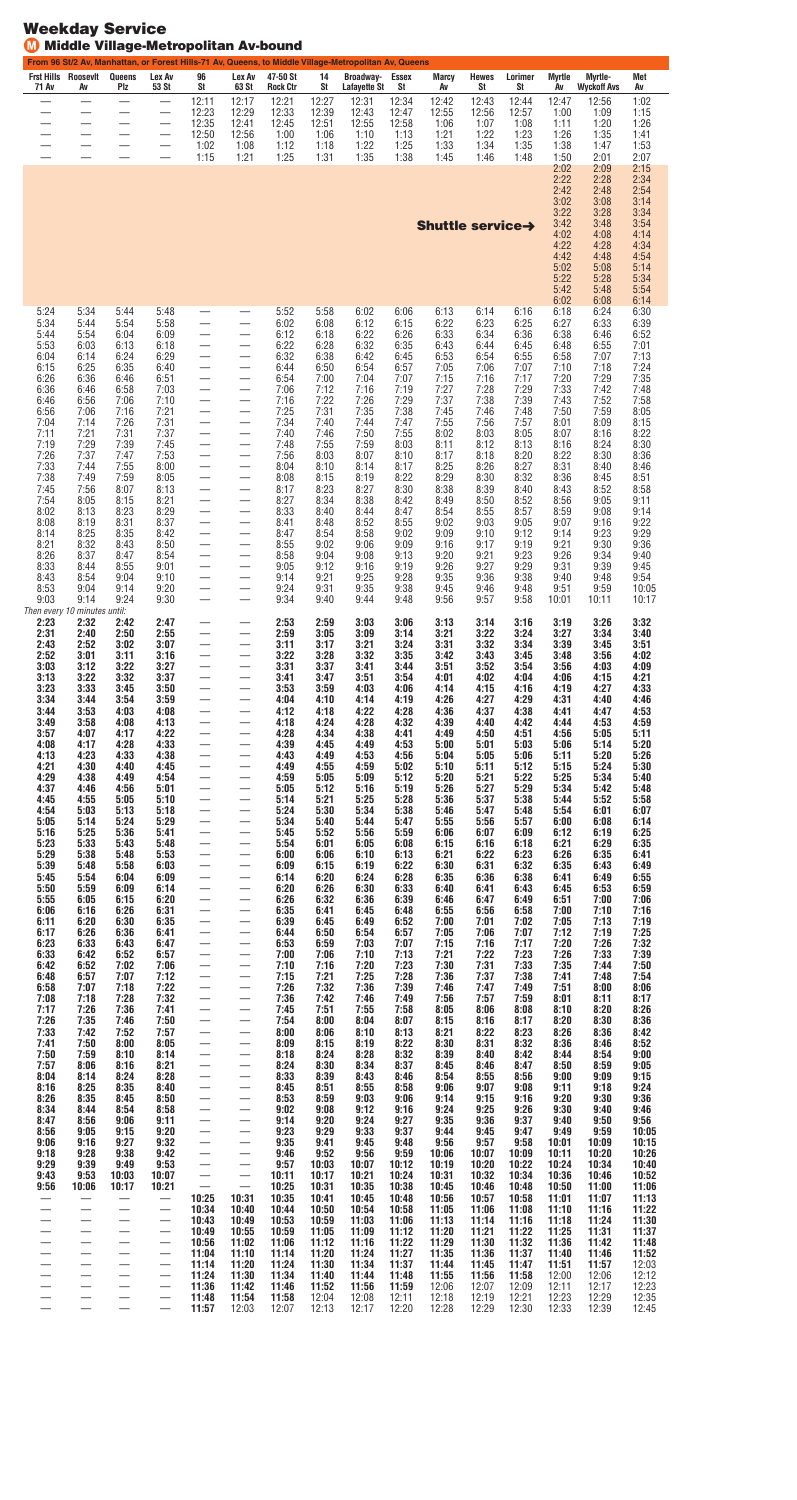### **Weekday Service** M **Forest Hills-71 Av-bound**

| St<br>Av<br><b>Wyckoff Avs</b><br>Av<br>St<br>Av<br>St<br><b>Lafayette St</b><br>St<br><b>Rock Ctr</b><br>53 St<br>63 St<br>Plz<br>71 Av<br>St<br>Av<br>1:24<br>1:30<br>1:36<br>1:50<br>1:44<br>1:56<br>2:04<br>2:10<br>2:16<br>2:24<br>2:30<br>2:36<br>2:50<br>2:56<br>2:44<br>3:04<br>3:10<br>3:16<br>← Shuttle service<br>3:24<br>3:30<br>3:36<br>3:44<br>3:50<br>3:56<br>4:04<br>4:10<br>4:16<br>4:24<br>4:30<br>4:36<br>4:44<br>4:50<br>4:56<br>5:04<br>5:10<br>5:16<br>5:14<br>5:20<br>5:26<br>5:29<br>5:30<br>5:31<br>5:39<br>5:42<br>5:46<br>5:52<br>5:58<br>6:02<br>6:12<br>6:21<br>5:24<br>5:30<br>5:36<br>—<br>5:28<br>5:52<br>5:55<br>6:23<br>6:33<br>5:34<br>5:40<br>5:43<br>5:44<br>5:45<br>5:59<br>6:06<br>6:09<br>6:14<br>—<br>$\overline{\phantom{0}}$<br>5:40<br>5:46<br>5:52<br>5:55<br>5:56<br>5:57<br>6:04<br>6:08<br>6:19<br>6:22<br>6:27<br>6:36<br>6:12<br>6:46<br>—<br>5:44<br>5:50<br>5:56<br>$\overline{\phantom{0}}$<br>$\overbrace{\phantom{12322111}}$<br>$\overline{\phantom{0}}$<br>—<br>—<br>—<br>6:07<br>6:09<br>6:10<br>6:17<br>6:20<br>6:24<br>6:36<br>6:50<br>7:00<br>5:52<br>5:58<br>6:04<br>6:31<br>6:41<br>—<br>—<br>7:14<br>6:04<br>6:10<br>6:16<br>6:19<br>6:21<br>6:22<br>6:29<br>6:32<br>6:36<br>6:43<br>6:48<br>6:55<br>7:04<br>—<br>6:33<br>6:34<br>7:24<br>6:22<br>6:28<br>6:31<br>6:44<br>6:55<br>7:01<br>7:05<br>7:15<br>6:16<br>6:41<br>6:48<br>$\overline{\phantom{0}}$<br>$\overbrace{\phantom{12333}}$<br>6:25<br>6:31<br>7:21<br>7:31<br>6:37<br>6:40<br>6:42<br>6:50<br>6:53<br>6:57<br>7:04<br>7:07<br>7:12<br>6:43<br>6:36<br>6:42<br>6:48<br>6:51<br>6:53<br>6:54<br>7:01<br>7:05<br>7:16<br>7:22<br>7:26<br>7:36<br>7:45<br>7:09<br>$\overline{\phantom{0}}$<br>—<br>7:54<br>6:46<br>6:52<br>7:03<br>7:14<br>7:18<br>7:25<br>7:30<br>7:35<br>7:44<br>6:58<br>7:01<br>7:04<br>7:11<br>$\overline{\phantom{0}}$<br>7:13<br>7:21<br>7:24<br>7:28<br>7:35<br>7:39<br>7:53<br>8:02<br>6:56<br>7:02<br>7:08<br>7:11<br>7:14<br>7:43<br>—<br>8:14<br>7:05<br>7:11<br>7:17<br>7:20<br>7:22<br>7:23<br>7:30<br>7:33<br>7:37<br>7:44<br>7:50<br>7:55<br>8:05<br>$\overline{\phantom{0}}$<br>$\overbrace{\phantom{13333}}$<br>7:15<br>7:21<br>7:30<br>7:32<br>7:33<br>7:55<br>8:05<br>8:15<br>8:24<br>7:27<br>7:40<br>7:44<br>7:48<br>8:01<br>—<br>7:25<br>7:42<br>7:53<br>8:22<br>8:31<br>7:31<br>7:37<br>7:40<br>7:41<br>7:50<br>7:57<br>8:04<br>8:08<br>8:12<br>$\overline{\phantom{0}}$<br>—<br>8:33<br>7:33<br>7:39<br>7:45<br>7:49<br>7:50<br>7:51<br>7:59<br>8:02<br>8:06<br>8:14<br>8:18<br>8:23<br>8:42<br>—<br>7:42<br>8:52<br>7:49<br>7:55<br>7:58<br>8:00<br>8:02<br>8:09<br>8:13<br>8:24<br>8:28<br>8:33<br>8:43<br>8:17<br>$\overline{\phantom{0}}$<br>—<br>7:49<br>8:22<br>8:30<br>7:56<br>8:02<br>8:05<br>8:07<br>8:08<br>8:15<br>8:18<br>8:36<br>8:41<br>8:51<br>9:00<br>—<br>—<br>7:58<br>8:31<br>8:39<br>8:59<br>8:04<br>8:10<br>8:14<br>8:15<br>8:16<br>8:24<br>8:27<br>8:44<br>8:49<br>9:08<br>—<br>8:21<br>8:22<br>8:23<br>8:31<br>8:34<br>8:38<br>9:14<br>8:05<br>8:11<br>8:17<br>8:46<br>8:50<br>8:55<br>9:04<br>$\overline{\phantom{0}}$<br>$\overbrace{\phantom{12333}}$<br>8:20<br>8:29<br>8:30<br>8:32<br>8:39<br>8:55<br>9:25<br>8:13<br>8:26<br>8:43<br>8:47<br>9:01<br>9:06<br>9:15<br>—<br>—<br>8:19<br>8:26<br>8:32<br>8:35<br>8:36<br>8:38<br>8:45<br>8:48<br>8:52<br>9:00<br>9:05<br>9:10<br>9:19<br>9:29<br>$\overline{\phantom{0}}$<br>$\overline{\phantom{0}}$<br>9:23<br>9:33<br>8:25<br>8:31<br>8:37<br>8:42<br>8:50<br>8:57<br>9:05<br>9:14<br>8:40<br>8:43<br>8:53<br>9:09<br>—<br>8:29<br>8:36<br>9:09<br>9:28<br>9:37<br>8:42<br>8:45<br>8:46<br>8:47<br>8:55<br>8:58<br>9:02<br>9:13<br>9:18<br>—<br>9:37<br>8:37<br>8:43<br>8:49<br>8:52<br>8:53<br>8:54<br>9:02<br>9:07<br>9:11<br>9:18<br>9:22<br>9:27<br>9:46<br>$\overline{\phantom{0}}$<br>9:23<br>9:53<br>8:44<br>8:50<br>8:56<br>8:59<br>9:00<br>9:01<br>9:09<br>9:12<br>9:16<br>9:28<br>9:34<br>9:44<br>—<br>9:31<br>8:51<br>8:57<br>9:03<br>9:06<br>9:07<br>9:09<br>9:16<br>9:19<br>9:23<br>9:36<br>9:41<br>9:55<br>10:04<br>$\overline{\phantom{0}}$<br>—<br>9:00<br>9:06<br>9:12<br>9:15<br>9:16<br>9:17<br>9:25<br>9:29<br>9:33<br>9:40<br>9:44<br>9:50<br>10:04<br>10:14<br>—<br>—<br>9:07<br>9:13<br>9:22<br>9:24<br>9:25<br>9:32<br>9:35<br>9:39<br>9:47<br>9:53<br>9:58<br>10:21<br>9:19<br>10:12<br>$\overline{\phantom{0}}$<br>Then every 10 minutes until:<br>11:48<br>11:54<br>12:00<br>12:03<br>12:04<br>12:05<br>12:12<br>12:15<br>12:19<br>12:26<br>12:31<br>12:35<br>12:51<br>1:00<br>—<br>—<br>12:00<br>12:06<br>12:12<br>12:15<br>12:16<br>12:17<br>12:25<br>12:28<br>12:32<br>12:38<br>12:42<br>12:46<br>1:02<br>1:11<br>12:10<br>12:22<br>12:25<br>12:26<br>12:27<br>12:34<br>12:37<br>12:53<br>1:23<br>12:16<br>12:41<br>12:48<br>12:58<br>1:13<br>12:18<br>12:24<br>12:33<br>12:34<br>1:30<br>12:30<br>12:35<br>12:42<br>12:45<br>12:49<br>12:56<br>1:01<br>1:05<br>1:21<br>—<br>—<br>12:30<br>1:32<br>12:36<br>12:42<br>12:45<br>12:46<br>12:47<br>12:55<br>12:58<br>1:02<br>1:08<br>1:12<br>1:16<br>1:41<br>12:40<br>12:46<br>12:52<br>12:55<br>12:56<br>12:57<br>1:04<br>1:07<br>1:18<br>1:23<br>1:43<br>1:53<br>1:11<br>1:28<br>$\overline{\phantom{0}}$<br>$\overbrace{\phantom{12333}}$<br>12:53<br>1:31<br>12:47<br>12:59<br>1:02<br>1:03<br>1:04<br>1:12<br>1:15<br>1:19<br>1:25<br>1:35<br>1:51<br>2:00<br>2:11<br>1:06<br>1:12<br>1:25<br>1:32<br>1:38<br>2:02<br>1:00<br>1:15<br>1:16<br>1:17<br>1:28<br>1:42<br>1:46<br>2:23<br>1:22<br>1:26<br>1:27<br>1:34<br>1:37<br>2:13<br>1:10<br>1:16<br>1:25<br>1:41<br>1:48<br>1:53<br>1:58<br>$\overline{\phantom{0}}$<br>$\overbrace{\phantom{12333}}$<br>2:30<br>1:23<br>1:29<br>1:32<br>1:33<br>1:34<br>1:45<br>1:49<br>1:55<br>2:01<br>2:21<br>1:17<br>1:42<br>2:05<br>1:58<br>2:32<br>2:42<br>1:30<br>1:36<br>1:42<br>1:45<br>1:46<br>1:47<br>1:55<br>2:02<br>2:08<br>2:12<br>2:16<br>—<br>2:53<br>1:56<br>2:11<br>2:18<br>2:23<br>2:43<br>1:40<br>1:46<br>1:52<br>1:55<br>1:57<br>2:04<br>2:07<br>2:28<br>$\overline{\phantom{0}}$<br>—<br>2:51<br>3:01<br>1:54<br>2:00<br>2:03<br>2:04<br>2:05<br>2:12<br>2:15<br>2:19<br>2:26<br>2:31<br>2:35<br>1:48<br>$\overline{\phantom{0}}$<br>2:06<br>2:16<br>2:28<br>2:32<br>2:38<br>3:02<br>3:12<br>2:00<br>2:12<br>2:15<br>2:17<br>2:25<br>2:42<br>—<br>2:46<br>$\overbrace{\phantom{13333}}$<br>3:12<br>3:22<br>2:08<br>2:14<br>2:20<br>2:23<br>2:24<br>2:25<br>2:33<br>2:36<br>2:40<br>2:46<br>2:52<br>2:57<br>2:19<br>2:25<br>2:31<br>2:34<br>2:35<br>2:36<br>2:50<br>3:01<br>$\overline{\phantom{0}}$<br>3:21<br>3:31<br>2:43<br>2:46<br>2:57<br>3:05<br>3:31<br>3:41<br>2:30<br>2:36<br>2:42<br>2:45<br>2:46<br>2:47<br>2:55<br>2:58<br>3:02<br>3:08<br>3:12<br>—<br>3:17<br>2:52<br>2:55<br>2:56<br>2:57<br>3:13<br>3:19<br>3:23<br>3:39<br>3:49<br>2:40<br>2:46<br>3:06<br>3:09<br>$\equiv$<br>3:28<br>2:54<br>3:04<br>3:16<br>3:20<br>3:26<br>3:45<br>3:55<br>2:48<br>3:00<br>3:03<br>3:05<br>3:13<br>3:30<br>3:35<br>—<br>3:06<br>3:15<br>3:16<br>3:17<br>3:24<br>3:31<br>3:38<br>3:56<br>4:06<br>3:00<br>3:12<br>3:27<br>3:42<br>3:46<br>—<br>3:23<br>3:24<br>3:25<br>3:32<br>3:35<br>3:39<br>3:53<br>3:58<br>4:08<br>4:18<br>3:08<br>3:14<br>3:20<br>3:46<br>$\overbrace{\phantom{12333}}$<br>3:19<br>3:25<br>3:34<br>3:35<br>3:36<br>3:51<br>4:19<br>4:29<br>3:31<br>3:44<br>3:47<br>3:57<br>4:03<br>$\overline{\phantom{0}}$<br>4:09<br>—<br>4:27<br>4:37<br>3:29<br>3:35<br>3:41<br>3:44<br>3:45<br>3:46<br>3:53<br>3:56<br>4:00<br>4:07<br>4:11<br>4:17<br>$\equiv$<br>4:19<br>4:38<br>4:49<br>3:39<br>3:45<br>3:51<br>3:54<br>3:55<br>3:56<br>4:04<br>4:07<br>4:11<br>4:23<br>4:28<br>4:04<br>4:17<br>4:21<br>4:29<br>4:33<br>4:50<br>5:00<br>3:48<br>3:54<br>4:00<br>4:03<br>4:05<br>4:12<br>4:38<br>—<br>$\overline{\phantom{0}}$<br>4:05<br>4:15<br>4:27<br>4:38<br>4:58<br>5:09<br>3:59<br>4:11<br>4:14<br>4:16<br>4:24<br>4:31<br>4:42<br>4:48<br>$\overbrace{\phantom{13333}}$<br>4:22<br>4:33<br>5:19<br>4:12<br>4:21<br>4:23<br>4:30<br>4:37<br>4:45<br>4:51<br>4:58<br>5:08<br>4:06<br>4:18<br>$\overline{\phantom{0}}$<br>—<br>4:20<br>4:29<br>4:30<br>4:31<br>4:41<br>$\overline{\phantom{0}}$<br>5:15<br>5:25<br>4:14<br>4:26<br>4:38<br>4:45<br>4:53<br>4:58<br>5:04<br>4:25<br>4:35<br>5:22<br>5:32<br>4:19<br>4:31<br>4:34<br>4:36<br>4:44<br>4:48<br>4:52<br>5:00<br>5:05<br>—<br>5:11<br>5:40<br>5:30<br>4:29<br>4:35<br>4:41<br>4:44<br>4:45<br>4:46<br>4:54<br>4:57<br>5:01<br>5:08<br>5:13<br>$\equiv$<br>5:19<br>4:53<br>5:09<br>5:38<br>5:48<br>4:37<br>4:43<br>4:49<br>4:52<br>4:54<br>5:02<br>5:05<br>5:16<br>5:21<br>5:27<br>4:50<br>5:00<br>5:09<br>5:24<br>5:35<br>5:45<br>5:56<br>4:44<br>4:56<br>4:59<br>5:01<br>5:12<br>5:16<br>5:29<br>—<br>4:58<br>5:20<br>5:24<br>5:31<br>5:37<br>5:54<br>6:04<br>4:52<br>5:04<br>5:07<br>5:08<br>5:09<br>5:17<br>5:43<br>$\overbrace{\phantom{12333}}$<br>5:05<br>5:14<br>5:15<br>5:24<br>5:29<br>5:33<br>5:40<br>6:02<br>6:12<br>4:59<br>5:11<br>5:16<br>5:45<br>—<br>5:51<br>—<br>5:37<br>6:10<br>6:21<br>5:09<br>5:15<br>5:21<br>5:24<br>5:25<br>5:26<br>5:34<br>5:41<br>5:48<br>5:53<br>5:59<br>$\overline{\phantom{0}}$<br>6:29<br>5:22<br>5:32<br>5:33<br>5:50<br>6:18<br>5:16<br>5:28<br>5:31<br>5:41<br>5:46<br>5:57<br>6:02<br>6:08<br>6:39<br>5:32<br>5:42<br>6:07<br>6:28<br>5:26<br>5:38<br>5:41<br>5:43<br>5:51<br>5:55<br>5:59<br>6:11<br>6:17<br>—<br>5:38<br>6:33<br>6:44<br>5:32<br>5:44<br>5:47<br>5:48<br>5:49<br>5:57<br>6:00<br>6:04<br>6:12<br>6:16<br>6:22<br>$\overbrace{\phantom{12333}}$<br>5:41<br>5:47<br>5:56<br>5:57<br>5:58<br>6:20<br>6:25<br>6:32<br>6:42<br>6:53<br>5:53<br>6:05<br>6:08<br>6:12<br>—<br>—<br>6:27<br>6:32<br>$\overline{\phantom{0}}$<br>6:47<br>6:58<br>5:48<br>5:54<br>6:00<br>6:03<br>6:04<br>6:05<br>6:12<br>6:15<br>6:19<br>6:37<br>6:57<br>7:08<br>5:58<br>6:04<br>6:10<br>6:13<br>6:14<br>6:15<br>6:23<br>6:26<br>6:30<br>6:37<br>6:42<br>6:47<br>7:13<br>6:09<br>6:03<br>6:15<br>6:18<br>6:19<br>6:20<br>6:28<br>6:31<br>6:35<br>6:42<br>6:47<br>6:52<br>7:02<br>Then every 10 minutes until:<br>8:06<br>8:16<br>8:24<br>8:27<br>8:31<br>8:38<br>8:42<br>8:58<br>9:07<br>8:00<br>8:12<br>8:15<br>8:17<br>8:46<br>$\overline{\phantom{0}}$<br>9:09<br>9:18<br>8:10<br>8:16<br>8:22<br>8:25<br>8:26<br>8:27<br>8:35<br>8:38<br>8:42<br>8:48<br>8:52<br>8:56<br>8:32<br>9:19<br>9:28<br>8:16<br>8:22<br>8:31<br>8:33<br>8:49<br>8:55<br>9:01<br>9:06<br>8:28<br>8:40<br>8:45<br>$\overline{\phantom{0}}$<br>8:42<br>8:47<br>9:29<br>9:38<br>8:30<br>8:36<br>8:45<br>8:46<br>8:54<br>8:57<br>9:01<br>9:08<br>9:11<br>$\overline{\phantom{0}}$<br>9:16<br>9:39<br>9:48<br>8:40<br>8:46<br>8:52<br>8:55<br>8:56<br>8:57<br>9:05<br>9:08<br>9:12<br>9:18<br>9:22<br>9:26<br>—<br>9:58<br>8:56<br>9:17<br>9:28<br>9:32<br>8:50<br>9:02<br>9:05<br>9:06<br>9:07<br>9:14<br>9:21<br>9:36<br>9:49<br>$\overline{\phantom{0}}$<br>9:07<br>9:17<br>9:18<br>9:25<br>9:29<br>9:33<br>$\overline{\phantom{0}}$<br>10:02<br>10:11<br>9:01<br>9:13<br>9:16<br>9:40<br>9:44<br>9:49<br>9:17<br>9:27<br>9:28<br>9:35<br>9:38<br>9:49<br>10:09<br>10:18<br>9:11<br>9:23<br>9:26<br>9:42<br>9:52<br>9:57<br>$\overbrace{\phantom{13333}}$<br>$\overline{\phantom{0}}$<br>9:25<br>9:31<br>9:34<br>9:35<br>9:36<br>9:47<br>9:51<br>10:29<br>9:19<br>9:44<br>9:58<br>10:02<br>10:07<br>10:19<br>9:36<br>9:57<br>10:01<br>10:13<br>10:19<br>9:30<br>9:42<br>9:45<br>9:46<br>9:47<br>9:54<br>10:08<br>10:21<br>10:34<br>9:33<br>9:39<br>9:45<br>9:48<br>9:49<br>9:50<br>9:58<br>10:02<br>10:06<br>10:12<br>10:16<br>10:43<br>$\overline{\phantom{m}}$<br>$\overline{\phantom{m}}$<br>10:22<br>9:44<br>9:53<br>9:54<br>9:55<br>10:29<br>9:38<br>9:50<br>10:03<br>10:07<br>10:11<br>10:17<br>10:27<br>9:49<br>9:55<br>10:05<br>10:17<br>10:21<br>10:32<br>10:39<br>10:01<br>10:04<br>10:06<br>10:14<br>$\overline{\phantom{0}}$<br>$\overline{\phantom{0}}$<br>10:33<br>10:38<br>10:01<br>10:12<br>10:23<br>10:27<br>10:45<br>9:55<br>10:07<br>10:10<br>10:11<br>10:20<br>$\qquad \qquad -$<br>$\qquad \qquad -$<br>10:19<br>10:26<br>10:33<br>10:40<br>10:51<br>10:08<br>10:14<br>10:18<br>10:29<br>10:45<br>10:02<br>10:17<br>$\overline{\phantom{0}}$<br>—<br>10:26<br>10:27<br>10:35<br>10:38<br>10:53<br>10:10<br>10:16<br>10:22<br>10:25<br>10:42<br>10:48<br>11:00<br>10:31<br>10:35<br>10:51<br>11:02<br>10:19<br>10:25<br>10:34<br>10:36<br>10:44<br>10:47<br>10:57<br>11:09<br>10:29<br>10:41<br>10:44<br>10:54<br>10:57<br>11:07<br>11:19<br>10:35<br>10:45<br>10:46<br>11:01<br>11:12<br>$\equiv$<br>$\equiv$<br>$\overline{\phantom{a}}$<br>10:40<br>10:53<br>10:56<br>10:58<br>11:06<br>11:19<br>11:24<br>11:31<br>10:46<br>10:57<br>11:09<br>11:13<br>10:50<br>10:56<br>11:02<br>11:05<br>11:06<br>11:07<br>11:15<br>11:18<br>11:22<br>11:30<br>11:35<br>11:43<br>$\overline{\phantom{0}}$<br>$\overline{\phantom{0}}$<br>11:00<br>11:06<br>11:12<br>11:15<br>11:16<br>11:17<br>11:25<br>11:28<br>11:32<br>11:38<br>$\overline{\phantom{0}}$<br>11:43<br>11:53<br>11:50<br>$\overline{\phantom{0}}$<br>11:12<br>11:18<br>11:24<br>11:27<br>11:28<br>11:29<br>11:37<br>11:40<br>11:44<br>$\overline{\phantom{0}}$<br>11:55<br>12:05 |     |         |               |         |       |              |       | From Middle Village-Metropolitan Av, Queens, to Forest Hills-71 Av, Queens, or 96 St/2 Av, Manhattan |       |          |                      |        |       |                      |          |                                      |
|-------------------------------------------------------------------------------------------------------------------------------------------------------------------------------------------------------------------------------------------------------------------------------------------------------------------------------------------------------------------------------------------------------------------------------------------------------------------------------------------------------------------------------------------------------------------------------------------------------------------------------------------------------------------------------------------------------------------------------------------------------------------------------------------------------------------------------------------------------------------------------------------------------------------------------------------------------------------------------------------------------------------------------------------------------------------------------------------------------------------------------------------------------------------------------------------------------------------------------------------------------------------------------------------------------------------------------------------------------------------------------------------------------------------------------------------------------------------------------------------------------------------------------------------------------------------------------------------------------------------------------------------------------------------------------------------------------------------------------------------------------------------------------------------------------------------------------------------------------------------------------------------------------------------------------------------------------------------------------------------------------------------------------------------------------------------------------------------------------------------------------------------------------------------------------------------------------------------------------------------------------------------------------------------------------------------------------------------------------------------------------------------------------------------------------------------------------------------------------------------------------------------------------------------------------------------------------------------------------------------------------------------------------------------------------------------------------------------------------------------------------------------------------------------------------------------------------------------------------------------------------------------------------------------------------------------------------------------------------------------------------------------------------------------------------------------------------------------------------------------------------------------------------------------------------------------------------------------------------------------------------------------------------------------------------------------------------------------------------------------------------------------------------------------------------------------------------------------------------------------------------------------------------------------------------------------------------------------------------------------------------------------------------------------------------------------------------------------------------------------------------------------------------------------------------------------------------------------------------------------------------------------------------------------------------------------------------------------------------------------------------------------------------------------------------------------------------------------------------------------------------------------------------------------------------------------------------------------------------------------------------------------------------------------------------------------------------------------------------------------------------------------------------------------------------------------------------------------------------------------------------------------------------------------------------------------------------------------------------------------------------------------------------------------------------------------------------------------------------------------------------------------------------------------------------------------------------------------------------------------------------------------------------------------------------------------------------------------------------------------------------------------------------------------------------------------------------------------------------------------------------------------------------------------------------------------------------------------------------------------------------------------------------------------------------------------------------------------------------------------------------------------------------------------------------------------------------------------------------------------------------------------------------------------------------------------------------------------------------------------------------------------------------------------------------------------------------------------------------------------------------------------------------------------------------------------------------------------------------------------------------------------------------------------------------------------------------------------------------------------------------------------------------------------------------------------------------------------------------------------------------------------------------------------------------------------------------------------------------------------------------------------------------------------------------------------------------------------------------------------------------------------------------------------------------------------------------------------------------------------------------------------------------------------------------------------------------------------------------------------------------------------------------------------------------------------------------------------------------------------------------------------------------------------------------------------------------------------------------------------------------------------------------------------------------------------------------------------------------------------------------------------------------------------------------------------------------------------------------------------------------------------------------------------------------------------------------------------------------------------------------------------------------------------------------------------------------------------------------------------------------------------------------------------------------------------------------------------------------------------------------------------------------------------------------------------------------------------------------------------------------------------------------------------------------------------------------------------------------------------------------------------------------------------------------------------------------------------------------------------------------------------------------------------------------------------------------------------------------------------------------------------------------------------------------------------------------------------------------------------------------------------------------------------------------------------------------------------------------------------------------------------------------------------------------------------------------------------------------------------------------------------------------------------------------------------------------------------------------------------------------------------------------------------------------------------------------------------------------------------------------------------------------------------------------------------------------------------------------------------------------------------------------------------------------------------------------------------------------------------------------------------------------------------------------------------------------------------------------------------------------------------------------------------------------------------------------------------------------------------------------------------------------------------------------------------------------------------------------------------------------------------------------------------------------------------------------------------------------------------------------------------------------------------------------------------------------------------------------------------------------------------------------------------------------------------------------------------------------------------------------------------------------------------------------------------------------------------------------------------------------------------------------------------------------------------------------------------------------------------------------------------------------------------------------------------------------------------------------------------------------------------------------------------------------------------------------------------------------------------------------------------------------------------------------------------------------------------------------------------------------------------------------------------------------------------------------------------------------------------------------------------------------------------------------------------------------------------------------------------------------------------------------------------------------------------------------------------------------------------------------------------------------------------------------------------------------------------------------------------------------------------------------------------------------------------------------------------------------------------------------------------------------------------------------------------------------------------------------------------------------------------------------------------------------------------------------------------------------------------------------------------------------------------------------------------------------------------------------------------------------------------------------------------------------------------------------------------------------------------------------------------------------------------------------------------------------------------------------------------------------------------------------------------------------------------------------------------------------------------------------------------------------------------------------------------------------------------------------------------------------------------------------------------------------------------------------------------------------------------------------------------------------------------------------------------------------------------------------------------------------------------------------------------------------------------------------------------------------------------------------------------------------------------------------------------------------------------------------------------------------------------------------------------------------------------------------------------------------------------------------------------------------------------------------------------------------------------------------------------------------------------------------------------------------------------------------------------------------------------------------------------------------------------------------------------------------------------------------------------------------------------------------------------------------------------------------------------------------------------------------------------------------------------------------------------------------------------------------------------------------------------------------------------------------------------------------------------------------------------------------------------------------------------------------------------------------------------------------------------------------|-----|---------|---------------|---------|-------|--------------|-------|------------------------------------------------------------------------------------------------------|-------|----------|----------------------|--------|-------|----------------------|----------|--------------------------------------|
|                                                                                                                                                                                                                                                                                                                                                                                                                                                                                                                                                                                                                                                                                                                                                                                                                                                                                                                                                                                                                                                                                                                                                                                                                                                                                                                                                                                                                                                                                                                                                                                                                                                                                                                                                                                                                                                                                                                                                                                                                                                                                                                                                                                                                                                                                                                                                                                                                                                                                                                                                                                                                                                                                                                                                                                                                                                                                                                                                                                                                                                                                                                                                                                                                                                                                                                                                                                                                                                                                                                                                                                                                                                                                                                                                                                                                                                                                                                                                                                                                                                                                                                                                                                                                                                                                                                                                                                                                                                                                                                                                                                                                                                                                                                                                                                                                                                                                                                                                                                                                                                                                                                                                                                                                                                                                                                                                                                                                                                                                                                                                                                                                                                                                                                                                                                                                                                                                                                                                                                                                                                                                                                                                                                                                                                                                                                                                                                                                                                                                                                                                                                                                                                                                                                                                                                                                                                                                                                                                                                                                                                                                                                                                                                                                                                                                                                                                                                                                                                                                                                                                                                                                                                                                                                                                                                                                                                                                                                                                                                                                                                                                                                                                                                                                                                                                                                                                                                                                                                                                                                                                                                                                                                                                                                                                                                                                                                                                                                                                                                                                                                                                                                                                                                                                                                                                                                                                                                                                                                                                                                                                                                                                                                                                                                                                                                                                                                                                                                                                                                                                                                                                                                                                                                                                                                                                                                                                                                                                                                                                                                                                                                                                                                                                                                                                                                                                                                                                                                                                                                                                                                                                                                                                                                                                                                                                                                                                                                                                                                                                                                                                                                                                                                                                                                                                                                                                                                                                                                                                                                                                                                                                                                                                                                                                                                                                                                                                                                                                                                                                                                                                                                                                                                                                                                                                                                                                                                                                                                                                                                                                                                                                                                                                                                                                                                       | Met | Myrtle- | <b>Myrtle</b> | Lorimer | Hewes | <b>Marcy</b> | Essex | Broadway-                                                                                            | 14    | 47-50 St | Lex Av               | Lex Av | 96    | Queens               | Roosevlt | <b>Frst Hills</b>                    |
|                                                                                                                                                                                                                                                                                                                                                                                                                                                                                                                                                                                                                                                                                                                                                                                                                                                                                                                                                                                                                                                                                                                                                                                                                                                                                                                                                                                                                                                                                                                                                                                                                                                                                                                                                                                                                                                                                                                                                                                                                                                                                                                                                                                                                                                                                                                                                                                                                                                                                                                                                                                                                                                                                                                                                                                                                                                                                                                                                                                                                                                                                                                                                                                                                                                                                                                                                                                                                                                                                                                                                                                                                                                                                                                                                                                                                                                                                                                                                                                                                                                                                                                                                                                                                                                                                                                                                                                                                                                                                                                                                                                                                                                                                                                                                                                                                                                                                                                                                                                                                                                                                                                                                                                                                                                                                                                                                                                                                                                                                                                                                                                                                                                                                                                                                                                                                                                                                                                                                                                                                                                                                                                                                                                                                                                                                                                                                                                                                                                                                                                                                                                                                                                                                                                                                                                                                                                                                                                                                                                                                                                                                                                                                                                                                                                                                                                                                                                                                                                                                                                                                                                                                                                                                                                                                                                                                                                                                                                                                                                                                                                                                                                                                                                                                                                                                                                                                                                                                                                                                                                                                                                                                                                                                                                                                                                                                                                                                                                                                                                                                                                                                                                                                                                                                                                                                                                                                                                                                                                                                                                                                                                                                                                                                                                                                                                                                                                                                                                                                                                                                                                                                                                                                                                                                                                                                                                                                                                                                                                                                                                                                                                                                                                                                                                                                                                                                                                                                                                                                                                                                                                                                                                                                                                                                                                                                                                                                                                                                                                                                                                                                                                                                                                                                                                                                                                                                                                                                                                                                                                                                                                                                                                                                                                                                                                                                                                                                                                                                                                                                                                                                                                                                                                                                                                                                                                                                                                                                                                                                                                                                                                                                                                                                                                                                                                       |     |         |               |         |       |              |       |                                                                                                      |       |          |                      |        |       |                      |          |                                      |
|                                                                                                                                                                                                                                                                                                                                                                                                                                                                                                                                                                                                                                                                                                                                                                                                                                                                                                                                                                                                                                                                                                                                                                                                                                                                                                                                                                                                                                                                                                                                                                                                                                                                                                                                                                                                                                                                                                                                                                                                                                                                                                                                                                                                                                                                                                                                                                                                                                                                                                                                                                                                                                                                                                                                                                                                                                                                                                                                                                                                                                                                                                                                                                                                                                                                                                                                                                                                                                                                                                                                                                                                                                                                                                                                                                                                                                                                                                                                                                                                                                                                                                                                                                                                                                                                                                                                                                                                                                                                                                                                                                                                                                                                                                                                                                                                                                                                                                                                                                                                                                                                                                                                                                                                                                                                                                                                                                                                                                                                                                                                                                                                                                                                                                                                                                                                                                                                                                                                                                                                                                                                                                                                                                                                                                                                                                                                                                                                                                                                                                                                                                                                                                                                                                                                                                                                                                                                                                                                                                                                                                                                                                                                                                                                                                                                                                                                                                                                                                                                                                                                                                                                                                                                                                                                                                                                                                                                                                                                                                                                                                                                                                                                                                                                                                                                                                                                                                                                                                                                                                                                                                                                                                                                                                                                                                                                                                                                                                                                                                                                                                                                                                                                                                                                                                                                                                                                                                                                                                                                                                                                                                                                                                                                                                                                                                                                                                                                                                                                                                                                                                                                                                                                                                                                                                                                                                                                                                                                                                                                                                                                                                                                                                                                                                                                                                                                                                                                                                                                                                                                                                                                                                                                                                                                                                                                                                                                                                                                                                                                                                                                                                                                                                                                                                                                                                                                                                                                                                                                                                                                                                                                                                                                                                                                                                                                                                                                                                                                                                                                                                                                                                                                                                                                                                                                                                                                                                                                                                                                                                                                                                                                                                                                                                                                                                                       |     |         |               |         |       |              |       |                                                                                                      |       |          |                      |        |       |                      |          |                                      |
|                                                                                                                                                                                                                                                                                                                                                                                                                                                                                                                                                                                                                                                                                                                                                                                                                                                                                                                                                                                                                                                                                                                                                                                                                                                                                                                                                                                                                                                                                                                                                                                                                                                                                                                                                                                                                                                                                                                                                                                                                                                                                                                                                                                                                                                                                                                                                                                                                                                                                                                                                                                                                                                                                                                                                                                                                                                                                                                                                                                                                                                                                                                                                                                                                                                                                                                                                                                                                                                                                                                                                                                                                                                                                                                                                                                                                                                                                                                                                                                                                                                                                                                                                                                                                                                                                                                                                                                                                                                                                                                                                                                                                                                                                                                                                                                                                                                                                                                                                                                                                                                                                                                                                                                                                                                                                                                                                                                                                                                                                                                                                                                                                                                                                                                                                                                                                                                                                                                                                                                                                                                                                                                                                                                                                                                                                                                                                                                                                                                                                                                                                                                                                                                                                                                                                                                                                                                                                                                                                                                                                                                                                                                                                                                                                                                                                                                                                                                                                                                                                                                                                                                                                                                                                                                                                                                                                                                                                                                                                                                                                                                                                                                                                                                                                                                                                                                                                                                                                                                                                                                                                                                                                                                                                                                                                                                                                                                                                                                                                                                                                                                                                                                                                                                                                                                                                                                                                                                                                                                                                                                                                                                                                                                                                                                                                                                                                                                                                                                                                                                                                                                                                                                                                                                                                                                                                                                                                                                                                                                                                                                                                                                                                                                                                                                                                                                                                                                                                                                                                                                                                                                                                                                                                                                                                                                                                                                                                                                                                                                                                                                                                                                                                                                                                                                                                                                                                                                                                                                                                                                                                                                                                                                                                                                                                                                                                                                                                                                                                                                                                                                                                                                                                                                                                                                                                                                                                                                                                                                                                                                                                                                                                                                                                                                                                                                       |     |         |               |         |       |              |       |                                                                                                      |       |          |                      |        |       |                      |          |                                      |
|                                                                                                                                                                                                                                                                                                                                                                                                                                                                                                                                                                                                                                                                                                                                                                                                                                                                                                                                                                                                                                                                                                                                                                                                                                                                                                                                                                                                                                                                                                                                                                                                                                                                                                                                                                                                                                                                                                                                                                                                                                                                                                                                                                                                                                                                                                                                                                                                                                                                                                                                                                                                                                                                                                                                                                                                                                                                                                                                                                                                                                                                                                                                                                                                                                                                                                                                                                                                                                                                                                                                                                                                                                                                                                                                                                                                                                                                                                                                                                                                                                                                                                                                                                                                                                                                                                                                                                                                                                                                                                                                                                                                                                                                                                                                                                                                                                                                                                                                                                                                                                                                                                                                                                                                                                                                                                                                                                                                                                                                                                                                                                                                                                                                                                                                                                                                                                                                                                                                                                                                                                                                                                                                                                                                                                                                                                                                                                                                                                                                                                                                                                                                                                                                                                                                                                                                                                                                                                                                                                                                                                                                                                                                                                                                                                                                                                                                                                                                                                                                                                                                                                                                                                                                                                                                                                                                                                                                                                                                                                                                                                                                                                                                                                                                                                                                                                                                                                                                                                                                                                                                                                                                                                                                                                                                                                                                                                                                                                                                                                                                                                                                                                                                                                                                                                                                                                                                                                                                                                                                                                                                                                                                                                                                                                                                                                                                                                                                                                                                                                                                                                                                                                                                                                                                                                                                                                                                                                                                                                                                                                                                                                                                                                                                                                                                                                                                                                                                                                                                                                                                                                                                                                                                                                                                                                                                                                                                                                                                                                                                                                                                                                                                                                                                                                                                                                                                                                                                                                                                                                                                                                                                                                                                                                                                                                                                                                                                                                                                                                                                                                                                                                                                                                                                                                                                                                                                                                                                                                                                                                                                                                                                                                                                                                                                                                                       |     |         |               |         |       |              |       |                                                                                                      |       |          |                      |        |       |                      |          |                                      |
|                                                                                                                                                                                                                                                                                                                                                                                                                                                                                                                                                                                                                                                                                                                                                                                                                                                                                                                                                                                                                                                                                                                                                                                                                                                                                                                                                                                                                                                                                                                                                                                                                                                                                                                                                                                                                                                                                                                                                                                                                                                                                                                                                                                                                                                                                                                                                                                                                                                                                                                                                                                                                                                                                                                                                                                                                                                                                                                                                                                                                                                                                                                                                                                                                                                                                                                                                                                                                                                                                                                                                                                                                                                                                                                                                                                                                                                                                                                                                                                                                                                                                                                                                                                                                                                                                                                                                                                                                                                                                                                                                                                                                                                                                                                                                                                                                                                                                                                                                                                                                                                                                                                                                                                                                                                                                                                                                                                                                                                                                                                                                                                                                                                                                                                                                                                                                                                                                                                                                                                                                                                                                                                                                                                                                                                                                                                                                                                                                                                                                                                                                                                                                                                                                                                                                                                                                                                                                                                                                                                                                                                                                                                                                                                                                                                                                                                                                                                                                                                                                                                                                                                                                                                                                                                                                                                                                                                                                                                                                                                                                                                                                                                                                                                                                                                                                                                                                                                                                                                                                                                                                                                                                                                                                                                                                                                                                                                                                                                                                                                                                                                                                                                                                                                                                                                                                                                                                                                                                                                                                                                                                                                                                                                                                                                                                                                                                                                                                                                                                                                                                                                                                                                                                                                                                                                                                                                                                                                                                                                                                                                                                                                                                                                                                                                                                                                                                                                                                                                                                                                                                                                                                                                                                                                                                                                                                                                                                                                                                                                                                                                                                                                                                                                                                                                                                                                                                                                                                                                                                                                                                                                                                                                                                                                                                                                                                                                                                                                                                                                                                                                                                                                                                                                                                                                                                                                                                                                                                                                                                                                                                                                                                                                                                                                                                                                       |     |         |               |         |       |              |       |                                                                                                      |       |          |                      |        |       |                      |          |                                      |
|                                                                                                                                                                                                                                                                                                                                                                                                                                                                                                                                                                                                                                                                                                                                                                                                                                                                                                                                                                                                                                                                                                                                                                                                                                                                                                                                                                                                                                                                                                                                                                                                                                                                                                                                                                                                                                                                                                                                                                                                                                                                                                                                                                                                                                                                                                                                                                                                                                                                                                                                                                                                                                                                                                                                                                                                                                                                                                                                                                                                                                                                                                                                                                                                                                                                                                                                                                                                                                                                                                                                                                                                                                                                                                                                                                                                                                                                                                                                                                                                                                                                                                                                                                                                                                                                                                                                                                                                                                                                                                                                                                                                                                                                                                                                                                                                                                                                                                                                                                                                                                                                                                                                                                                                                                                                                                                                                                                                                                                                                                                                                                                                                                                                                                                                                                                                                                                                                                                                                                                                                                                                                                                                                                                                                                                                                                                                                                                                                                                                                                                                                                                                                                                                                                                                                                                                                                                                                                                                                                                                                                                                                                                                                                                                                                                                                                                                                                                                                                                                                                                                                                                                                                                                                                                                                                                                                                                                                                                                                                                                                                                                                                                                                                                                                                                                                                                                                                                                                                                                                                                                                                                                                                                                                                                                                                                                                                                                                                                                                                                                                                                                                                                                                                                                                                                                                                                                                                                                                                                                                                                                                                                                                                                                                                                                                                                                                                                                                                                                                                                                                                                                                                                                                                                                                                                                                                                                                                                                                                                                                                                                                                                                                                                                                                                                                                                                                                                                                                                                                                                                                                                                                                                                                                                                                                                                                                                                                                                                                                                                                                                                                                                                                                                                                                                                                                                                                                                                                                                                                                                                                                                                                                                                                                                                                                                                                                                                                                                                                                                                                                                                                                                                                                                                                                                                                                                                                                                                                                                                                                                                                                                                                                                                                                                                                                                       |     |         |               |         |       |              |       |                                                                                                      |       |          |                      |        |       |                      |          |                                      |
|                                                                                                                                                                                                                                                                                                                                                                                                                                                                                                                                                                                                                                                                                                                                                                                                                                                                                                                                                                                                                                                                                                                                                                                                                                                                                                                                                                                                                                                                                                                                                                                                                                                                                                                                                                                                                                                                                                                                                                                                                                                                                                                                                                                                                                                                                                                                                                                                                                                                                                                                                                                                                                                                                                                                                                                                                                                                                                                                                                                                                                                                                                                                                                                                                                                                                                                                                                                                                                                                                                                                                                                                                                                                                                                                                                                                                                                                                                                                                                                                                                                                                                                                                                                                                                                                                                                                                                                                                                                                                                                                                                                                                                                                                                                                                                                                                                                                                                                                                                                                                                                                                                                                                                                                                                                                                                                                                                                                                                                                                                                                                                                                                                                                                                                                                                                                                                                                                                                                                                                                                                                                                                                                                                                                                                                                                                                                                                                                                                                                                                                                                                                                                                                                                                                                                                                                                                                                                                                                                                                                                                                                                                                                                                                                                                                                                                                                                                                                                                                                                                                                                                                                                                                                                                                                                                                                                                                                                                                                                                                                                                                                                                                                                                                                                                                                                                                                                                                                                                                                                                                                                                                                                                                                                                                                                                                                                                                                                                                                                                                                                                                                                                                                                                                                                                                                                                                                                                                                                                                                                                                                                                                                                                                                                                                                                                                                                                                                                                                                                                                                                                                                                                                                                                                                                                                                                                                                                                                                                                                                                                                                                                                                                                                                                                                                                                                                                                                                                                                                                                                                                                                                                                                                                                                                                                                                                                                                                                                                                                                                                                                                                                                                                                                                                                                                                                                                                                                                                                                                                                                                                                                                                                                                                                                                                                                                                                                                                                                                                                                                                                                                                                                                                                                                                                                                                                                                                                                                                                                                                                                                                                                                                                                                                                                                                                                       |     |         |               |         |       |              |       |                                                                                                      |       |          |                      |        |       |                      |          |                                      |
|                                                                                                                                                                                                                                                                                                                                                                                                                                                                                                                                                                                                                                                                                                                                                                                                                                                                                                                                                                                                                                                                                                                                                                                                                                                                                                                                                                                                                                                                                                                                                                                                                                                                                                                                                                                                                                                                                                                                                                                                                                                                                                                                                                                                                                                                                                                                                                                                                                                                                                                                                                                                                                                                                                                                                                                                                                                                                                                                                                                                                                                                                                                                                                                                                                                                                                                                                                                                                                                                                                                                                                                                                                                                                                                                                                                                                                                                                                                                                                                                                                                                                                                                                                                                                                                                                                                                                                                                                                                                                                                                                                                                                                                                                                                                                                                                                                                                                                                                                                                                                                                                                                                                                                                                                                                                                                                                                                                                                                                                                                                                                                                                                                                                                                                                                                                                                                                                                                                                                                                                                                                                                                                                                                                                                                                                                                                                                                                                                                                                                                                                                                                                                                                                                                                                                                                                                                                                                                                                                                                                                                                                                                                                                                                                                                                                                                                                                                                                                                                                                                                                                                                                                                                                                                                                                                                                                                                                                                                                                                                                                                                                                                                                                                                                                                                                                                                                                                                                                                                                                                                                                                                                                                                                                                                                                                                                                                                                                                                                                                                                                                                                                                                                                                                                                                                                                                                                                                                                                                                                                                                                                                                                                                                                                                                                                                                                                                                                                                                                                                                                                                                                                                                                                                                                                                                                                                                                                                                                                                                                                                                                                                                                                                                                                                                                                                                                                                                                                                                                                                                                                                                                                                                                                                                                                                                                                                                                                                                                                                                                                                                                                                                                                                                                                                                                                                                                                                                                                                                                                                                                                                                                                                                                                                                                                                                                                                                                                                                                                                                                                                                                                                                                                                                                                                                                                                                                                                                                                                                                                                                                                                                                                                                                                                                                                                                       |     |         |               |         |       |              |       |                                                                                                      |       |          |                      |        |       |                      |          |                                      |
|                                                                                                                                                                                                                                                                                                                                                                                                                                                                                                                                                                                                                                                                                                                                                                                                                                                                                                                                                                                                                                                                                                                                                                                                                                                                                                                                                                                                                                                                                                                                                                                                                                                                                                                                                                                                                                                                                                                                                                                                                                                                                                                                                                                                                                                                                                                                                                                                                                                                                                                                                                                                                                                                                                                                                                                                                                                                                                                                                                                                                                                                                                                                                                                                                                                                                                                                                                                                                                                                                                                                                                                                                                                                                                                                                                                                                                                                                                                                                                                                                                                                                                                                                                                                                                                                                                                                                                                                                                                                                                                                                                                                                                                                                                                                                                                                                                                                                                                                                                                                                                                                                                                                                                                                                                                                                                                                                                                                                                                                                                                                                                                                                                                                                                                                                                                                                                                                                                                                                                                                                                                                                                                                                                                                                                                                                                                                                                                                                                                                                                                                                                                                                                                                                                                                                                                                                                                                                                                                                                                                                                                                                                                                                                                                                                                                                                                                                                                                                                                                                                                                                                                                                                                                                                                                                                                                                                                                                                                                                                                                                                                                                                                                                                                                                                                                                                                                                                                                                                                                                                                                                                                                                                                                                                                                                                                                                                                                                                                                                                                                                                                                                                                                                                                                                                                                                                                                                                                                                                                                                                                                                                                                                                                                                                                                                                                                                                                                                                                                                                                                                                                                                                                                                                                                                                                                                                                                                                                                                                                                                                                                                                                                                                                                                                                                                                                                                                                                                                                                                                                                                                                                                                                                                                                                                                                                                                                                                                                                                                                                                                                                                                                                                                                                                                                                                                                                                                                                                                                                                                                                                                                                                                                                                                                                                                                                                                                                                                                                                                                                                                                                                                                                                                                                                                                                                                                                                                                                                                                                                                                                                                                                                                                                                                                                                                                       |     |         |               |         |       |              |       |                                                                                                      |       |          |                      |        |       |                      |          |                                      |
|                                                                                                                                                                                                                                                                                                                                                                                                                                                                                                                                                                                                                                                                                                                                                                                                                                                                                                                                                                                                                                                                                                                                                                                                                                                                                                                                                                                                                                                                                                                                                                                                                                                                                                                                                                                                                                                                                                                                                                                                                                                                                                                                                                                                                                                                                                                                                                                                                                                                                                                                                                                                                                                                                                                                                                                                                                                                                                                                                                                                                                                                                                                                                                                                                                                                                                                                                                                                                                                                                                                                                                                                                                                                                                                                                                                                                                                                                                                                                                                                                                                                                                                                                                                                                                                                                                                                                                                                                                                                                                                                                                                                                                                                                                                                                                                                                                                                                                                                                                                                                                                                                                                                                                                                                                                                                                                                                                                                                                                                                                                                                                                                                                                                                                                                                                                                                                                                                                                                                                                                                                                                                                                                                                                                                                                                                                                                                                                                                                                                                                                                                                                                                                                                                                                                                                                                                                                                                                                                                                                                                                                                                                                                                                                                                                                                                                                                                                                                                                                                                                                                                                                                                                                                                                                                                                                                                                                                                                                                                                                                                                                                                                                                                                                                                                                                                                                                                                                                                                                                                                                                                                                                                                                                                                                                                                                                                                                                                                                                                                                                                                                                                                                                                                                                                                                                                                                                                                                                                                                                                                                                                                                                                                                                                                                                                                                                                                                                                                                                                                                                                                                                                                                                                                                                                                                                                                                                                                                                                                                                                                                                                                                                                                                                                                                                                                                                                                                                                                                                                                                                                                                                                                                                                                                                                                                                                                                                                                                                                                                                                                                                                                                                                                                                                                                                                                                                                                                                                                                                                                                                                                                                                                                                                                                                                                                                                                                                                                                                                                                                                                                                                                                                                                                                                                                                                                                                                                                                                                                                                                                                                                                                                                                                                                                                                                                       |     |         |               |         |       |              |       |                                                                                                      |       |          |                      |        |       |                      |          |                                      |
|                                                                                                                                                                                                                                                                                                                                                                                                                                                                                                                                                                                                                                                                                                                                                                                                                                                                                                                                                                                                                                                                                                                                                                                                                                                                                                                                                                                                                                                                                                                                                                                                                                                                                                                                                                                                                                                                                                                                                                                                                                                                                                                                                                                                                                                                                                                                                                                                                                                                                                                                                                                                                                                                                                                                                                                                                                                                                                                                                                                                                                                                                                                                                                                                                                                                                                                                                                                                                                                                                                                                                                                                                                                                                                                                                                                                                                                                                                                                                                                                                                                                                                                                                                                                                                                                                                                                                                                                                                                                                                                                                                                                                                                                                                                                                                                                                                                                                                                                                                                                                                                                                                                                                                                                                                                                                                                                                                                                                                                                                                                                                                                                                                                                                                                                                                                                                                                                                                                                                                                                                                                                                                                                                                                                                                                                                                                                                                                                                                                                                                                                                                                                                                                                                                                                                                                                                                                                                                                                                                                                                                                                                                                                                                                                                                                                                                                                                                                                                                                                                                                                                                                                                                                                                                                                                                                                                                                                                                                                                                                                                                                                                                                                                                                                                                                                                                                                                                                                                                                                                                                                                                                                                                                                                                                                                                                                                                                                                                                                                                                                                                                                                                                                                                                                                                                                                                                                                                                                                                                                                                                                                                                                                                                                                                                                                                                                                                                                                                                                                                                                                                                                                                                                                                                                                                                                                                                                                                                                                                                                                                                                                                                                                                                                                                                                                                                                                                                                                                                                                                                                                                                                                                                                                                                                                                                                                                                                                                                                                                                                                                                                                                                                                                                                                                                                                                                                                                                                                                                                                                                                                                                                                                                                                                                                                                                                                                                                                                                                                                                                                                                                                                                                                                                                                                                                                                                                                                                                                                                                                                                                                                                                                                                                                                                                                                                       |     |         |               |         |       |              |       |                                                                                                      |       |          |                      |        |       |                      |          |                                      |
|                                                                                                                                                                                                                                                                                                                                                                                                                                                                                                                                                                                                                                                                                                                                                                                                                                                                                                                                                                                                                                                                                                                                                                                                                                                                                                                                                                                                                                                                                                                                                                                                                                                                                                                                                                                                                                                                                                                                                                                                                                                                                                                                                                                                                                                                                                                                                                                                                                                                                                                                                                                                                                                                                                                                                                                                                                                                                                                                                                                                                                                                                                                                                                                                                                                                                                                                                                                                                                                                                                                                                                                                                                                                                                                                                                                                                                                                                                                                                                                                                                                                                                                                                                                                                                                                                                                                                                                                                                                                                                                                                                                                                                                                                                                                                                                                                                                                                                                                                                                                                                                                                                                                                                                                                                                                                                                                                                                                                                                                                                                                                                                                                                                                                                                                                                                                                                                                                                                                                                                                                                                                                                                                                                                                                                                                                                                                                                                                                                                                                                                                                                                                                                                                                                                                                                                                                                                                                                                                                                                                                                                                                                                                                                                                                                                                                                                                                                                                                                                                                                                                                                                                                                                                                                                                                                                                                                                                                                                                                                                                                                                                                                                                                                                                                                                                                                                                                                                                                                                                                                                                                                                                                                                                                                                                                                                                                                                                                                                                                                                                                                                                                                                                                                                                                                                                                                                                                                                                                                                                                                                                                                                                                                                                                                                                                                                                                                                                                                                                                                                                                                                                                                                                                                                                                                                                                                                                                                                                                                                                                                                                                                                                                                                                                                                                                                                                                                                                                                                                                                                                                                                                                                                                                                                                                                                                                                                                                                                                                                                                                                                                                                                                                                                                                                                                                                                                                                                                                                                                                                                                                                                                                                                                                                                                                                                                                                                                                                                                                                                                                                                                                                                                                                                                                                                                                                                                                                                                                                                                                                                                                                                                                                                                                                                                                                                       |     |         |               |         |       |              |       |                                                                                                      |       |          |                      |        |       |                      |          |                                      |
|                                                                                                                                                                                                                                                                                                                                                                                                                                                                                                                                                                                                                                                                                                                                                                                                                                                                                                                                                                                                                                                                                                                                                                                                                                                                                                                                                                                                                                                                                                                                                                                                                                                                                                                                                                                                                                                                                                                                                                                                                                                                                                                                                                                                                                                                                                                                                                                                                                                                                                                                                                                                                                                                                                                                                                                                                                                                                                                                                                                                                                                                                                                                                                                                                                                                                                                                                                                                                                                                                                                                                                                                                                                                                                                                                                                                                                                                                                                                                                                                                                                                                                                                                                                                                                                                                                                                                                                                                                                                                                                                                                                                                                                                                                                                                                                                                                                                                                                                                                                                                                                                                                                                                                                                                                                                                                                                                                                                                                                                                                                                                                                                                                                                                                                                                                                                                                                                                                                                                                                                                                                                                                                                                                                                                                                                                                                                                                                                                                                                                                                                                                                                                                                                                                                                                                                                                                                                                                                                                                                                                                                                                                                                                                                                                                                                                                                                                                                                                                                                                                                                                                                                                                                                                                                                                                                                                                                                                                                                                                                                                                                                                                                                                                                                                                                                                                                                                                                                                                                                                                                                                                                                                                                                                                                                                                                                                                                                                                                                                                                                                                                                                                                                                                                                                                                                                                                                                                                                                                                                                                                                                                                                                                                                                                                                                                                                                                                                                                                                                                                                                                                                                                                                                                                                                                                                                                                                                                                                                                                                                                                                                                                                                                                                                                                                                                                                                                                                                                                                                                                                                                                                                                                                                                                                                                                                                                                                                                                                                                                                                                                                                                                                                                                                                                                                                                                                                                                                                                                                                                                                                                                                                                                                                                                                                                                                                                                                                                                                                                                                                                                                                                                                                                                                                                                                                                                                                                                                                                                                                                                                                                                                                                                                                                                                                                                       |     |         |               |         |       |              |       |                                                                                                      |       |          |                      |        |       |                      |          |                                      |
|                                                                                                                                                                                                                                                                                                                                                                                                                                                                                                                                                                                                                                                                                                                                                                                                                                                                                                                                                                                                                                                                                                                                                                                                                                                                                                                                                                                                                                                                                                                                                                                                                                                                                                                                                                                                                                                                                                                                                                                                                                                                                                                                                                                                                                                                                                                                                                                                                                                                                                                                                                                                                                                                                                                                                                                                                                                                                                                                                                                                                                                                                                                                                                                                                                                                                                                                                                                                                                                                                                                                                                                                                                                                                                                                                                                                                                                                                                                                                                                                                                                                                                                                                                                                                                                                                                                                                                                                                                                                                                                                                                                                                                                                                                                                                                                                                                                                                                                                                                                                                                                                                                                                                                                                                                                                                                                                                                                                                                                                                                                                                                                                                                                                                                                                                                                                                                                                                                                                                                                                                                                                                                                                                                                                                                                                                                                                                                                                                                                                                                                                                                                                                                                                                                                                                                                                                                                                                                                                                                                                                                                                                                                                                                                                                                                                                                                                                                                                                                                                                                                                                                                                                                                                                                                                                                                                                                                                                                                                                                                                                                                                                                                                                                                                                                                                                                                                                                                                                                                                                                                                                                                                                                                                                                                                                                                                                                                                                                                                                                                                                                                                                                                                                                                                                                                                                                                                                                                                                                                                                                                                                                                                                                                                                                                                                                                                                                                                                                                                                                                                                                                                                                                                                                                                                                                                                                                                                                                                                                                                                                                                                                                                                                                                                                                                                                                                                                                                                                                                                                                                                                                                                                                                                                                                                                                                                                                                                                                                                                                                                                                                                                                                                                                                                                                                                                                                                                                                                                                                                                                                                                                                                                                                                                                                                                                                                                                                                                                                                                                                                                                                                                                                                                                                                                                                                                                                                                                                                                                                                                                                                                                                                                                                                                                                                                                       |     |         |               |         |       |              |       |                                                                                                      |       |          |                      |        |       |                      |          |                                      |
|                                                                                                                                                                                                                                                                                                                                                                                                                                                                                                                                                                                                                                                                                                                                                                                                                                                                                                                                                                                                                                                                                                                                                                                                                                                                                                                                                                                                                                                                                                                                                                                                                                                                                                                                                                                                                                                                                                                                                                                                                                                                                                                                                                                                                                                                                                                                                                                                                                                                                                                                                                                                                                                                                                                                                                                                                                                                                                                                                                                                                                                                                                                                                                                                                                                                                                                                                                                                                                                                                                                                                                                                                                                                                                                                                                                                                                                                                                                                                                                                                                                                                                                                                                                                                                                                                                                                                                                                                                                                                                                                                                                                                                                                                                                                                                                                                                                                                                                                                                                                                                                                                                                                                                                                                                                                                                                                                                                                                                                                                                                                                                                                                                                                                                                                                                                                                                                                                                                                                                                                                                                                                                                                                                                                                                                                                                                                                                                                                                                                                                                                                                                                                                                                                                                                                                                                                                                                                                                                                                                                                                                                                                                                                                                                                                                                                                                                                                                                                                                                                                                                                                                                                                                                                                                                                                                                                                                                                                                                                                                                                                                                                                                                                                                                                                                                                                                                                                                                                                                                                                                                                                                                                                                                                                                                                                                                                                                                                                                                                                                                                                                                                                                                                                                                                                                                                                                                                                                                                                                                                                                                                                                                                                                                                                                                                                                                                                                                                                                                                                                                                                                                                                                                                                                                                                                                                                                                                                                                                                                                                                                                                                                                                                                                                                                                                                                                                                                                                                                                                                                                                                                                                                                                                                                                                                                                                                                                                                                                                                                                                                                                                                                                                                                                                                                                                                                                                                                                                                                                                                                                                                                                                                                                                                                                                                                                                                                                                                                                                                                                                                                                                                                                                                                                                                                                                                                                                                                                                                                                                                                                                                                                                                                                                                                                                                                       |     |         |               |         |       |              |       |                                                                                                      |       |          |                      |        |       |                      |          |                                      |
|                                                                                                                                                                                                                                                                                                                                                                                                                                                                                                                                                                                                                                                                                                                                                                                                                                                                                                                                                                                                                                                                                                                                                                                                                                                                                                                                                                                                                                                                                                                                                                                                                                                                                                                                                                                                                                                                                                                                                                                                                                                                                                                                                                                                                                                                                                                                                                                                                                                                                                                                                                                                                                                                                                                                                                                                                                                                                                                                                                                                                                                                                                                                                                                                                                                                                                                                                                                                                                                                                                                                                                                                                                                                                                                                                                                                                                                                                                                                                                                                                                                                                                                                                                                                                                                                                                                                                                                                                                                                                                                                                                                                                                                                                                                                                                                                                                                                                                                                                                                                                                                                                                                                                                                                                                                                                                                                                                                                                                                                                                                                                                                                                                                                                                                                                                                                                                                                                                                                                                                                                                                                                                                                                                                                                                                                                                                                                                                                                                                                                                                                                                                                                                                                                                                                                                                                                                                                                                                                                                                                                                                                                                                                                                                                                                                                                                                                                                                                                                                                                                                                                                                                                                                                                                                                                                                                                                                                                                                                                                                                                                                                                                                                                                                                                                                                                                                                                                                                                                                                                                                                                                                                                                                                                                                                                                                                                                                                                                                                                                                                                                                                                                                                                                                                                                                                                                                                                                                                                                                                                                                                                                                                                                                                                                                                                                                                                                                                                                                                                                                                                                                                                                                                                                                                                                                                                                                                                                                                                                                                                                                                                                                                                                                                                                                                                                                                                                                                                                                                                                                                                                                                                                                                                                                                                                                                                                                                                                                                                                                                                                                                                                                                                                                                                                                                                                                                                                                                                                                                                                                                                                                                                                                                                                                                                                                                                                                                                                                                                                                                                                                                                                                                                                                                                                                                                                                                                                                                                                                                                                                                                                                                                                                                                                                                                                                       |     |         |               |         |       |              |       |                                                                                                      |       |          |                      |        |       |                      |          |                                      |
|                                                                                                                                                                                                                                                                                                                                                                                                                                                                                                                                                                                                                                                                                                                                                                                                                                                                                                                                                                                                                                                                                                                                                                                                                                                                                                                                                                                                                                                                                                                                                                                                                                                                                                                                                                                                                                                                                                                                                                                                                                                                                                                                                                                                                                                                                                                                                                                                                                                                                                                                                                                                                                                                                                                                                                                                                                                                                                                                                                                                                                                                                                                                                                                                                                                                                                                                                                                                                                                                                                                                                                                                                                                                                                                                                                                                                                                                                                                                                                                                                                                                                                                                                                                                                                                                                                                                                                                                                                                                                                                                                                                                                                                                                                                                                                                                                                                                                                                                                                                                                                                                                                                                                                                                                                                                                                                                                                                                                                                                                                                                                                                                                                                                                                                                                                                                                                                                                                                                                                                                                                                                                                                                                                                                                                                                                                                                                                                                                                                                                                                                                                                                                                                                                                                                                                                                                                                                                                                                                                                                                                                                                                                                                                                                                                                                                                                                                                                                                                                                                                                                                                                                                                                                                                                                                                                                                                                                                                                                                                                                                                                                                                                                                                                                                                                                                                                                                                                                                                                                                                                                                                                                                                                                                                                                                                                                                                                                                                                                                                                                                                                                                                                                                                                                                                                                                                                                                                                                                                                                                                                                                                                                                                                                                                                                                                                                                                                                                                                                                                                                                                                                                                                                                                                                                                                                                                                                                                                                                                                                                                                                                                                                                                                                                                                                                                                                                                                                                                                                                                                                                                                                                                                                                                                                                                                                                                                                                                                                                                                                                                                                                                                                                                                                                                                                                                                                                                                                                                                                                                                                                                                                                                                                                                                                                                                                                                                                                                                                                                                                                                                                                                                                                                                                                                                                                                                                                                                                                                                                                                                                                                                                                                                                                                                                                                                       |     |         |               |         |       |              |       |                                                                                                      |       |          |                      |        |       |                      |          |                                      |
|                                                                                                                                                                                                                                                                                                                                                                                                                                                                                                                                                                                                                                                                                                                                                                                                                                                                                                                                                                                                                                                                                                                                                                                                                                                                                                                                                                                                                                                                                                                                                                                                                                                                                                                                                                                                                                                                                                                                                                                                                                                                                                                                                                                                                                                                                                                                                                                                                                                                                                                                                                                                                                                                                                                                                                                                                                                                                                                                                                                                                                                                                                                                                                                                                                                                                                                                                                                                                                                                                                                                                                                                                                                                                                                                                                                                                                                                                                                                                                                                                                                                                                                                                                                                                                                                                                                                                                                                                                                                                                                                                                                                                                                                                                                                                                                                                                                                                                                                                                                                                                                                                                                                                                                                                                                                                                                                                                                                                                                                                                                                                                                                                                                                                                                                                                                                                                                                                                                                                                                                                                                                                                                                                                                                                                                                                                                                                                                                                                                                                                                                                                                                                                                                                                                                                                                                                                                                                                                                                                                                                                                                                                                                                                                                                                                                                                                                                                                                                                                                                                                                                                                                                                                                                                                                                                                                                                                                                                                                                                                                                                                                                                                                                                                                                                                                                                                                                                                                                                                                                                                                                                                                                                                                                                                                                                                                                                                                                                                                                                                                                                                                                                                                                                                                                                                                                                                                                                                                                                                                                                                                                                                                                                                                                                                                                                                                                                                                                                                                                                                                                                                                                                                                                                                                                                                                                                                                                                                                                                                                                                                                                                                                                                                                                                                                                                                                                                                                                                                                                                                                                                                                                                                                                                                                                                                                                                                                                                                                                                                                                                                                                                                                                                                                                                                                                                                                                                                                                                                                                                                                                                                                                                                                                                                                                                                                                                                                                                                                                                                                                                                                                                                                                                                                                                                                                                                                                                                                                                                                                                                                                                                                                                                                                                                                                                                       |     |         |               |         |       |              |       |                                                                                                      |       |          |                      |        |       |                      |          |                                      |
|                                                                                                                                                                                                                                                                                                                                                                                                                                                                                                                                                                                                                                                                                                                                                                                                                                                                                                                                                                                                                                                                                                                                                                                                                                                                                                                                                                                                                                                                                                                                                                                                                                                                                                                                                                                                                                                                                                                                                                                                                                                                                                                                                                                                                                                                                                                                                                                                                                                                                                                                                                                                                                                                                                                                                                                                                                                                                                                                                                                                                                                                                                                                                                                                                                                                                                                                                                                                                                                                                                                                                                                                                                                                                                                                                                                                                                                                                                                                                                                                                                                                                                                                                                                                                                                                                                                                                                                                                                                                                                                                                                                                                                                                                                                                                                                                                                                                                                                                                                                                                                                                                                                                                                                                                                                                                                                                                                                                                                                                                                                                                                                                                                                                                                                                                                                                                                                                                                                                                                                                                                                                                                                                                                                                                                                                                                                                                                                                                                                                                                                                                                                                                                                                                                                                                                                                                                                                                                                                                                                                                                                                                                                                                                                                                                                                                                                                                                                                                                                                                                                                                                                                                                                                                                                                                                                                                                                                                                                                                                                                                                                                                                                                                                                                                                                                                                                                                                                                                                                                                                                                                                                                                                                                                                                                                                                                                                                                                                                                                                                                                                                                                                                                                                                                                                                                                                                                                                                                                                                                                                                                                                                                                                                                                                                                                                                                                                                                                                                                                                                                                                                                                                                                                                                                                                                                                                                                                                                                                                                                                                                                                                                                                                                                                                                                                                                                                                                                                                                                                                                                                                                                                                                                                                                                                                                                                                                                                                                                                                                                                                                                                                                                                                                                                                                                                                                                                                                                                                                                                                                                                                                                                                                                                                                                                                                                                                                                                                                                                                                                                                                                                                                                                                                                                                                                                                                                                                                                                                                                                                                                                                                                                                                                                                                                                                                       |     |         |               |         |       |              |       |                                                                                                      |       |          |                      |        |       |                      |          |                                      |
|                                                                                                                                                                                                                                                                                                                                                                                                                                                                                                                                                                                                                                                                                                                                                                                                                                                                                                                                                                                                                                                                                                                                                                                                                                                                                                                                                                                                                                                                                                                                                                                                                                                                                                                                                                                                                                                                                                                                                                                                                                                                                                                                                                                                                                                                                                                                                                                                                                                                                                                                                                                                                                                                                                                                                                                                                                                                                                                                                                                                                                                                                                                                                                                                                                                                                                                                                                                                                                                                                                                                                                                                                                                                                                                                                                                                                                                                                                                                                                                                                                                                                                                                                                                                                                                                                                                                                                                                                                                                                                                                                                                                                                                                                                                                                                                                                                                                                                                                                                                                                                                                                                                                                                                                                                                                                                                                                                                                                                                                                                                                                                                                                                                                                                                                                                                                                                                                                                                                                                                                                                                                                                                                                                                                                                                                                                                                                                                                                                                                                                                                                                                                                                                                                                                                                                                                                                                                                                                                                                                                                                                                                                                                                                                                                                                                                                                                                                                                                                                                                                                                                                                                                                                                                                                                                                                                                                                                                                                                                                                                                                                                                                                                                                                                                                                                                                                                                                                                                                                                                                                                                                                                                                                                                                                                                                                                                                                                                                                                                                                                                                                                                                                                                                                                                                                                                                                                                                                                                                                                                                                                                                                                                                                                                                                                                                                                                                                                                                                                                                                                                                                                                                                                                                                                                                                                                                                                                                                                                                                                                                                                                                                                                                                                                                                                                                                                                                                                                                                                                                                                                                                                                                                                                                                                                                                                                                                                                                                                                                                                                                                                                                                                                                                                                                                                                                                                                                                                                                                                                                                                                                                                                                                                                                                                                                                                                                                                                                                                                                                                                                                                                                                                                                                                                                                                                                                                                                                                                                                                                                                                                                                                                                                                                                                                                                                       |     |         |               |         |       |              |       |                                                                                                      |       |          |                      |        |       |                      |          |                                      |
|                                                                                                                                                                                                                                                                                                                                                                                                                                                                                                                                                                                                                                                                                                                                                                                                                                                                                                                                                                                                                                                                                                                                                                                                                                                                                                                                                                                                                                                                                                                                                                                                                                                                                                                                                                                                                                                                                                                                                                                                                                                                                                                                                                                                                                                                                                                                                                                                                                                                                                                                                                                                                                                                                                                                                                                                                                                                                                                                                                                                                                                                                                                                                                                                                                                                                                                                                                                                                                                                                                                                                                                                                                                                                                                                                                                                                                                                                                                                                                                                                                                                                                                                                                                                                                                                                                                                                                                                                                                                                                                                                                                                                                                                                                                                                                                                                                                                                                                                                                                                                                                                                                                                                                                                                                                                                                                                                                                                                                                                                                                                                                                                                                                                                                                                                                                                                                                                                                                                                                                                                                                                                                                                                                                                                                                                                                                                                                                                                                                                                                                                                                                                                                                                                                                                                                                                                                                                                                                                                                                                                                                                                                                                                                                                                                                                                                                                                                                                                                                                                                                                                                                                                                                                                                                                                                                                                                                                                                                                                                                                                                                                                                                                                                                                                                                                                                                                                                                                                                                                                                                                                                                                                                                                                                                                                                                                                                                                                                                                                                                                                                                                                                                                                                                                                                                                                                                                                                                                                                                                                                                                                                                                                                                                                                                                                                                                                                                                                                                                                                                                                                                                                                                                                                                                                                                                                                                                                                                                                                                                                                                                                                                                                                                                                                                                                                                                                                                                                                                                                                                                                                                                                                                                                                                                                                                                                                                                                                                                                                                                                                                                                                                                                                                                                                                                                                                                                                                                                                                                                                                                                                                                                                                                                                                                                                                                                                                                                                                                                                                                                                                                                                                                                                                                                                                                                                                                                                                                                                                                                                                                                                                                                                                                                                                                                                                       |     |         |               |         |       |              |       |                                                                                                      |       |          |                      |        |       |                      |          |                                      |
|                                                                                                                                                                                                                                                                                                                                                                                                                                                                                                                                                                                                                                                                                                                                                                                                                                                                                                                                                                                                                                                                                                                                                                                                                                                                                                                                                                                                                                                                                                                                                                                                                                                                                                                                                                                                                                                                                                                                                                                                                                                                                                                                                                                                                                                                                                                                                                                                                                                                                                                                                                                                                                                                                                                                                                                                                                                                                                                                                                                                                                                                                                                                                                                                                                                                                                                                                                                                                                                                                                                                                                                                                                                                                                                                                                                                                                                                                                                                                                                                                                                                                                                                                                                                                                                                                                                                                                                                                                                                                                                                                                                                                                                                                                                                                                                                                                                                                                                                                                                                                                                                                                                                                                                                                                                                                                                                                                                                                                                                                                                                                                                                                                                                                                                                                                                                                                                                                                                                                                                                                                                                                                                                                                                                                                                                                                                                                                                                                                                                                                                                                                                                                                                                                                                                                                                                                                                                                                                                                                                                                                                                                                                                                                                                                                                                                                                                                                                                                                                                                                                                                                                                                                                                                                                                                                                                                                                                                                                                                                                                                                                                                                                                                                                                                                                                                                                                                                                                                                                                                                                                                                                                                                                                                                                                                                                                                                                                                                                                                                                                                                                                                                                                                                                                                                                                                                                                                                                                                                                                                                                                                                                                                                                                                                                                                                                                                                                                                                                                                                                                                                                                                                                                                                                                                                                                                                                                                                                                                                                                                                                                                                                                                                                                                                                                                                                                                                                                                                                                                                                                                                                                                                                                                                                                                                                                                                                                                                                                                                                                                                                                                                                                                                                                                                                                                                                                                                                                                                                                                                                                                                                                                                                                                                                                                                                                                                                                                                                                                                                                                                                                                                                                                                                                                                                                                                                                                                                                                                                                                                                                                                                                                                                                                                                                                                                       |     |         |               |         |       |              |       |                                                                                                      |       |          |                      |        |       |                      |          |                                      |
|                                                                                                                                                                                                                                                                                                                                                                                                                                                                                                                                                                                                                                                                                                                                                                                                                                                                                                                                                                                                                                                                                                                                                                                                                                                                                                                                                                                                                                                                                                                                                                                                                                                                                                                                                                                                                                                                                                                                                                                                                                                                                                                                                                                                                                                                                                                                                                                                                                                                                                                                                                                                                                                                                                                                                                                                                                                                                                                                                                                                                                                                                                                                                                                                                                                                                                                                                                                                                                                                                                                                                                                                                                                                                                                                                                                                                                                                                                                                                                                                                                                                                                                                                                                                                                                                                                                                                                                                                                                                                                                                                                                                                                                                                                                                                                                                                                                                                                                                                                                                                                                                                                                                                                                                                                                                                                                                                                                                                                                                                                                                                                                                                                                                                                                                                                                                                                                                                                                                                                                                                                                                                                                                                                                                                                                                                                                                                                                                                                                                                                                                                                                                                                                                                                                                                                                                                                                                                                                                                                                                                                                                                                                                                                                                                                                                                                                                                                                                                                                                                                                                                                                                                                                                                                                                                                                                                                                                                                                                                                                                                                                                                                                                                                                                                                                                                                                                                                                                                                                                                                                                                                                                                                                                                                                                                                                                                                                                                                                                                                                                                                                                                                                                                                                                                                                                                                                                                                                                                                                                                                                                                                                                                                                                                                                                                                                                                                                                                                                                                                                                                                                                                                                                                                                                                                                                                                                                                                                                                                                                                                                                                                                                                                                                                                                                                                                                                                                                                                                                                                                                                                                                                                                                                                                                                                                                                                                                                                                                                                                                                                                                                                                                                                                                                                                                                                                                                                                                                                                                                                                                                                                                                                                                                                                                                                                                                                                                                                                                                                                                                                                                                                                                                                                                                                                                                                                                                                                                                                                                                                                                                                                                                                                                                                                                                                                       |     |         |               |         |       |              |       |                                                                                                      |       |          |                      |        |       |                      |          |                                      |
|                                                                                                                                                                                                                                                                                                                                                                                                                                                                                                                                                                                                                                                                                                                                                                                                                                                                                                                                                                                                                                                                                                                                                                                                                                                                                                                                                                                                                                                                                                                                                                                                                                                                                                                                                                                                                                                                                                                                                                                                                                                                                                                                                                                                                                                                                                                                                                                                                                                                                                                                                                                                                                                                                                                                                                                                                                                                                                                                                                                                                                                                                                                                                                                                                                                                                                                                                                                                                                                                                                                                                                                                                                                                                                                                                                                                                                                                                                                                                                                                                                                                                                                                                                                                                                                                                                                                                                                                                                                                                                                                                                                                                                                                                                                                                                                                                                                                                                                                                                                                                                                                                                                                                                                                                                                                                                                                                                                                                                                                                                                                                                                                                                                                                                                                                                                                                                                                                                                                                                                                                                                                                                                                                                                                                                                                                                                                                                                                                                                                                                                                                                                                                                                                                                                                                                                                                                                                                                                                                                                                                                                                                                                                                                                                                                                                                                                                                                                                                                                                                                                                                                                                                                                                                                                                                                                                                                                                                                                                                                                                                                                                                                                                                                                                                                                                                                                                                                                                                                                                                                                                                                                                                                                                                                                                                                                                                                                                                                                                                                                                                                                                                                                                                                                                                                                                                                                                                                                                                                                                                                                                                                                                                                                                                                                                                                                                                                                                                                                                                                                                                                                                                                                                                                                                                                                                                                                                                                                                                                                                                                                                                                                                                                                                                                                                                                                                                                                                                                                                                                                                                                                                                                                                                                                                                                                                                                                                                                                                                                                                                                                                                                                                                                                                                                                                                                                                                                                                                                                                                                                                                                                                                                                                                                                                                                                                                                                                                                                                                                                                                                                                                                                                                                                                                                                                                                                                                                                                                                                                                                                                                                                                                                                                                                                                                                                       |     |         |               |         |       |              |       |                                                                                                      |       |          |                      |        |       |                      |          |                                      |
|                                                                                                                                                                                                                                                                                                                                                                                                                                                                                                                                                                                                                                                                                                                                                                                                                                                                                                                                                                                                                                                                                                                                                                                                                                                                                                                                                                                                                                                                                                                                                                                                                                                                                                                                                                                                                                                                                                                                                                                                                                                                                                                                                                                                                                                                                                                                                                                                                                                                                                                                                                                                                                                                                                                                                                                                                                                                                                                                                                                                                                                                                                                                                                                                                                                                                                                                                                                                                                                                                                                                                                                                                                                                                                                                                                                                                                                                                                                                                                                                                                                                                                                                                                                                                                                                                                                                                                                                                                                                                                                                                                                                                                                                                                                                                                                                                                                                                                                                                                                                                                                                                                                                                                                                                                                                                                                                                                                                                                                                                                                                                                                                                                                                                                                                                                                                                                                                                                                                                                                                                                                                                                                                                                                                                                                                                                                                                                                                                                                                                                                                                                                                                                                                                                                                                                                                                                                                                                                                                                                                                                                                                                                                                                                                                                                                                                                                                                                                                                                                                                                                                                                                                                                                                                                                                                                                                                                                                                                                                                                                                                                                                                                                                                                                                                                                                                                                                                                                                                                                                                                                                                                                                                                                                                                                                                                                                                                                                                                                                                                                                                                                                                                                                                                                                                                                                                                                                                                                                                                                                                                                                                                                                                                                                                                                                                                                                                                                                                                                                                                                                                                                                                                                                                                                                                                                                                                                                                                                                                                                                                                                                                                                                                                                                                                                                                                                                                                                                                                                                                                                                                                                                                                                                                                                                                                                                                                                                                                                                                                                                                                                                                                                                                                                                                                                                                                                                                                                                                                                                                                                                                                                                                                                                                                                                                                                                                                                                                                                                                                                                                                                                                                                                                                                                                                                                                                                                                                                                                                                                                                                                                                                                                                                                                                                                                                       |     |         |               |         |       |              |       |                                                                                                      |       |          |                      |        |       |                      |          |                                      |
|                                                                                                                                                                                                                                                                                                                                                                                                                                                                                                                                                                                                                                                                                                                                                                                                                                                                                                                                                                                                                                                                                                                                                                                                                                                                                                                                                                                                                                                                                                                                                                                                                                                                                                                                                                                                                                                                                                                                                                                                                                                                                                                                                                                                                                                                                                                                                                                                                                                                                                                                                                                                                                                                                                                                                                                                                                                                                                                                                                                                                                                                                                                                                                                                                                                                                                                                                                                                                                                                                                                                                                                                                                                                                                                                                                                                                                                                                                                                                                                                                                                                                                                                                                                                                                                                                                                                                                                                                                                                                                                                                                                                                                                                                                                                                                                                                                                                                                                                                                                                                                                                                                                                                                                                                                                                                                                                                                                                                                                                                                                                                                                                                                                                                                                                                                                                                                                                                                                                                                                                                                                                                                                                                                                                                                                                                                                                                                                                                                                                                                                                                                                                                                                                                                                                                                                                                                                                                                                                                                                                                                                                                                                                                                                                                                                                                                                                                                                                                                                                                                                                                                                                                                                                                                                                                                                                                                                                                                                                                                                                                                                                                                                                                                                                                                                                                                                                                                                                                                                                                                                                                                                                                                                                                                                                                                                                                                                                                                                                                                                                                                                                                                                                                                                                                                                                                                                                                                                                                                                                                                                                                                                                                                                                                                                                                                                                                                                                                                                                                                                                                                                                                                                                                                                                                                                                                                                                                                                                                                                                                                                                                                                                                                                                                                                                                                                                                                                                                                                                                                                                                                                                                                                                                                                                                                                                                                                                                                                                                                                                                                                                                                                                                                                                                                                                                                                                                                                                                                                                                                                                                                                                                                                                                                                                                                                                                                                                                                                                                                                                                                                                                                                                                                                                                                                                                                                                                                                                                                                                                                                                                                                                                                                                                                                                                                                       |     |         |               |         |       |              |       |                                                                                                      |       |          |                      |        |       |                      |          |                                      |
|                                                                                                                                                                                                                                                                                                                                                                                                                                                                                                                                                                                                                                                                                                                                                                                                                                                                                                                                                                                                                                                                                                                                                                                                                                                                                                                                                                                                                                                                                                                                                                                                                                                                                                                                                                                                                                                                                                                                                                                                                                                                                                                                                                                                                                                                                                                                                                                                                                                                                                                                                                                                                                                                                                                                                                                                                                                                                                                                                                                                                                                                                                                                                                                                                                                                                                                                                                                                                                                                                                                                                                                                                                                                                                                                                                                                                                                                                                                                                                                                                                                                                                                                                                                                                                                                                                                                                                                                                                                                                                                                                                                                                                                                                                                                                                                                                                                                                                                                                                                                                                                                                                                                                                                                                                                                                                                                                                                                                                                                                                                                                                                                                                                                                                                                                                                                                                                                                                                                                                                                                                                                                                                                                                                                                                                                                                                                                                                                                                                                                                                                                                                                                                                                                                                                                                                                                                                                                                                                                                                                                                                                                                                                                                                                                                                                                                                                                                                                                                                                                                                                                                                                                                                                                                                                                                                                                                                                                                                                                                                                                                                                                                                                                                                                                                                                                                                                                                                                                                                                                                                                                                                                                                                                                                                                                                                                                                                                                                                                                                                                                                                                                                                                                                                                                                                                                                                                                                                                                                                                                                                                                                                                                                                                                                                                                                                                                                                                                                                                                                                                                                                                                                                                                                                                                                                                                                                                                                                                                                                                                                                                                                                                                                                                                                                                                                                                                                                                                                                                                                                                                                                                                                                                                                                                                                                                                                                                                                                                                                                                                                                                                                                                                                                                                                                                                                                                                                                                                                                                                                                                                                                                                                                                                                                                                                                                                                                                                                                                                                                                                                                                                                                                                                                                                                                                                                                                                                                                                                                                                                                                                                                                                                                                                                                                                                                       |     |         |               |         |       |              |       |                                                                                                      |       |          |                      |        |       |                      |          |                                      |
|                                                                                                                                                                                                                                                                                                                                                                                                                                                                                                                                                                                                                                                                                                                                                                                                                                                                                                                                                                                                                                                                                                                                                                                                                                                                                                                                                                                                                                                                                                                                                                                                                                                                                                                                                                                                                                                                                                                                                                                                                                                                                                                                                                                                                                                                                                                                                                                                                                                                                                                                                                                                                                                                                                                                                                                                                                                                                                                                                                                                                                                                                                                                                                                                                                                                                                                                                                                                                                                                                                                                                                                                                                                                                                                                                                                                                                                                                                                                                                                                                                                                                                                                                                                                                                                                                                                                                                                                                                                                                                                                                                                                                                                                                                                                                                                                                                                                                                                                                                                                                                                                                                                                                                                                                                                                                                                                                                                                                                                                                                                                                                                                                                                                                                                                                                                                                                                                                                                                                                                                                                                                                                                                                                                                                                                                                                                                                                                                                                                                                                                                                                                                                                                                                                                                                                                                                                                                                                                                                                                                                                                                                                                                                                                                                                                                                                                                                                                                                                                                                                                                                                                                                                                                                                                                                                                                                                                                                                                                                                                                                                                                                                                                                                                                                                                                                                                                                                                                                                                                                                                                                                                                                                                                                                                                                                                                                                                                                                                                                                                                                                                                                                                                                                                                                                                                                                                                                                                                                                                                                                                                                                                                                                                                                                                                                                                                                                                                                                                                                                                                                                                                                                                                                                                                                                                                                                                                                                                                                                                                                                                                                                                                                                                                                                                                                                                                                                                                                                                                                                                                                                                                                                                                                                                                                                                                                                                                                                                                                                                                                                                                                                                                                                                                                                                                                                                                                                                                                                                                                                                                                                                                                                                                                                                                                                                                                                                                                                                                                                                                                                                                                                                                                                                                                                                                                                                                                                                                                                                                                                                                                                                                                                                                                                                                                                                       |     |         |               |         |       |              |       |                                                                                                      |       |          |                      |        |       |                      |          |                                      |
|                                                                                                                                                                                                                                                                                                                                                                                                                                                                                                                                                                                                                                                                                                                                                                                                                                                                                                                                                                                                                                                                                                                                                                                                                                                                                                                                                                                                                                                                                                                                                                                                                                                                                                                                                                                                                                                                                                                                                                                                                                                                                                                                                                                                                                                                                                                                                                                                                                                                                                                                                                                                                                                                                                                                                                                                                                                                                                                                                                                                                                                                                                                                                                                                                                                                                                                                                                                                                                                                                                                                                                                                                                                                                                                                                                                                                                                                                                                                                                                                                                                                                                                                                                                                                                                                                                                                                                                                                                                                                                                                                                                                                                                                                                                                                                                                                                                                                                                                                                                                                                                                                                                                                                                                                                                                                                                                                                                                                                                                                                                                                                                                                                                                                                                                                                                                                                                                                                                                                                                                                                                                                                                                                                                                                                                                                                                                                                                                                                                                                                                                                                                                                                                                                                                                                                                                                                                                                                                                                                                                                                                                                                                                                                                                                                                                                                                                                                                                                                                                                                                                                                                                                                                                                                                                                                                                                                                                                                                                                                                                                                                                                                                                                                                                                                                                                                                                                                                                                                                                                                                                                                                                                                                                                                                                                                                                                                                                                                                                                                                                                                                                                                                                                                                                                                                                                                                                                                                                                                                                                                                                                                                                                                                                                                                                                                                                                                                                                                                                                                                                                                                                                                                                                                                                                                                                                                                                                                                                                                                                                                                                                                                                                                                                                                                                                                                                                                                                                                                                                                                                                                                                                                                                                                                                                                                                                                                                                                                                                                                                                                                                                                                                                                                                                                                                                                                                                                                                                                                                                                                                                                                                                                                                                                                                                                                                                                                                                                                                                                                                                                                                                                                                                                                                                                                                                                                                                                                                                                                                                                                                                                                                                                                                                                                                                                                       |     |         |               |         |       |              |       |                                                                                                      |       |          |                      |        |       |                      |          |                                      |
|                                                                                                                                                                                                                                                                                                                                                                                                                                                                                                                                                                                                                                                                                                                                                                                                                                                                                                                                                                                                                                                                                                                                                                                                                                                                                                                                                                                                                                                                                                                                                                                                                                                                                                                                                                                                                                                                                                                                                                                                                                                                                                                                                                                                                                                                                                                                                                                                                                                                                                                                                                                                                                                                                                                                                                                                                                                                                                                                                                                                                                                                                                                                                                                                                                                                                                                                                                                                                                                                                                                                                                                                                                                                                                                                                                                                                                                                                                                                                                                                                                                                                                                                                                                                                                                                                                                                                                                                                                                                                                                                                                                                                                                                                                                                                                                                                                                                                                                                                                                                                                                                                                                                                                                                                                                                                                                                                                                                                                                                                                                                                                                                                                                                                                                                                                                                                                                                                                                                                                                                                                                                                                                                                                                                                                                                                                                                                                                                                                                                                                                                                                                                                                                                                                                                                                                                                                                                                                                                                                                                                                                                                                                                                                                                                                                                                                                                                                                                                                                                                                                                                                                                                                                                                                                                                                                                                                                                                                                                                                                                                                                                                                                                                                                                                                                                                                                                                                                                                                                                                                                                                                                                                                                                                                                                                                                                                                                                                                                                                                                                                                                                                                                                                                                                                                                                                                                                                                                                                                                                                                                                                                                                                                                                                                                                                                                                                                                                                                                                                                                                                                                                                                                                                                                                                                                                                                                                                                                                                                                                                                                                                                                                                                                                                                                                                                                                                                                                                                                                                                                                                                                                                                                                                                                                                                                                                                                                                                                                                                                                                                                                                                                                                                                                                                                                                                                                                                                                                                                                                                                                                                                                                                                                                                                                                                                                                                                                                                                                                                                                                                                                                                                                                                                                                                                                                                                                                                                                                                                                                                                                                                                                                                                                                                                                                                                       |     |         |               |         |       |              |       |                                                                                                      |       |          |                      |        |       |                      |          |                                      |
|                                                                                                                                                                                                                                                                                                                                                                                                                                                                                                                                                                                                                                                                                                                                                                                                                                                                                                                                                                                                                                                                                                                                                                                                                                                                                                                                                                                                                                                                                                                                                                                                                                                                                                                                                                                                                                                                                                                                                                                                                                                                                                                                                                                                                                                                                                                                                                                                                                                                                                                                                                                                                                                                                                                                                                                                                                                                                                                                                                                                                                                                                                                                                                                                                                                                                                                                                                                                                                                                                                                                                                                                                                                                                                                                                                                                                                                                                                                                                                                                                                                                                                                                                                                                                                                                                                                                                                                                                                                                                                                                                                                                                                                                                                                                                                                                                                                                                                                                                                                                                                                                                                                                                                                                                                                                                                                                                                                                                                                                                                                                                                                                                                                                                                                                                                                                                                                                                                                                                                                                                                                                                                                                                                                                                                                                                                                                                                                                                                                                                                                                                                                                                                                                                                                                                                                                                                                                                                                                                                                                                                                                                                                                                                                                                                                                                                                                                                                                                                                                                                                                                                                                                                                                                                                                                                                                                                                                                                                                                                                                                                                                                                                                                                                                                                                                                                                                                                                                                                                                                                                                                                                                                                                                                                                                                                                                                                                                                                                                                                                                                                                                                                                                                                                                                                                                                                                                                                                                                                                                                                                                                                                                                                                                                                                                                                                                                                                                                                                                                                                                                                                                                                                                                                                                                                                                                                                                                                                                                                                                                                                                                                                                                                                                                                                                                                                                                                                                                                                                                                                                                                                                                                                                                                                                                                                                                                                                                                                                                                                                                                                                                                                                                                                                                                                                                                                                                                                                                                                                                                                                                                                                                                                                                                                                                                                                                                                                                                                                                                                                                                                                                                                                                                                                                                                                                                                                                                                                                                                                                                                                                                                                                                                                                                                                                                                       |     |         |               |         |       |              |       |                                                                                                      |       |          |                      |        |       |                      |          |                                      |
|                                                                                                                                                                                                                                                                                                                                                                                                                                                                                                                                                                                                                                                                                                                                                                                                                                                                                                                                                                                                                                                                                                                                                                                                                                                                                                                                                                                                                                                                                                                                                                                                                                                                                                                                                                                                                                                                                                                                                                                                                                                                                                                                                                                                                                                                                                                                                                                                                                                                                                                                                                                                                                                                                                                                                                                                                                                                                                                                                                                                                                                                                                                                                                                                                                                                                                                                                                                                                                                                                                                                                                                                                                                                                                                                                                                                                                                                                                                                                                                                                                                                                                                                                                                                                                                                                                                                                                                                                                                                                                                                                                                                                                                                                                                                                                                                                                                                                                                                                                                                                                                                                                                                                                                                                                                                                                                                                                                                                                                                                                                                                                                                                                                                                                                                                                                                                                                                                                                                                                                                                                                                                                                                                                                                                                                                                                                                                                                                                                                                                                                                                                                                                                                                                                                                                                                                                                                                                                                                                                                                                                                                                                                                                                                                                                                                                                                                                                                                                                                                                                                                                                                                                                                                                                                                                                                                                                                                                                                                                                                                                                                                                                                                                                                                                                                                                                                                                                                                                                                                                                                                                                                                                                                                                                                                                                                                                                                                                                                                                                                                                                                                                                                                                                                                                                                                                                                                                                                                                                                                                                                                                                                                                                                                                                                                                                                                                                                                                                                                                                                                                                                                                                                                                                                                                                                                                                                                                                                                                                                                                                                                                                                                                                                                                                                                                                                                                                                                                                                                                                                                                                                                                                                                                                                                                                                                                                                                                                                                                                                                                                                                                                                                                                                                                                                                                                                                                                                                                                                                                                                                                                                                                                                                                                                                                                                                                                                                                                                                                                                                                                                                                                                                                                                                                                                                                                                                                                                                                                                                                                                                                                                                                                                                                                                                                                                       |     |         |               |         |       |              |       |                                                                                                      |       |          |                      |        |       |                      |          |                                      |
|                                                                                                                                                                                                                                                                                                                                                                                                                                                                                                                                                                                                                                                                                                                                                                                                                                                                                                                                                                                                                                                                                                                                                                                                                                                                                                                                                                                                                                                                                                                                                                                                                                                                                                                                                                                                                                                                                                                                                                                                                                                                                                                                                                                                                                                                                                                                                                                                                                                                                                                                                                                                                                                                                                                                                                                                                                                                                                                                                                                                                                                                                                                                                                                                                                                                                                                                                                                                                                                                                                                                                                                                                                                                                                                                                                                                                                                                                                                                                                                                                                                                                                                                                                                                                                                                                                                                                                                                                                                                                                                                                                                                                                                                                                                                                                                                                                                                                                                                                                                                                                                                                                                                                                                                                                                                                                                                                                                                                                                                                                                                                                                                                                                                                                                                                                                                                                                                                                                                                                                                                                                                                                                                                                                                                                                                                                                                                                                                                                                                                                                                                                                                                                                                                                                                                                                                                                                                                                                                                                                                                                                                                                                                                                                                                                                                                                                                                                                                                                                                                                                                                                                                                                                                                                                                                                                                                                                                                                                                                                                                                                                                                                                                                                                                                                                                                                                                                                                                                                                                                                                                                                                                                                                                                                                                                                                                                                                                                                                                                                                                                                                                                                                                                                                                                                                                                                                                                                                                                                                                                                                                                                                                                                                                                                                                                                                                                                                                                                                                                                                                                                                                                                                                                                                                                                                                                                                                                                                                                                                                                                                                                                                                                                                                                                                                                                                                                                                                                                                                                                                                                                                                                                                                                                                                                                                                                                                                                                                                                                                                                                                                                                                                                                                                                                                                                                                                                                                                                                                                                                                                                                                                                                                                                                                                                                                                                                                                                                                                                                                                                                                                                                                                                                                                                                                                                                                                                                                                                                                                                                                                                                                                                                                                                                                                                                                       |     |         |               |         |       |              |       |                                                                                                      |       |          |                      |        |       |                      |          |                                      |
|                                                                                                                                                                                                                                                                                                                                                                                                                                                                                                                                                                                                                                                                                                                                                                                                                                                                                                                                                                                                                                                                                                                                                                                                                                                                                                                                                                                                                                                                                                                                                                                                                                                                                                                                                                                                                                                                                                                                                                                                                                                                                                                                                                                                                                                                                                                                                                                                                                                                                                                                                                                                                                                                                                                                                                                                                                                                                                                                                                                                                                                                                                                                                                                                                                                                                                                                                                                                                                                                                                                                                                                                                                                                                                                                                                                                                                                                                                                                                                                                                                                                                                                                                                                                                                                                                                                                                                                                                                                                                                                                                                                                                                                                                                                                                                                                                                                                                                                                                                                                                                                                                                                                                                                                                                                                                                                                                                                                                                                                                                                                                                                                                                                                                                                                                                                                                                                                                                                                                                                                                                                                                                                                                                                                                                                                                                                                                                                                                                                                                                                                                                                                                                                                                                                                                                                                                                                                                                                                                                                                                                                                                                                                                                                                                                                                                                                                                                                                                                                                                                                                                                                                                                                                                                                                                                                                                                                                                                                                                                                                                                                                                                                                                                                                                                                                                                                                                                                                                                                                                                                                                                                                                                                                                                                                                                                                                                                                                                                                                                                                                                                                                                                                                                                                                                                                                                                                                                                                                                                                                                                                                                                                                                                                                                                                                                                                                                                                                                                                                                                                                                                                                                                                                                                                                                                                                                                                                                                                                                                                                                                                                                                                                                                                                                                                                                                                                                                                                                                                                                                                                                                                                                                                                                                                                                                                                                                                                                                                                                                                                                                                                                                                                                                                                                                                                                                                                                                                                                                                                                                                                                                                                                                                                                                                                                                                                                                                                                                                                                                                                                                                                                                                                                                                                                                                                                                                                                                                                                                                                                                                                                                                                                                                                                                                                                                       |     |         |               |         |       |              |       |                                                                                                      |       |          |                      |        |       |                      |          |                                      |
|                                                                                                                                                                                                                                                                                                                                                                                                                                                                                                                                                                                                                                                                                                                                                                                                                                                                                                                                                                                                                                                                                                                                                                                                                                                                                                                                                                                                                                                                                                                                                                                                                                                                                                                                                                                                                                                                                                                                                                                                                                                                                                                                                                                                                                                                                                                                                                                                                                                                                                                                                                                                                                                                                                                                                                                                                                                                                                                                                                                                                                                                                                                                                                                                                                                                                                                                                                                                                                                                                                                                                                                                                                                                                                                                                                                                                                                                                                                                                                                                                                                                                                                                                                                                                                                                                                                                                                                                                                                                                                                                                                                                                                                                                                                                                                                                                                                                                                                                                                                                                                                                                                                                                                                                                                                                                                                                                                                                                                                                                                                                                                                                                                                                                                                                                                                                                                                                                                                                                                                                                                                                                                                                                                                                                                                                                                                                                                                                                                                                                                                                                                                                                                                                                                                                                                                                                                                                                                                                                                                                                                                                                                                                                                                                                                                                                                                                                                                                                                                                                                                                                                                                                                                                                                                                                                                                                                                                                                                                                                                                                                                                                                                                                                                                                                                                                                                                                                                                                                                                                                                                                                                                                                                                                                                                                                                                                                                                                                                                                                                                                                                                                                                                                                                                                                                                                                                                                                                                                                                                                                                                                                                                                                                                                                                                                                                                                                                                                                                                                                                                                                                                                                                                                                                                                                                                                                                                                                                                                                                                                                                                                                                                                                                                                                                                                                                                                                                                                                                                                                                                                                                                                                                                                                                                                                                                                                                                                                                                                                                                                                                                                                                                                                                                                                                                                                                                                                                                                                                                                                                                                                                                                                                                                                                                                                                                                                                                                                                                                                                                                                                                                                                                                                                                                                                                                                                                                                                                                                                                                                                                                                                                                                                                                                                                                                                       |     |         |               |         |       |              |       |                                                                                                      |       |          |                      |        |       |                      |          |                                      |
|                                                                                                                                                                                                                                                                                                                                                                                                                                                                                                                                                                                                                                                                                                                                                                                                                                                                                                                                                                                                                                                                                                                                                                                                                                                                                                                                                                                                                                                                                                                                                                                                                                                                                                                                                                                                                                                                                                                                                                                                                                                                                                                                                                                                                                                                                                                                                                                                                                                                                                                                                                                                                                                                                                                                                                                                                                                                                                                                                                                                                                                                                                                                                                                                                                                                                                                                                                                                                                                                                                                                                                                                                                                                                                                                                                                                                                                                                                                                                                                                                                                                                                                                                                                                                                                                                                                                                                                                                                                                                                                                                                                                                                                                                                                                                                                                                                                                                                                                                                                                                                                                                                                                                                                                                                                                                                                                                                                                                                                                                                                                                                                                                                                                                                                                                                                                                                                                                                                                                                                                                                                                                                                                                                                                                                                                                                                                                                                                                                                                                                                                                                                                                                                                                                                                                                                                                                                                                                                                                                                                                                                                                                                                                                                                                                                                                                                                                                                                                                                                                                                                                                                                                                                                                                                                                                                                                                                                                                                                                                                                                                                                                                                                                                                                                                                                                                                                                                                                                                                                                                                                                                                                                                                                                                                                                                                                                                                                                                                                                                                                                                                                                                                                                                                                                                                                                                                                                                                                                                                                                                                                                                                                                                                                                                                                                                                                                                                                                                                                                                                                                                                                                                                                                                                                                                                                                                                                                                                                                                                                                                                                                                                                                                                                                                                                                                                                                                                                                                                                                                                                                                                                                                                                                                                                                                                                                                                                                                                                                                                                                                                                                                                                                                                                                                                                                                                                                                                                                                                                                                                                                                                                                                                                                                                                                                                                                                                                                                                                                                                                                                                                                                                                                                                                                                                                                                                                                                                                                                                                                                                                                                                                                                                                                                                                                                                       |     |         |               |         |       |              |       |                                                                                                      |       |          |                      |        |       |                      |          |                                      |
|                                                                                                                                                                                                                                                                                                                                                                                                                                                                                                                                                                                                                                                                                                                                                                                                                                                                                                                                                                                                                                                                                                                                                                                                                                                                                                                                                                                                                                                                                                                                                                                                                                                                                                                                                                                                                                                                                                                                                                                                                                                                                                                                                                                                                                                                                                                                                                                                                                                                                                                                                                                                                                                                                                                                                                                                                                                                                                                                                                                                                                                                                                                                                                                                                                                                                                                                                                                                                                                                                                                                                                                                                                                                                                                                                                                                                                                                                                                                                                                                                                                                                                                                                                                                                                                                                                                                                                                                                                                                                                                                                                                                                                                                                                                                                                                                                                                                                                                                                                                                                                                                                                                                                                                                                                                                                                                                                                                                                                                                                                                                                                                                                                                                                                                                                                                                                                                                                                                                                                                                                                                                                                                                                                                                                                                                                                                                                                                                                                                                                                                                                                                                                                                                                                                                                                                                                                                                                                                                                                                                                                                                                                                                                                                                                                                                                                                                                                                                                                                                                                                                                                                                                                                                                                                                                                                                                                                                                                                                                                                                                                                                                                                                                                                                                                                                                                                                                                                                                                                                                                                                                                                                                                                                                                                                                                                                                                                                                                                                                                                                                                                                                                                                                                                                                                                                                                                                                                                                                                                                                                                                                                                                                                                                                                                                                                                                                                                                                                                                                                                                                                                                                                                                                                                                                                                                                                                                                                                                                                                                                                                                                                                                                                                                                                                                                                                                                                                                                                                                                                                                                                                                                                                                                                                                                                                                                                                                                                                                                                                                                                                                                                                                                                                                                                                                                                                                                                                                                                                                                                                                                                                                                                                                                                                                                                                                                                                                                                                                                                                                                                                                                                                                                                                                                                                                                                                                                                                                                                                                                                                                                                                                                                                                                                                                                                                       |     |         |               |         |       |              |       |                                                                                                      |       |          |                      |        |       |                      |          |                                      |
|                                                                                                                                                                                                                                                                                                                                                                                                                                                                                                                                                                                                                                                                                                                                                                                                                                                                                                                                                                                                                                                                                                                                                                                                                                                                                                                                                                                                                                                                                                                                                                                                                                                                                                                                                                                                                                                                                                                                                                                                                                                                                                                                                                                                                                                                                                                                                                                                                                                                                                                                                                                                                                                                                                                                                                                                                                                                                                                                                                                                                                                                                                                                                                                                                                                                                                                                                                                                                                                                                                                                                                                                                                                                                                                                                                                                                                                                                                                                                                                                                                                                                                                                                                                                                                                                                                                                                                                                                                                                                                                                                                                                                                                                                                                                                                                                                                                                                                                                                                                                                                                                                                                                                                                                                                                                                                                                                                                                                                                                                                                                                                                                                                                                                                                                                                                                                                                                                                                                                                                                                                                                                                                                                                                                                                                                                                                                                                                                                                                                                                                                                                                                                                                                                                                                                                                                                                                                                                                                                                                                                                                                                                                                                                                                                                                                                                                                                                                                                                                                                                                                                                                                                                                                                                                                                                                                                                                                                                                                                                                                                                                                                                                                                                                                                                                                                                                                                                                                                                                                                                                                                                                                                                                                                                                                                                                                                                                                                                                                                                                                                                                                                                                                                                                                                                                                                                                                                                                                                                                                                                                                                                                                                                                                                                                                                                                                                                                                                                                                                                                                                                                                                                                                                                                                                                                                                                                                                                                                                                                                                                                                                                                                                                                                                                                                                                                                                                                                                                                                                                                                                                                                                                                                                                                                                                                                                                                                                                                                                                                                                                                                                                                                                                                                                                                                                                                                                                                                                                                                                                                                                                                                                                                                                                                                                                                                                                                                                                                                                                                                                                                                                                                                                                                                                                                                                                                                                                                                                                                                                                                                                                                                                                                                                                                                                                                       |     |         |               |         |       |              |       |                                                                                                      |       |          |                      |        |       |                      |          |                                      |
|                                                                                                                                                                                                                                                                                                                                                                                                                                                                                                                                                                                                                                                                                                                                                                                                                                                                                                                                                                                                                                                                                                                                                                                                                                                                                                                                                                                                                                                                                                                                                                                                                                                                                                                                                                                                                                                                                                                                                                                                                                                                                                                                                                                                                                                                                                                                                                                                                                                                                                                                                                                                                                                                                                                                                                                                                                                                                                                                                                                                                                                                                                                                                                                                                                                                                                                                                                                                                                                                                                                                                                                                                                                                                                                                                                                                                                                                                                                                                                                                                                                                                                                                                                                                                                                                                                                                                                                                                                                                                                                                                                                                                                                                                                                                                                                                                                                                                                                                                                                                                                                                                                                                                                                                                                                                                                                                                                                                                                                                                                                                                                                                                                                                                                                                                                                                                                                                                                                                                                                                                                                                                                                                                                                                                                                                                                                                                                                                                                                                                                                                                                                                                                                                                                                                                                                                                                                                                                                                                                                                                                                                                                                                                                                                                                                                                                                                                                                                                                                                                                                                                                                                                                                                                                                                                                                                                                                                                                                                                                                                                                                                                                                                                                                                                                                                                                                                                                                                                                                                                                                                                                                                                                                                                                                                                                                                                                                                                                                                                                                                                                                                                                                                                                                                                                                                                                                                                                                                                                                                                                                                                                                                                                                                                                                                                                                                                                                                                                                                                                                                                                                                                                                                                                                                                                                                                                                                                                                                                                                                                                                                                                                                                                                                                                                                                                                                                                                                                                                                                                                                                                                                                                                                                                                                                                                                                                                                                                                                                                                                                                                                                                                                                                                                                                                                                                                                                                                                                                                                                                                                                                                                                                                                                                                                                                                                                                                                                                                                                                                                                                                                                                                                                                                                                                                                                                                                                                                                                                                                                                                                                                                                                                                                                                                                                                                       |     |         |               |         |       |              |       |                                                                                                      |       |          |                      |        |       |                      |          |                                      |
|                                                                                                                                                                                                                                                                                                                                                                                                                                                                                                                                                                                                                                                                                                                                                                                                                                                                                                                                                                                                                                                                                                                                                                                                                                                                                                                                                                                                                                                                                                                                                                                                                                                                                                                                                                                                                                                                                                                                                                                                                                                                                                                                                                                                                                                                                                                                                                                                                                                                                                                                                                                                                                                                                                                                                                                                                                                                                                                                                                                                                                                                                                                                                                                                                                                                                                                                                                                                                                                                                                                                                                                                                                                                                                                                                                                                                                                                                                                                                                                                                                                                                                                                                                                                                                                                                                                                                                                                                                                                                                                                                                                                                                                                                                                                                                                                                                                                                                                                                                                                                                                                                                                                                                                                                                                                                                                                                                                                                                                                                                                                                                                                                                                                                                                                                                                                                                                                                                                                                                                                                                                                                                                                                                                                                                                                                                                                                                                                                                                                                                                                                                                                                                                                                                                                                                                                                                                                                                                                                                                                                                                                                                                                                                                                                                                                                                                                                                                                                                                                                                                                                                                                                                                                                                                                                                                                                                                                                                                                                                                                                                                                                                                                                                                                                                                                                                                                                                                                                                                                                                                                                                                                                                                                                                                                                                                                                                                                                                                                                                                                                                                                                                                                                                                                                                                                                                                                                                                                                                                                                                                                                                                                                                                                                                                                                                                                                                                                                                                                                                                                                                                                                                                                                                                                                                                                                                                                                                                                                                                                                                                                                                                                                                                                                                                                                                                                                                                                                                                                                                                                                                                                                                                                                                                                                                                                                                                                                                                                                                                                                                                                                                                                                                                                                                                                                                                                                                                                                                                                                                                                                                                                                                                                                                                                                                                                                                                                                                                                                                                                                                                                                                                                                                                                                                                                                                                                                                                                                                                                                                                                                                                                                                                                                                                                                                                       |     |         |               |         |       |              |       |                                                                                                      |       |          |                      |        |       |                      |          |                                      |
|                                                                                                                                                                                                                                                                                                                                                                                                                                                                                                                                                                                                                                                                                                                                                                                                                                                                                                                                                                                                                                                                                                                                                                                                                                                                                                                                                                                                                                                                                                                                                                                                                                                                                                                                                                                                                                                                                                                                                                                                                                                                                                                                                                                                                                                                                                                                                                                                                                                                                                                                                                                                                                                                                                                                                                                                                                                                                                                                                                                                                                                                                                                                                                                                                                                                                                                                                                                                                                                                                                                                                                                                                                                                                                                                                                                                                                                                                                                                                                                                                                                                                                                                                                                                                                                                                                                                                                                                                                                                                                                                                                                                                                                                                                                                                                                                                                                                                                                                                                                                                                                                                                                                                                                                                                                                                                                                                                                                                                                                                                                                                                                                                                                                                                                                                                                                                                                                                                                                                                                                                                                                                                                                                                                                                                                                                                                                                                                                                                                                                                                                                                                                                                                                                                                                                                                                                                                                                                                                                                                                                                                                                                                                                                                                                                                                                                                                                                                                                                                                                                                                                                                                                                                                                                                                                                                                                                                                                                                                                                                                                                                                                                                                                                                                                                                                                                                                                                                                                                                                                                                                                                                                                                                                                                                                                                                                                                                                                                                                                                                                                                                                                                                                                                                                                                                                                                                                                                                                                                                                                                                                                                                                                                                                                                                                                                                                                                                                                                                                                                                                                                                                                                                                                                                                                                                                                                                                                                                                                                                                                                                                                                                                                                                                                                                                                                                                                                                                                                                                                                                                                                                                                                                                                                                                                                                                                                                                                                                                                                                                                                                                                                                                                                                                                                                                                                                                                                                                                                                                                                                                                                                                                                                                                                                                                                                                                                                                                                                                                                                                                                                                                                                                                                                                                                                                                                                                                                                                                                                                                                                                                                                                                                                                                                                                                                                       |     |         |               |         |       |              |       |                                                                                                      |       |          |                      |        |       |                      |          |                                      |
|                                                                                                                                                                                                                                                                                                                                                                                                                                                                                                                                                                                                                                                                                                                                                                                                                                                                                                                                                                                                                                                                                                                                                                                                                                                                                                                                                                                                                                                                                                                                                                                                                                                                                                                                                                                                                                                                                                                                                                                                                                                                                                                                                                                                                                                                                                                                                                                                                                                                                                                                                                                                                                                                                                                                                                                                                                                                                                                                                                                                                                                                                                                                                                                                                                                                                                                                                                                                                                                                                                                                                                                                                                                                                                                                                                                                                                                                                                                                                                                                                                                                                                                                                                                                                                                                                                                                                                                                                                                                                                                                                                                                                                                                                                                                                                                                                                                                                                                                                                                                                                                                                                                                                                                                                                                                                                                                                                                                                                                                                                                                                                                                                                                                                                                                                                                                                                                                                                                                                                                                                                                                                                                                                                                                                                                                                                                                                                                                                                                                                                                                                                                                                                                                                                                                                                                                                                                                                                                                                                                                                                                                                                                                                                                                                                                                                                                                                                                                                                                                                                                                                                                                                                                                                                                                                                                                                                                                                                                                                                                                                                                                                                                                                                                                                                                                                                                                                                                                                                                                                                                                                                                                                                                                                                                                                                                                                                                                                                                                                                                                                                                                                                                                                                                                                                                                                                                                                                                                                                                                                                                                                                                                                                                                                                                                                                                                                                                                                                                                                                                                                                                                                                                                                                                                                                                                                                                                                                                                                                                                                                                                                                                                                                                                                                                                                                                                                                                                                                                                                                                                                                                                                                                                                                                                                                                                                                                                                                                                                                                                                                                                                                                                                                                                                                                                                                                                                                                                                                                                                                                                                                                                                                                                                                                                                                                                                                                                                                                                                                                                                                                                                                                                                                                                                                                                                                                                                                                                                                                                                                                                                                                                                                                                                                                                                                                       |     |         |               |         |       |              |       |                                                                                                      |       |          |                      |        |       |                      |          |                                      |
|                                                                                                                                                                                                                                                                                                                                                                                                                                                                                                                                                                                                                                                                                                                                                                                                                                                                                                                                                                                                                                                                                                                                                                                                                                                                                                                                                                                                                                                                                                                                                                                                                                                                                                                                                                                                                                                                                                                                                                                                                                                                                                                                                                                                                                                                                                                                                                                                                                                                                                                                                                                                                                                                                                                                                                                                                                                                                                                                                                                                                                                                                                                                                                                                                                                                                                                                                                                                                                                                                                                                                                                                                                                                                                                                                                                                                                                                                                                                                                                                                                                                                                                                                                                                                                                                                                                                                                                                                                                                                                                                                                                                                                                                                                                                                                                                                                                                                                                                                                                                                                                                                                                                                                                                                                                                                                                                                                                                                                                                                                                                                                                                                                                                                                                                                                                                                                                                                                                                                                                                                                                                                                                                                                                                                                                                                                                                                                                                                                                                                                                                                                                                                                                                                                                                                                                                                                                                                                                                                                                                                                                                                                                                                                                                                                                                                                                                                                                                                                                                                                                                                                                                                                                                                                                                                                                                                                                                                                                                                                                                                                                                                                                                                                                                                                                                                                                                                                                                                                                                                                                                                                                                                                                                                                                                                                                                                                                                                                                                                                                                                                                                                                                                                                                                                                                                                                                                                                                                                                                                                                                                                                                                                                                                                                                                                                                                                                                                                                                                                                                                                                                                                                                                                                                                                                                                                                                                                                                                                                                                                                                                                                                                                                                                                                                                                                                                                                                                                                                                                                                                                                                                                                                                                                                                                                                                                                                                                                                                                                                                                                                                                                                                                                                                                                                                                                                                                                                                                                                                                                                                                                                                                                                                                                                                                                                                                                                                                                                                                                                                                                                                                                                                                                                                                                                                                                                                                                                                                                                                                                                                                                                                                                                                                                                                                                                       |     |         |               |         |       |              |       |                                                                                                      |       |          |                      |        |       |                      |          |                                      |
|                                                                                                                                                                                                                                                                                                                                                                                                                                                                                                                                                                                                                                                                                                                                                                                                                                                                                                                                                                                                                                                                                                                                                                                                                                                                                                                                                                                                                                                                                                                                                                                                                                                                                                                                                                                                                                                                                                                                                                                                                                                                                                                                                                                                                                                                                                                                                                                                                                                                                                                                                                                                                                                                                                                                                                                                                                                                                                                                                                                                                                                                                                                                                                                                                                                                                                                                                                                                                                                                                                                                                                                                                                                                                                                                                                                                                                                                                                                                                                                                                                                                                                                                                                                                                                                                                                                                                                                                                                                                                                                                                                                                                                                                                                                                                                                                                                                                                                                                                                                                                                                                                                                                                                                                                                                                                                                                                                                                                                                                                                                                                                                                                                                                                                                                                                                                                                                                                                                                                                                                                                                                                                                                                                                                                                                                                                                                                                                                                                                                                                                                                                                                                                                                                                                                                                                                                                                                                                                                                                                                                                                                                                                                                                                                                                                                                                                                                                                                                                                                                                                                                                                                                                                                                                                                                                                                                                                                                                                                                                                                                                                                                                                                                                                                                                                                                                                                                                                                                                                                                                                                                                                                                                                                                                                                                                                                                                                                                                                                                                                                                                                                                                                                                                                                                                                                                                                                                                                                                                                                                                                                                                                                                                                                                                                                                                                                                                                                                                                                                                                                                                                                                                                                                                                                                                                                                                                                                                                                                                                                                                                                                                                                                                                                                                                                                                                                                                                                                                                                                                                                                                                                                                                                                                                                                                                                                                                                                                                                                                                                                                                                                                                                                                                                                                                                                                                                                                                                                                                                                                                                                                                                                                                                                                                                                                                                                                                                                                                                                                                                                                                                                                                                                                                                                                                                                                                                                                                                                                                                                                                                                                                                                                                                                                                                                                                       |     |         |               |         |       |              |       |                                                                                                      |       |          |                      |        |       |                      |          |                                      |
|                                                                                                                                                                                                                                                                                                                                                                                                                                                                                                                                                                                                                                                                                                                                                                                                                                                                                                                                                                                                                                                                                                                                                                                                                                                                                                                                                                                                                                                                                                                                                                                                                                                                                                                                                                                                                                                                                                                                                                                                                                                                                                                                                                                                                                                                                                                                                                                                                                                                                                                                                                                                                                                                                                                                                                                                                                                                                                                                                                                                                                                                                                                                                                                                                                                                                                                                                                                                                                                                                                                                                                                                                                                                                                                                                                                                                                                                                                                                                                                                                                                                                                                                                                                                                                                                                                                                                                                                                                                                                                                                                                                                                                                                                                                                                                                                                                                                                                                                                                                                                                                                                                                                                                                                                                                                                                                                                                                                                                                                                                                                                                                                                                                                                                                                                                                                                                                                                                                                                                                                                                                                                                                                                                                                                                                                                                                                                                                                                                                                                                                                                                                                                                                                                                                                                                                                                                                                                                                                                                                                                                                                                                                                                                                                                                                                                                                                                                                                                                                                                                                                                                                                                                                                                                                                                                                                                                                                                                                                                                                                                                                                                                                                                                                                                                                                                                                                                                                                                                                                                                                                                                                                                                                                                                                                                                                                                                                                                                                                                                                                                                                                                                                                                                                                                                                                                                                                                                                                                                                                                                                                                                                                                                                                                                                                                                                                                                                                                                                                                                                                                                                                                                                                                                                                                                                                                                                                                                                                                                                                                                                                                                                                                                                                                                                                                                                                                                                                                                                                                                                                                                                                                                                                                                                                                                                                                                                                                                                                                                                                                                                                                                                                                                                                                                                                                                                                                                                                                                                                                                                                                                                                                                                                                                                                                                                                                                                                                                                                                                                                                                                                                                                                                                                                                                                                                                                                                                                                                                                                                                                                                                                                                                                                                                                                                                                       |     |         |               |         |       |              |       |                                                                                                      |       |          |                      |        |       |                      |          |                                      |
|                                                                                                                                                                                                                                                                                                                                                                                                                                                                                                                                                                                                                                                                                                                                                                                                                                                                                                                                                                                                                                                                                                                                                                                                                                                                                                                                                                                                                                                                                                                                                                                                                                                                                                                                                                                                                                                                                                                                                                                                                                                                                                                                                                                                                                                                                                                                                                                                                                                                                                                                                                                                                                                                                                                                                                                                                                                                                                                                                                                                                                                                                                                                                                                                                                                                                                                                                                                                                                                                                                                                                                                                                                                                                                                                                                                                                                                                                                                                                                                                                                                                                                                                                                                                                                                                                                                                                                                                                                                                                                                                                                                                                                                                                                                                                                                                                                                                                                                                                                                                                                                                                                                                                                                                                                                                                                                                                                                                                                                                                                                                                                                                                                                                                                                                                                                                                                                                                                                                                                                                                                                                                                                                                                                                                                                                                                                                                                                                                                                                                                                                                                                                                                                                                                                                                                                                                                                                                                                                                                                                                                                                                                                                                                                                                                                                                                                                                                                                                                                                                                                                                                                                                                                                                                                                                                                                                                                                                                                                                                                                                                                                                                                                                                                                                                                                                                                                                                                                                                                                                                                                                                                                                                                                                                                                                                                                                                                                                                                                                                                                                                                                                                                                                                                                                                                                                                                                                                                                                                                                                                                                                                                                                                                                                                                                                                                                                                                                                                                                                                                                                                                                                                                                                                                                                                                                                                                                                                                                                                                                                                                                                                                                                                                                                                                                                                                                                                                                                                                                                                                                                                                                                                                                                                                                                                                                                                                                                                                                                                                                                                                                                                                                                                                                                                                                                                                                                                                                                                                                                                                                                                                                                                                                                                                                                                                                                                                                                                                                                                                                                                                                                                                                                                                                                                                                                                                                                                                                                                                                                                                                                                                                                                                                                                                                                                                       |     |         |               |         |       |              |       |                                                                                                      |       |          |                      |        |       |                      |          |                                      |
|                                                                                                                                                                                                                                                                                                                                                                                                                                                                                                                                                                                                                                                                                                                                                                                                                                                                                                                                                                                                                                                                                                                                                                                                                                                                                                                                                                                                                                                                                                                                                                                                                                                                                                                                                                                                                                                                                                                                                                                                                                                                                                                                                                                                                                                                                                                                                                                                                                                                                                                                                                                                                                                                                                                                                                                                                                                                                                                                                                                                                                                                                                                                                                                                                                                                                                                                                                                                                                                                                                                                                                                                                                                                                                                                                                                                                                                                                                                                                                                                                                                                                                                                                                                                                                                                                                                                                                                                                                                                                                                                                                                                                                                                                                                                                                                                                                                                                                                                                                                                                                                                                                                                                                                                                                                                                                                                                                                                                                                                                                                                                                                                                                                                                                                                                                                                                                                                                                                                                                                                                                                                                                                                                                                                                                                                                                                                                                                                                                                                                                                                                                                                                                                                                                                                                                                                                                                                                                                                                                                                                                                                                                                                                                                                                                                                                                                                                                                                                                                                                                                                                                                                                                                                                                                                                                                                                                                                                                                                                                                                                                                                                                                                                                                                                                                                                                                                                                                                                                                                                                                                                                                                                                                                                                                                                                                                                                                                                                                                                                                                                                                                                                                                                                                                                                                                                                                                                                                                                                                                                                                                                                                                                                                                                                                                                                                                                                                                                                                                                                                                                                                                                                                                                                                                                                                                                                                                                                                                                                                                                                                                                                                                                                                                                                                                                                                                                                                                                                                                                                                                                                                                                                                                                                                                                                                                                                                                                                                                                                                                                                                                                                                                                                                                                                                                                                                                                                                                                                                                                                                                                                                                                                                                                                                                                                                                                                                                                                                                                                                                                                                                                                                                                                                                                                                                                                                                                                                                                                                                                                                                                                                                                                                                                                                                                                                       |     |         |               |         |       |              |       |                                                                                                      |       |          |                      |        |       |                      |          |                                      |
|                                                                                                                                                                                                                                                                                                                                                                                                                                                                                                                                                                                                                                                                                                                                                                                                                                                                                                                                                                                                                                                                                                                                                                                                                                                                                                                                                                                                                                                                                                                                                                                                                                                                                                                                                                                                                                                                                                                                                                                                                                                                                                                                                                                                                                                                                                                                                                                                                                                                                                                                                                                                                                                                                                                                                                                                                                                                                                                                                                                                                                                                                                                                                                                                                                                                                                                                                                                                                                                                                                                                                                                                                                                                                                                                                                                                                                                                                                                                                                                                                                                                                                                                                                                                                                                                                                                                                                                                                                                                                                                                                                                                                                                                                                                                                                                                                                                                                                                                                                                                                                                                                                                                                                                                                                                                                                                                                                                                                                                                                                                                                                                                                                                                                                                                                                                                                                                                                                                                                                                                                                                                                                                                                                                                                                                                                                                                                                                                                                                                                                                                                                                                                                                                                                                                                                                                                                                                                                                                                                                                                                                                                                                                                                                                                                                                                                                                                                                                                                                                                                                                                                                                                                                                                                                                                                                                                                                                                                                                                                                                                                                                                                                                                                                                                                                                                                                                                                                                                                                                                                                                                                                                                                                                                                                                                                                                                                                                                                                                                                                                                                                                                                                                                                                                                                                                                                                                                                                                                                                                                                                                                                                                                                                                                                                                                                                                                                                                                                                                                                                                                                                                                                                                                                                                                                                                                                                                                                                                                                                                                                                                                                                                                                                                                                                                                                                                                                                                                                                                                                                                                                                                                                                                                                                                                                                                                                                                                                                                                                                                                                                                                                                                                                                                                                                                                                                                                                                                                                                                                                                                                                                                                                                                                                                                                                                                                                                                                                                                                                                                                                                                                                                                                                                                                                                                                                                                                                                                                                                                                                                                                                                                                                                                                                                                                                                       |     |         |               |         |       |              |       |                                                                                                      |       |          |                      |        |       |                      |          |                                      |
|                                                                                                                                                                                                                                                                                                                                                                                                                                                                                                                                                                                                                                                                                                                                                                                                                                                                                                                                                                                                                                                                                                                                                                                                                                                                                                                                                                                                                                                                                                                                                                                                                                                                                                                                                                                                                                                                                                                                                                                                                                                                                                                                                                                                                                                                                                                                                                                                                                                                                                                                                                                                                                                                                                                                                                                                                                                                                                                                                                                                                                                                                                                                                                                                                                                                                                                                                                                                                                                                                                                                                                                                                                                                                                                                                                                                                                                                                                                                                                                                                                                                                                                                                                                                                                                                                                                                                                                                                                                                                                                                                                                                                                                                                                                                                                                                                                                                                                                                                                                                                                                                                                                                                                                                                                                                                                                                                                                                                                                                                                                                                                                                                                                                                                                                                                                                                                                                                                                                                                                                                                                                                                                                                                                                                                                                                                                                                                                                                                                                                                                                                                                                                                                                                                                                                                                                                                                                                                                                                                                                                                                                                                                                                                                                                                                                                                                                                                                                                                                                                                                                                                                                                                                                                                                                                                                                                                                                                                                                                                                                                                                                                                                                                                                                                                                                                                                                                                                                                                                                                                                                                                                                                                                                                                                                                                                                                                                                                                                                                                                                                                                                                                                                                                                                                                                                                                                                                                                                                                                                                                                                                                                                                                                                                                                                                                                                                                                                                                                                                                                                                                                                                                                                                                                                                                                                                                                                                                                                                                                                                                                                                                                                                                                                                                                                                                                                                                                                                                                                                                                                                                                                                                                                                                                                                                                                                                                                                                                                                                                                                                                                                                                                                                                                                                                                                                                                                                                                                                                                                                                                                                                                                                                                                                                                                                                                                                                                                                                                                                                                                                                                                                                                                                                                                                                                                                                                                                                                                                                                                                                                                                                                                                                                                                                                                                                       |     |         |               |         |       |              |       |                                                                                                      |       |          |                      |        |       |                      |          |                                      |
|                                                                                                                                                                                                                                                                                                                                                                                                                                                                                                                                                                                                                                                                                                                                                                                                                                                                                                                                                                                                                                                                                                                                                                                                                                                                                                                                                                                                                                                                                                                                                                                                                                                                                                                                                                                                                                                                                                                                                                                                                                                                                                                                                                                                                                                                                                                                                                                                                                                                                                                                                                                                                                                                                                                                                                                                                                                                                                                                                                                                                                                                                                                                                                                                                                                                                                                                                                                                                                                                                                                                                                                                                                                                                                                                                                                                                                                                                                                                                                                                                                                                                                                                                                                                                                                                                                                                                                                                                                                                                                                                                                                                                                                                                                                                                                                                                                                                                                                                                                                                                                                                                                                                                                                                                                                                                                                                                                                                                                                                                                                                                                                                                                                                                                                                                                                                                                                                                                                                                                                                                                                                                                                                                                                                                                                                                                                                                                                                                                                                                                                                                                                                                                                                                                                                                                                                                                                                                                                                                                                                                                                                                                                                                                                                                                                                                                                                                                                                                                                                                                                                                                                                                                                                                                                                                                                                                                                                                                                                                                                                                                                                                                                                                                                                                                                                                                                                                                                                                                                                                                                                                                                                                                                                                                                                                                                                                                                                                                                                                                                                                                                                                                                                                                                                                                                                                                                                                                                                                                                                                                                                                                                                                                                                                                                                                                                                                                                                                                                                                                                                                                                                                                                                                                                                                                                                                                                                                                                                                                                                                                                                                                                                                                                                                                                                                                                                                                                                                                                                                                                                                                                                                                                                                                                                                                                                                                                                                                                                                                                                                                                                                                                                                                                                                                                                                                                                                                                                                                                                                                                                                                                                                                                                                                                                                                                                                                                                                                                                                                                                                                                                                                                                                                                                                                                                                                                                                                                                                                                                                                                                                                                                                                                                                                                                                                                       |     |         |               |         |       |              |       |                                                                                                      |       |          |                      |        |       |                      |          |                                      |
|                                                                                                                                                                                                                                                                                                                                                                                                                                                                                                                                                                                                                                                                                                                                                                                                                                                                                                                                                                                                                                                                                                                                                                                                                                                                                                                                                                                                                                                                                                                                                                                                                                                                                                                                                                                                                                                                                                                                                                                                                                                                                                                                                                                                                                                                                                                                                                                                                                                                                                                                                                                                                                                                                                                                                                                                                                                                                                                                                                                                                                                                                                                                                                                                                                                                                                                                                                                                                                                                                                                                                                                                                                                                                                                                                                                                                                                                                                                                                                                                                                                                                                                                                                                                                                                                                                                                                                                                                                                                                                                                                                                                                                                                                                                                                                                                                                                                                                                                                                                                                                                                                                                                                                                                                                                                                                                                                                                                                                                                                                                                                                                                                                                                                                                                                                                                                                                                                                                                                                                                                                                                                                                                                                                                                                                                                                                                                                                                                                                                                                                                                                                                                                                                                                                                                                                                                                                                                                                                                                                                                                                                                                                                                                                                                                                                                                                                                                                                                                                                                                                                                                                                                                                                                                                                                                                                                                                                                                                                                                                                                                                                                                                                                                                                                                                                                                                                                                                                                                                                                                                                                                                                                                                                                                                                                                                                                                                                                                                                                                                                                                                                                                                                                                                                                                                                                                                                                                                                                                                                                                                                                                                                                                                                                                                                                                                                                                                                                                                                                                                                                                                                                                                                                                                                                                                                                                                                                                                                                                                                                                                                                                                                                                                                                                                                                                                                                                                                                                                                                                                                                                                                                                                                                                                                                                                                                                                                                                                                                                                                                                                                                                                                                                                                                                                                                                                                                                                                                                                                                                                                                                                                                                                                                                                                                                                                                                                                                                                                                                                                                                                                                                                                                                                                                                                                                                                                                                                                                                                                                                                                                                                                                                                                                                                                                                                       |     |         |               |         |       |              |       |                                                                                                      |       |          |                      |        |       |                      |          |                                      |
|                                                                                                                                                                                                                                                                                                                                                                                                                                                                                                                                                                                                                                                                                                                                                                                                                                                                                                                                                                                                                                                                                                                                                                                                                                                                                                                                                                                                                                                                                                                                                                                                                                                                                                                                                                                                                                                                                                                                                                                                                                                                                                                                                                                                                                                                                                                                                                                                                                                                                                                                                                                                                                                                                                                                                                                                                                                                                                                                                                                                                                                                                                                                                                                                                                                                                                                                                                                                                                                                                                                                                                                                                                                                                                                                                                                                                                                                                                                                                                                                                                                                                                                                                                                                                                                                                                                                                                                                                                                                                                                                                                                                                                                                                                                                                                                                                                                                                                                                                                                                                                                                                                                                                                                                                                                                                                                                                                                                                                                                                                                                                                                                                                                                                                                                                                                                                                                                                                                                                                                                                                                                                                                                                                                                                                                                                                                                                                                                                                                                                                                                                                                                                                                                                                                                                                                                                                                                                                                                                                                                                                                                                                                                                                                                                                                                                                                                                                                                                                                                                                                                                                                                                                                                                                                                                                                                                                                                                                                                                                                                                                                                                                                                                                                                                                                                                                                                                                                                                                                                                                                                                                                                                                                                                                                                                                                                                                                                                                                                                                                                                                                                                                                                                                                                                                                                                                                                                                                                                                                                                                                                                                                                                                                                                                                                                                                                                                                                                                                                                                                                                                                                                                                                                                                                                                                                                                                                                                                                                                                                                                                                                                                                                                                                                                                                                                                                                                                                                                                                                                                                                                                                                                                                                                                                                                                                                                                                                                                                                                                                                                                                                                                                                                                                                                                                                                                                                                                                                                                                                                                                                                                                                                                                                                                                                                                                                                                                                                                                                                                                                                                                                                                                                                                                                                                                                                                                                                                                                                                                                                                                                                                                                                                                                                                                                                                       |     |         |               |         |       |              |       |                                                                                                      |       |          |                      |        |       |                      |          |                                      |
|                                                                                                                                                                                                                                                                                                                                                                                                                                                                                                                                                                                                                                                                                                                                                                                                                                                                                                                                                                                                                                                                                                                                                                                                                                                                                                                                                                                                                                                                                                                                                                                                                                                                                                                                                                                                                                                                                                                                                                                                                                                                                                                                                                                                                                                                                                                                                                                                                                                                                                                                                                                                                                                                                                                                                                                                                                                                                                                                                                                                                                                                                                                                                                                                                                                                                                                                                                                                                                                                                                                                                                                                                                                                                                                                                                                                                                                                                                                                                                                                                                                                                                                                                                                                                                                                                                                                                                                                                                                                                                                                                                                                                                                                                                                                                                                                                                                                                                                                                                                                                                                                                                                                                                                                                                                                                                                                                                                                                                                                                                                                                                                                                                                                                                                                                                                                                                                                                                                                                                                                                                                                                                                                                                                                                                                                                                                                                                                                                                                                                                                                                                                                                                                                                                                                                                                                                                                                                                                                                                                                                                                                                                                                                                                                                                                                                                                                                                                                                                                                                                                                                                                                                                                                                                                                                                                                                                                                                                                                                                                                                                                                                                                                                                                                                                                                                                                                                                                                                                                                                                                                                                                                                                                                                                                                                                                                                                                                                                                                                                                                                                                                                                                                                                                                                                                                                                                                                                                                                                                                                                                                                                                                                                                                                                                                                                                                                                                                                                                                                                                                                                                                                                                                                                                                                                                                                                                                                                                                                                                                                                                                                                                                                                                                                                                                                                                                                                                                                                                                                                                                                                                                                                                                                                                                                                                                                                                                                                                                                                                                                                                                                                                                                                                                                                                                                                                                                                                                                                                                                                                                                                                                                                                                                                                                                                                                                                                                                                                                                                                                                                                                                                                                                                                                                                                                                                                                                                                                                                                                                                                                                                                                                                                                                                                                                                                       |     |         |               |         |       |              |       |                                                                                                      |       |          |                      |        |       |                      |          |                                      |
| 11:25<br>11:31<br>11:37<br>11:40<br>11:41<br>11:42<br>11:50<br>11:53<br>11:57<br>12:03<br>12:07<br>12:17                                                                                                                                                                                                                                                                                                                                                                                                                                                                                                                                                                                                                                                                                                                                                                                                                                                                                                                                                                                                                                                                                                                                                                                                                                                                                                                                                                                                                                                                                                                                                                                                                                                                                                                                                                                                                                                                                                                                                                                                                                                                                                                                                                                                                                                                                                                                                                                                                                                                                                                                                                                                                                                                                                                                                                                                                                                                                                                                                                                                                                                                                                                                                                                                                                                                                                                                                                                                                                                                                                                                                                                                                                                                                                                                                                                                                                                                                                                                                                                                                                                                                                                                                                                                                                                                                                                                                                                                                                                                                                                                                                                                                                                                                                                                                                                                                                                                                                                                                                                                                                                                                                                                                                                                                                                                                                                                                                                                                                                                                                                                                                                                                                                                                                                                                                                                                                                                                                                                                                                                                                                                                                                                                                                                                                                                                                                                                                                                                                                                                                                                                                                                                                                                                                                                                                                                                                                                                                                                                                                                                                                                                                                                                                                                                                                                                                                                                                                                                                                                                                                                                                                                                                                                                                                                                                                                                                                                                                                                                                                                                                                                                                                                                                                                                                                                                                                                                                                                                                                                                                                                                                                                                                                                                                                                                                                                                                                                                                                                                                                                                                                                                                                                                                                                                                                                                                                                                                                                                                                                                                                                                                                                                                                                                                                                                                                                                                                                                                                                                                                                                                                                                                                                                                                                                                                                                                                                                                                                                                                                                                                                                                                                                                                                                                                                                                                                                                                                                                                                                                                                                                                                                                                                                                                                                                                                                                                                                                                                                                                                                                                                                                                                                                                                                                                                                                                                                                                                                                                                                                                                                                                                                                                                                                                                                                                                                                                                                                                                                                                                                                                                                                                                                                                                                                                                                                                                                                                                                                                                                                                                                                                                                                                                              |     |         |               |         |       |              |       |                                                                                                      |       |          |                      |        |       |                      |          |                                      |
| 11:36<br>12:22<br>12:28<br>12:32<br>12:42<br>11:50<br>11:56<br>12:02<br>12:05<br>12:06<br>12:07<br>12:15<br>12:18                                                                                                                                                                                                                                                                                                                                                                                                                                                                                                                                                                                                                                                                                                                                                                                                                                                                                                                                                                                                                                                                                                                                                                                                                                                                                                                                                                                                                                                                                                                                                                                                                                                                                                                                                                                                                                                                                                                                                                                                                                                                                                                                                                                                                                                                                                                                                                                                                                                                                                                                                                                                                                                                                                                                                                                                                                                                                                                                                                                                                                                                                                                                                                                                                                                                                                                                                                                                                                                                                                                                                                                                                                                                                                                                                                                                                                                                                                                                                                                                                                                                                                                                                                                                                                                                                                                                                                                                                                                                                                                                                                                                                                                                                                                                                                                                                                                                                                                                                                                                                                                                                                                                                                                                                                                                                                                                                                                                                                                                                                                                                                                                                                                                                                                                                                                                                                                                                                                                                                                                                                                                                                                                                                                                                                                                                                                                                                                                                                                                                                                                                                                                                                                                                                                                                                                                                                                                                                                                                                                                                                                                                                                                                                                                                                                                                                                                                                                                                                                                                                                                                                                                                                                                                                                                                                                                                                                                                                                                                                                                                                                                                                                                                                                                                                                                                                                                                                                                                                                                                                                                                                                                                                                                                                                                                                                                                                                                                                                                                                                                                                                                                                                                                                                                                                                                                                                                                                                                                                                                                                                                                                                                                                                                                                                                                                                                                                                                                                                                                                                                                                                                                                                                                                                                                                                                                                                                                                                                                                                                                                                                                                                                                                                                                                                                                                                                                                                                                                                                                                                                                                                                                                                                                                                                                                                                                                                                                                                                                                                                                                                                                                                                                                                                                                                                                                                                                                                                                                                                                                                                                                                                                                                                                                                                                                                                                                                                                                                                                                                                                                                                                                                                                                                                                                                                                                                                                                                                                                                                                                                                                                                                                                                                     |     |         |               |         |       |              |       |                                                                                                      |       |          |                      |        |       |                      |          |                                      |
| 12:01<br>12:07<br>12:13<br>12:16<br>12:17<br>12:18<br>12:26<br>12:29<br>12:33<br>12:39<br>12:43<br>12:53<br>12:12<br>12:24<br>12:29<br>12:50<br>12:18<br>12:27<br>12:28<br>12:37<br>12:40<br>12:44<br>12:54<br>1:04<br>12:24<br>$12:30$ $12:36$                                                                                                                                                                                                                                                                                                                                                                                                                                                                                                                                                                                                                                                                                                                                                                                                                                                                                                                                                                                                                                                                                                                                                                                                                                                                                                                                                                                                                                                                                                                                                                                                                                                                                                                                                                                                                                                                                                                                                                                                                                                                                                                                                                                                                                                                                                                                                                                                                                                                                                                                                                                                                                                                                                                                                                                                                                                                                                                                                                                                                                                                                                                                                                                                                                                                                                                                                                                                                                                                                                                                                                                                                                                                                                                                                                                                                                                                                                                                                                                                                                                                                                                                                                                                                                                                                                                                                                                                                                                                                                                                                                                                                                                                                                                                                                                                                                                                                                                                                                                                                                                                                                                                                                                                                                                                                                                                                                                                                                                                                                                                                                                                                                                                                                                                                                                                                                                                                                                                                                                                                                                                                                                                                                                                                                                                                                                                                                                                                                                                                                                                                                                                                                                                                                                                                                                                                                                                                                                                                                                                                                                                                                                                                                                                                                                                                                                                                                                                                                                                                                                                                                                                                                                                                                                                                                                                                                                                                                                                                                                                                                                                                                                                                                                                                                                                                                                                                                                                                                                                                                                                                                                                                                                                                                                                                                                                                                                                                                                                                                                                                                                                                                                                                                                                                                                                                                                                                                                                                                                                                                                                                                                                                                                                                                                                                                                                                                                                                                                                                                                                                                                                                                                                                                                                                                                                                                                                                                                                                                                                                                                                                                                                                                                                                                                                                                                                                                                                                                                                                                                                                                                                                                                                                                                                                                                                                                                                                                                                                                                                                                                                                                                                                                                                                                                                                                                                                                                                                                                                                                                                                                                                                                                                                                                                                                                                                                                                                                                                                                                                                                                                                                                                                                                                                                                                                                                                                                                                                                                                                                                                       |     | 11:42   | 11:48         | 11:51   | 11:52 | 11:53        | 12:01 | 12:05                                                                                                | 12:09 | 12:15    | $\equiv$<br>$\equiv$ | 12:19  | 12:29 | $\equiv$<br>$\equiv$ |          | $\overline{\phantom{0}}$<br>$\equiv$ |

 12:44 12:50 12:56 1:04 1:10 1:16 l**Shuttle service**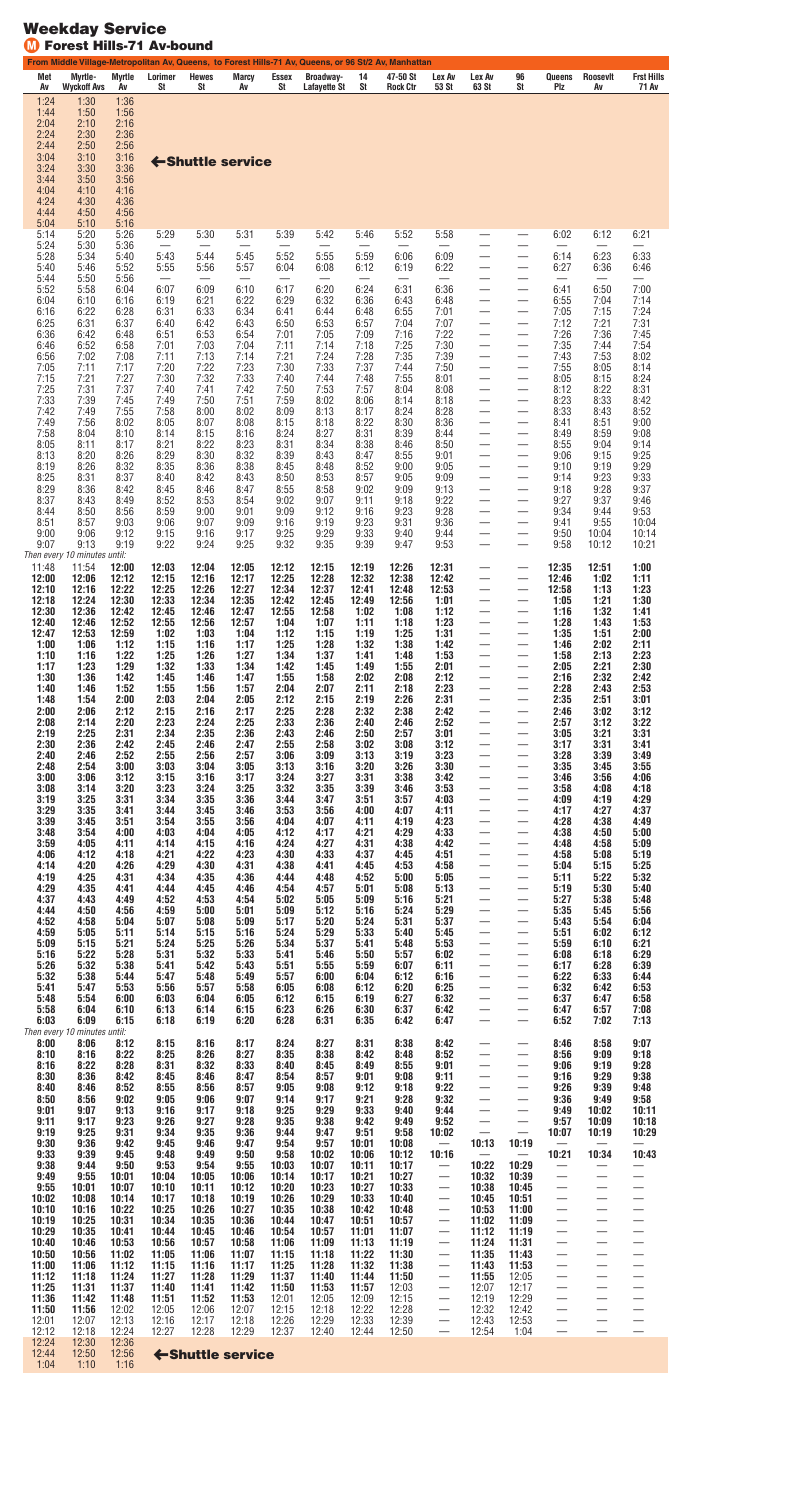### From 96 St/2 Av, Manhattan to Middle Village-Metropolitan Av, Queens **6 L e x Av 7 - 5 0 S t 4 2 - B r y a n t 4 W 4**  Broadway-**E s s e x Marcy H e w e s Lorimer Myrtle M y r t l e - M e t S t 3 S t R o c k C t r P k S t S t Lafayette St S t Av S t S t Av Wyckoff Avs Av** 2 : 1 1 2 : 1 7 2 : 2 2 2 : 2 3 2 : 2 8 12:29 2 : 3 2 2 : 3 5 2 : 4 2 2 : 4 3 2 : 4 5 2 : 4 7 2 : 5 6 : 0 2 2 : 2 3 12:29 2 : 3 3 2 : 3 5 2 : 3 9 2 : 4 1 2 : 4 3 2 : 4 8 2 : 5 6 2 : 5 7 2 : 5 8 : 0 1 : 0 8 : 1 4 2 : 3 5 2 : 4 1 2 : 4 5 2 : 4 7 2 : 5 1 2 : 5 3 2 : 5 5 2 : 5 8 : 0 6 : 0 7 : 0 8  $1:11$  : 2 0 : 2 6 2 : 4 7 2 : 5 3 2 : 5 8 2 : 5 9 : 0 4 : 0 5 : 0 8 : 1 1 : 1 8 : 1 9 : 2 1 : 2 3 : 3 3 : 3 9 2 : 5 8 : 0 4 : 0 9  $1:10$  $1:15$  : 1 6 : 1 9 : 2 2 : 2 9 : 3 0 : 3 2 : 3 4  $1:44$  : 5 0  $1:14$  : 2 0 : 2 5 : 2 6 : 3 1 : 3 2 : 3 5 : 3 8 : 4 5 : 4 6 : 4 8 : 5 0  $2:00$  : 0 6  $2:02$  $2:09$  $2:15$  $2:22$  $2:29$  : 3 5  $2:42$  : 4 9 : 5 5 : 0 2 : 0 9  $3:15$  $3:22$  $3:29$  : 3 5  $3:42$  : 4 9 : 5 5 : 0 2 : 0 9  $4:15$  : 2 2 : 2 9 : 3 5 : 4 2 : 4 9 : 5 5 : 0 2 : 0 9  $5:15$  $5:22$  : 2 9 : 3 5 : 4 2 : 4 9 : 5 5 : 0 0 6:10  $6:16$  $6:12$  $6:22$  : 2 8 6:25 : 3 5  $6:41$  : 3 7 6:44 : 5 0 : 4 9 : 5 7 : 0 3 : 5 8 : 0 7 : 1 3  $7:11$  : 1 8 : 2 4 : 2 3 : 3 0 : 3 6 : 3 5 : 4 2 : 4 8 : 0 3 : 0 9  $7:14$  : 1 5 : 2 0  $7:21$  : 2 4 : 2 7 : 3 6 : 3 7 : 3 9 : 4 2 : 4 9 : 5 5 : 1 5 : 2 1 : 2 6 : 2 7 : 3 2 : 3 3 : 3 6 : 3 9 : 4 8 : 4 9 : 5 1 : 5 3 : 0 1 : 0 7 : 2 7 : 3 3 : 3 8 : 3 9 : 4 4 : 4 5 : 4 8 : 5 1 : 0 0 : 0 1 : 0 3 : 0 5 : 1 3  $8:19$  : 3 9 : 4 5 : 5 0 : 5 1 : 5 6 : 5 7 : 0 0 : 0 3 8:12 8:13 8:15 : 1 7 : 2 5  $8:31$  : 4 9 : 5 5 : 0 0 : 0 1 : 0 6 : 0 7 8:10 8:13 : 2 2 : 2 3 : 2 5 : 2 7 : 3 5  $8:41$  : 5 7 : 0 3 : 0 8 : 0 9 : 1 4  $8:15$  : 1 8  $8:21$  : 3 0 8:31 : 3 3 : 3 5 : 4 3 : 4 9 : 0 9 8:15 : 2 0  $8:21$  : 2 6 : 2 7 : 3 0 : 3 3 8:42 : 4 3 : 4 5 : 4 7 : 5 5  $9:01$ 8:19 : 2 5 : 3 0 : 3 1 : 3 6 : 3 7 8:40 : 4 3 : 5 2 : 5 3 : 5 5 : 5 7 : 0 5  $9:11$  : 2 9 : 3 5 8:40  $8:41$  : 4 6 : 4 7 : 5 0 : 5 3 : 0 2 : 0 3 : 0 5 : 0 7 : 1 5  $9:21$  : 3 7 : 4 3 : 4 8 : 4 9 : 5 4 : 5 5 : 5 8 9:01 9:10  $9:11$  : 1 3  $9:15$  : 2 3  $9:29$  : 4 5 : 5 1 : 5 6 : 5 7 : 0 2 : 0 3 : 0 6 : 0 9 : 1 8 9:19 9:21 : 2 3 9:31 : 3 7 *Th en e ve ry 7- 9 m in u tes u n til:* **2 : 2 9 2 : 3 5 2 : 4 0 2 : 4 1 2 : 4 6 2 : 4 7 2 : 5 0 2 : 5 3 : 0 2 : 0 3 : 0 5 : 0 7 : 1 5 : 2 1 2 : 3 7 2 : 4 3 2 : 4 8 2 : 4 9 2 : 5 4 2 : 5 5 2 : 5 8 1:01 : 1 0**   $1:11$  **: 1 3 : 1 5 : 2 3 : 2 9 2 : 4 5 2 : 5 1 2 : 5 6 2 : 5 7 : 0 2 : 0 3 : 0 6 : 0 9 : 1 8 : 1 9 : 2 1 : 2 3 1:31 : 3 7 2 : 5 3 2 : 5 9 : 0 4 : 0 5 : 1 0 : 1 1 : 1 4 : 1 7 : 2 7 : 2 8 : 2 9 : 3 3 : 3 9 : 4 5 1:01 : 0 7 : 1 2 : 1 3 : 1 8 : 1 9 : 2 2 : 2 7 : 3 7 : 3 8 : 3 9 : 4 3 : 4 9 : 5 5 : 0 9 : 1 5 : 2 0 : 2 1 : 2 6 : 2 7 : 3 0 : 3 3 : 4 2 : 4 3 : 4 5 : 4 7 : 5 5 : 0 1 : 1 7 : 2 3 : 2 8 : 2 9 : 3 4 : 3 5 : 3 8 : 4 1 : 5 0 : 5 1 : 5 3 : 5 5 : 0 3 : 0 9 : 2 5 : 3 1 : 3 6 : 3 7 : 4 2 : 4 3 : 4 6 : 4 9 : 5 8 : 5 9 : 0 1 : 0 3 : 1 1 : 1 7 : 3 3 : 3 9 : 4 4 : 4 5 : 5 0 : 5 1 : 5 4 : 5 7 : 0 7 : 0 8 : 0 9 : 1 3 : 1 9 : 2 5 : 4 1 : 4 7 : 5 2 : 5 3 : 5 8 : 5 9 : 0 2 : 0 7 : 1 7 : 1 8 : 1 9 : 2 3 : 2 9 : 3 5 : 4 9 : 5 5 : 0 0 : 0 1 : 0 6 : 0 7 : 1 0 : 1 3 : 2 2 : 2 3 : 2 5 : 2 7 : 3 5 : 4 1** *Th en e ve ry 8 m in u tes u n til:* **: 4 1 : 4 7 : 5 2 : 5 3 : 5 8 : 5 9 : 0 2 : 0 7 : 1 6 : 1 7 : 1 9 : 2 1 : 2 9 : 3 5 : 5 0 : 5 6 : 0 0 : 0 2 : 0 6 : 0 8 : 1 0 : 1 3 : 2 3 : 2 4 : 2 5 : 2 8 : 3 5 : 4 1 : 5 7 : 0 3 : 0 8 : 0 9 : 1 4 : 1 5 : 1 8 : 2 1 : 3 0 : 3 1 : 3 3 : 3 5 : 4 3 : 4 9 : 0 5 : 1 1 : 1 6 : 1 7 : 2 2 : 2 3 : 2 6 : 2 9 : 3 8 : 3 9 : 4 1 : 4 4 : 5 1 : 5 7 : 1 3 : 1 9 : 2 5 : 2 7 : 3 1 : 3 3 : 3 5 : 3 8 : 4 8 : 4 9 : 5 0 : 5 3 : 5 9 : 0 5 : 2 1 : 2 7 : 3 2 : 3 3 : 3 8 : 3 9 : 4 2 : 4 5 : 5 4 : 5 5 : 5 7 : 5 9 : 0 7 : 1 3 : 2 9 : 3 5 : 4 0 : 4 1 : 4 6 : 4 7 : 5 0 : 5 3 : 0 2 : 0 3 : 0 5 : 0 8 : 1 5 : 2 1 : 3 7 : 4 3 : 4 8 : 4 9 : 5 4 : 5 5 : 5 8 : 0 2 : 1 2 : 1 3 : 1 4 : 1 7 : 2 4 : 3 0 : 4 5 : 5 1 : 5 6 : 5 7 : 0 2 : 0 3 : 0 6 : 0 9 9:18 : 1 9 : 2 1 : 2 3 : 3 1 : 3 7 : 5 3 : 5 9 : 0 4 : 0 5 : 1 0 : 1 1 : 1 4 : 1 7 : 2 6 : 2 7 : 2 9 : 3 2 : 3 9 : 4 5 : 0 1 : 0 7 : 1 2 : 1 3 : 1 8 : 1 9 : 2 2 : 2 7 : 3 6 : 3 7 : 3 9 : 4 1 : 4 9 : 5 5 : 0 9 : 1 5 : 2 0 : 2 1 : 2 6 : 2 7 : 3 0 : 3 3 : 4 2 : 4 3 : 4 5 : 4 7 : 5 5 0 : 0 1 : 1 7 : 2 3 : 2 8 : 2 9 : 3 4 : 3 5 : 3 8 : 4 1 : 5 0 : 5 1 : 5 3 : 5 5 0 : 0 3 0 : 0 9 : 2 5 : 3 1 : 3 6 : 3 7 : 4 2 : 4 3 : 4 6 : 5 1 0 : 0 0 0 : 0 1 0 : 0 3 0 : 0 5 0 : 1 3 0 : 1 9 : 3 3 : 3 9 : 4 4 : 4 5 : 5 0 : 5 1 : 5 4 : 5 7 0 : 0 6 0 : 0 7 0 : 0 9 0 : 1 1 0 : 1 9 0 : 2 5 : 4 1 : 4 7 : 5 2 : 5 3 : 5 8 : 5 9 0 : 0 2 0 : 0 5 0 : 1 4 0 : 1 5 0 : 1 7 0 : 1 9 0 : 2 6 0 : 3 2 : 4 9 : 5 5 0 : 0 0 0 : 0 1 0 : 0 6 0 : 0 7 0 : 1 0 0 : 1 3 0 : 2 2 0 : 2 3 0 : 2 5 0 : 2 7 0 : 3 5 0 : 4 1 0 : 0 1 0 : 0 7 0 : 1 2 0 : 1 3 0 : 1 8 0 : 1 9 0 : 2 2 0 : 2 5 0 : 3 4 0 : 3 5 0 : 3 7 0 : 3 9 0 : 4 7 0 : 5 3 0 : 1 1 0 : 1 7 0 : 2 2 0 : 2 3 0 : 2 8 0 : 2 9 0 : 3 2 0 : 3 5 0 : 4 4 0 : 4 5 0 : 4 7 0 : 4 9 0 : 5 7 1 : 0 3 0 : 2 1 0 : 2 7 0 : 3 2 0 : 3 3 0 : 3 8 0 : 3 9 0 : 4 2 0 : 4 5 0 : 5 4 0 : 5 5 0 : 5 7 0 : 5 9 1 : 0 7 1 : 1 3 0 : 3 5 0 : 4 1 0 : 4 6 0 : 4 7 0 : 5 2 0 : 5 3 0 : 5 6 0 : 5 9 1 : 0 8 1 : 0 9 1 : 1 1 1 : 1 3 1 : 2 1 1 : 2 7 0 : 4 7 0 : 5 3 0 : 5 7 0 : 5 9 1 : 0 3 1 : 0 5 1 : 0 7 1 : 1 0 1 : 2 0 1 : 2 1 1 : 2 2 1 : 2 5 1 : 3 2 1 : 3 8 0 : 5 9 1 : 0 5 1 : 0 9 1 : 1 1 1 : 1 5 1 : 1 7 1 : 1 9 1 : 2 2 1 : 3 0 1 : 3 1 1 : 3 2 1 : 3 5 1 : 4 4 1 : 5 0 1 : 1 1 1 : 1 7 1 : 2 1 1 : 2 3 1 : 2 7 1 : 2 9 1 : 3 1 1 : 3 4 1 : 4 2 1 : 4 3 1 : 4 4 1 : 4 9 1 : 5 6** 2 : 0 2 **1 : 2 3 1 : 2 9 1 : 3 3 1 : 3 5 1 : 3 9 1 : 4 1 1 : 4 3 1 : 4 8 1 : 5 5 1 : 5 6 1 : 5 8** 2 : 0 0 12:10 12:16 **1 : 3 5 1 : 4 1 1 : 4 5 1 : 4 7 1 : 5 1 1 : 5 3 1 : 5 5 1 : 5 8** 2 : 0 6 2 : 0 7 2 : 0 8  $12:11$ 12:20 2 : 2 6 **1 : 4 7 1 : 5 3 1 : 5 7 1 : 5 9** 2 : 0 3 2 : 0 5 2 : 0 7  $12:10$ 12:18  $12:19$ 12:20 2 : 2 3 2 : 3 2 2 : 3 8 Shuttle service $\rightarrow$

# **Saturday Service Middle Village-bound**

**1 : 5 9**

2 : 0 5

12:10

2 : 1 1

12:16

2 : 1 7

12:20

2 : 2 3

2 : 3 0

2 : 3 1

2 : 3 3

2 : 3 5

2 : 4 5

2 : 5 1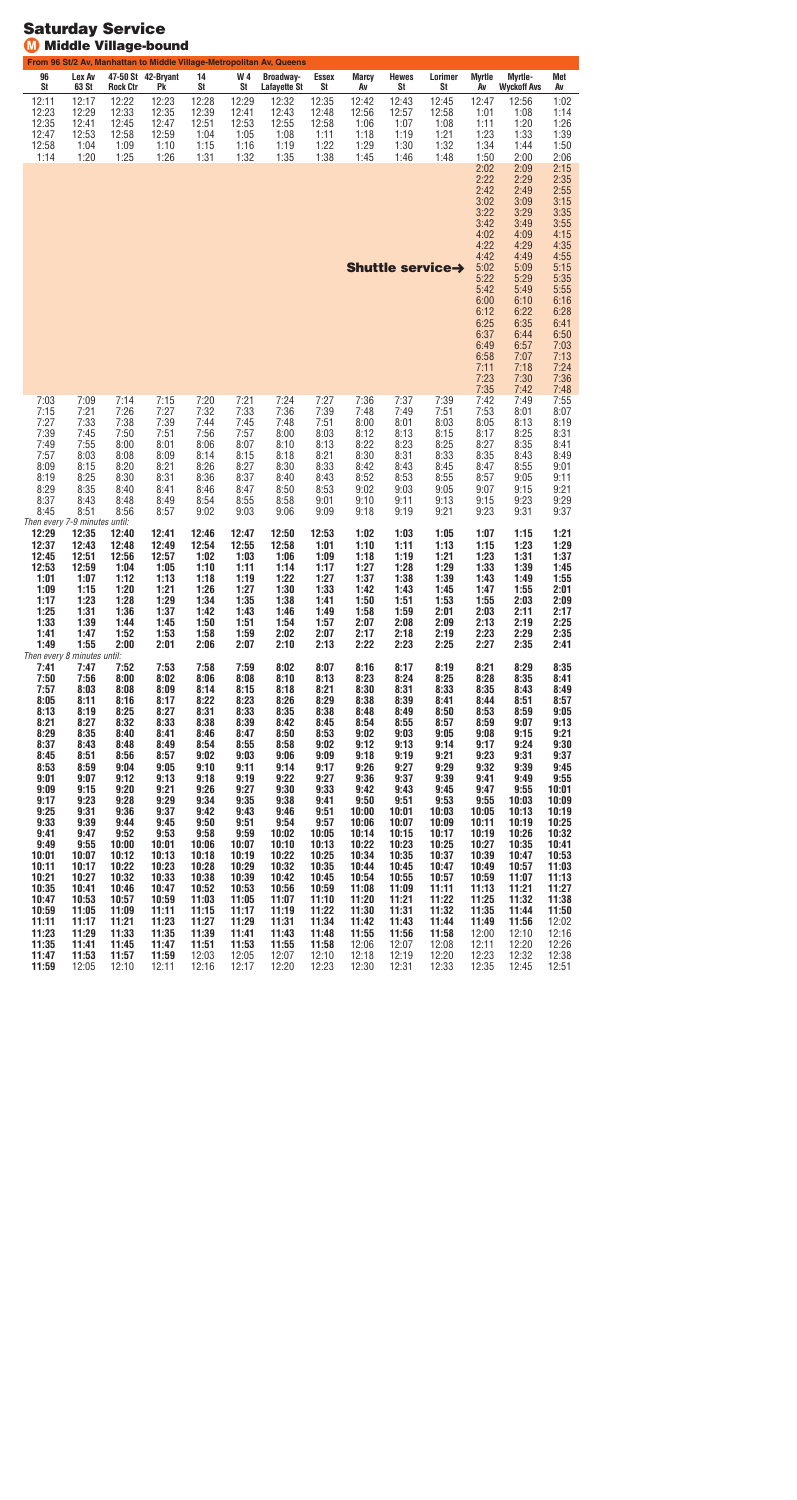### **Saturday Service M Manhattan-bound**

|                                                                                                                                                                                                                                                                                  | From Middle Village-Metropolitan Av, Queens, to 96 St/2 Av, Manhattan                                                                                                                                                                                                                                            |                                                                                                                                                                                                                                                                                   |                                                                                                                                                                                                                                                                           |                                                                                                                                                                                                                                                                           |                                                                                                                                                                                                                                                                           |                                                                                                                                                                                                                                                                           |                                                                                                                                                                                                                                                                            |                                                                                                                                                                                                                                                                            |                                                                                                                                                                                                                                                                            |                                                                                                                                                                                                                                                                             |                                                                                                                                                                                                                                                                             |                                                                                                                                                                                                                                                                             |                                                                                                                                                                                                                                                                             |
|----------------------------------------------------------------------------------------------------------------------------------------------------------------------------------------------------------------------------------------------------------------------------------|------------------------------------------------------------------------------------------------------------------------------------------------------------------------------------------------------------------------------------------------------------------------------------------------------------------|-----------------------------------------------------------------------------------------------------------------------------------------------------------------------------------------------------------------------------------------------------------------------------------|---------------------------------------------------------------------------------------------------------------------------------------------------------------------------------------------------------------------------------------------------------------------------|---------------------------------------------------------------------------------------------------------------------------------------------------------------------------------------------------------------------------------------------------------------------------|---------------------------------------------------------------------------------------------------------------------------------------------------------------------------------------------------------------------------------------------------------------------------|---------------------------------------------------------------------------------------------------------------------------------------------------------------------------------------------------------------------------------------------------------------------------|----------------------------------------------------------------------------------------------------------------------------------------------------------------------------------------------------------------------------------------------------------------------------|----------------------------------------------------------------------------------------------------------------------------------------------------------------------------------------------------------------------------------------------------------------------------|----------------------------------------------------------------------------------------------------------------------------------------------------------------------------------------------------------------------------------------------------------------------------|-----------------------------------------------------------------------------------------------------------------------------------------------------------------------------------------------------------------------------------------------------------------------------|-----------------------------------------------------------------------------------------------------------------------------------------------------------------------------------------------------------------------------------------------------------------------------|-----------------------------------------------------------------------------------------------------------------------------------------------------------------------------------------------------------------------------------------------------------------------------|-----------------------------------------------------------------------------------------------------------------------------------------------------------------------------------------------------------------------------------------------------------------------------|
| Met<br>Av                                                                                                                                                                                                                                                                        | Myrtle-<br><b>Wyckoff Avs</b>                                                                                                                                                                                                                                                                                    | <b>Myrtle</b><br>Av                                                                                                                                                                                                                                                               | Lorimer<br>St                                                                                                                                                                                                                                                             | <b>Hewes</b><br>St                                                                                                                                                                                                                                                        | <b>Marcy</b><br>Av                                                                                                                                                                                                                                                        | Essex<br>St                                                                                                                                                                                                                                                               | <b>Broadway-</b><br>Lafayette St                                                                                                                                                                                                                                           | W 4<br>St                                                                                                                                                                                                                                                                  | 14<br>St                                                                                                                                                                                                                                                                   | 42-Bryant 47-50 St<br>Pk                                                                                                                                                                                                                                                    | <b>Rock Ctr</b>                                                                                                                                                                                                                                                             | Lex Av<br>63 St                                                                                                                                                                                                                                                             | 96<br>St                                                                                                                                                                                                                                                                    |
| 1:24<br>1:44<br>2:03<br>2:23<br>2:43<br>3:03<br>3:23<br>3:43<br>4:03<br>4:23<br>4:43<br>5:03<br>5:23<br>5:41<br>5:51                                                                                                                                                             | 1:30<br>1:50<br>2:10<br>2:30<br>2:50<br>3:10<br>3:30<br>3:50<br>4:10<br>4:30<br>4:50<br>5:10<br>5:30<br>5:48<br>5:58                                                                                                                                                                                             | 1:36<br>1:56<br>2:16<br>2:36<br>2:56<br>3:16<br>3:36<br>3:56<br>4:16<br>4:36<br>4:56<br>5:16<br>5:36<br>5:54<br>6:04                                                                                                                                                              |                                                                                                                                                                                                                                                                           |                                                                                                                                                                                                                                                                           | ← Shuttle service                                                                                                                                                                                                                                                         |                                                                                                                                                                                                                                                                           |                                                                                                                                                                                                                                                                            |                                                                                                                                                                                                                                                                            |                                                                                                                                                                                                                                                                            |                                                                                                                                                                                                                                                                             |                                                                                                                                                                                                                                                                             |                                                                                                                                                                                                                                                                             |                                                                                                                                                                                                                                                                             |
| 6:00<br>6:14<br>6:29<br>6:41<br>6:51<br>7:01<br>7:11<br>7:21<br>7:31<br>7:42<br>7:49<br>7:57<br>8:05                                                                                                                                                                             | 6:06<br>6:20<br>6:35<br>6:47<br>6:57<br>7:07<br>7:17<br>7:27<br>7:37<br>7:48<br>7:55<br>8:03<br>8:11<br>Then every 7-9 minutes until:                                                                                                                                                                            | 6:12<br>6:26<br>6:41<br>6:53<br>7:03<br>7:13<br>7:23<br>7:33<br>7:43<br>7:54<br>8:01<br>8:09<br>8:17                                                                                                                                                                              | 6:15<br>6:29<br>6:44<br>6:56<br>7:06<br>7:16<br>7:26<br>7:36<br>7:46<br>7:57<br>8:04<br>8:12<br>8:20                                                                                                                                                                      | 6:16<br>6:30<br>6:45<br>6:57<br>7:07<br>7:17<br>7:27<br>7:37<br>7:47<br>7:58<br>8:05<br>8:13<br>8:21                                                                                                                                                                      | 6:17<br>6:31<br>6:46<br>6:58<br>7:08<br>7:18<br>7:28<br>7:38<br>7:48<br>7:59<br>8:06<br>8:14<br>8:22                                                                                                                                                                      | 6:25<br>6:39<br>6:53<br>7:05<br>7:15<br>7:25<br>7:35<br>7:45<br>7:56<br>8:07<br>8:13<br>8:21<br>8:29                                                                                                                                                                      | 6:30<br>6:45<br>6:59<br>7:11<br>7:21<br>7:31<br>7:41<br>7:51<br>8:01<br>8:11<br>8:21<br>8:27<br>8:35                                                                                                                                                                       | 6:32<br>6:47<br>7:02<br>7:14<br>7:24<br>7:34<br>7:44<br>7:54<br>8:04<br>8:14<br>8:23<br>8:30<br>8:38                                                                                                                                                                       | 6:34<br>6:49<br>7:03<br>7:15<br>7:25<br>7:35<br>7:45<br>7:55<br>8:05<br>8:15<br>8:25<br>8:31<br>8:39                                                                                                                                                                       | 6:38<br>6:53<br>7:08<br>7:20<br>7:30<br>7:40<br>7:50<br>8:00<br>8:10<br>8:20<br>8:29<br>8:36<br>8:44                                                                                                                                                                        | 6:40<br>6:55<br>7:09<br>7:21<br>7:31<br>7:41<br>7:51<br>8:01<br>8:11<br>8:21<br>8:31<br>8:38<br>8:45                                                                                                                                                                        | 6:44<br>7:00<br>7:14<br>7:26<br>7:36<br>7:46<br>7:56<br>8:06<br>8:16<br>8:26<br>8:35<br>8:43<br>8:50                                                                                                                                                                        | 6:50<br>7:05<br>7:19<br>7:31<br>7:41<br>7:51<br>8:01<br>8:11<br>8:21<br>8:31<br>8:41<br>8:48<br>8:56                                                                                                                                                                        |
| 11:09<br>11:17<br>11:25<br>11:33<br>11:41<br>11:49<br>11:57<br>12:05<br>12:13<br>12:21<br>12:29<br>12:37                                                                                                                                                                         | 11:15<br>11:23<br>11:31<br>11:39<br>11:47<br>11:55<br>12:03<br>12:11<br>12:19<br>12:27<br>12:35<br>12:43                                                                                                                                                                                                         | 11:21<br>11:29<br>11:37<br>11:45<br>11:54<br>12:01<br>12:09<br>12:17<br>12:25<br>12:34<br>12:41<br>12:49                                                                                                                                                                          | 11:24<br>11:32<br>11:40<br>11:48<br>11:57<br>12:04<br>12:12<br>12:20<br>12:28<br>12:37<br>12:44<br>12:52                                                                                                                                                                  | 11:25<br>11:33<br>11:41<br>11:49<br>11:58<br>12:05<br>12:13<br>12:21<br>12:29<br>12:38<br>12:45<br>12:53                                                                                                                                                                  | 11:26<br>11:34<br>11:42<br>11:50<br>11:59<br>12:06<br>12:14<br>12:22<br>12:30<br>12:39<br>12:46<br>12:54                                                                                                                                                                  | 11:33<br>11:41<br>11:49<br>11:57<br>12:07<br>12:13<br>12:21<br>12:29<br>12:37<br>12:47<br>12:53<br>1:01                                                                                                                                                                   | 11:39<br>11:47<br>11:53<br>12:03<br>12:11<br>12:17<br>12:27<br>12:35<br>12:42<br>12:51<br>12:59<br>1:05                                                                                                                                                                    | 11:42<br>11:50<br>11:56<br>12:06<br>12:14<br>12:20<br>12:30<br>12:38<br>12:44<br>12:54<br>1:02<br>1:08                                                                                                                                                                     | 11:43<br>11:51<br>11:57<br>12:07<br>12:15<br>12:21<br>12:31<br>12:39<br>12:46<br>12:55<br>1:03<br>1:09                                                                                                                                                                     | 11:48<br>11:56<br>12:02<br>12:12<br>12:20<br>12:26<br>12:36<br>12:44<br>12:50<br>1:00<br>1:08<br>1:14                                                                                                                                                                       | 11:49<br>11:57<br>12:03<br>12:13<br>12:21<br>12:27<br>12:37<br>12:45<br>12:52<br>1:01<br>1:09<br>1:15                                                                                                                                                                       | 11:54<br>12:02<br>12:10<br>12:18<br>12:26<br>12:34<br>12:42<br>12:50<br>12:58<br>1:06<br>1:14<br>1:22                                                                                                                                                                       | 11:59<br>12:07<br>12:15<br>12:23<br>12:31<br>12:39<br>12:47<br>12:55<br>1:03<br>1:11<br>1:19<br>1:27                                                                                                                                                                        |
| 7:01<br>7:09<br>7:17<br>7:24<br>7:33<br>7:41<br>7:49<br>7:57<br>8:05<br>8:13<br>8:21<br>8:29<br>8:37<br>8:45<br>8:53<br>9:03<br>9:13<br>9:23<br>9:33<br>9:46<br>9:58<br>10:10<br>10:22<br>10:33<br>10:46<br>10:58<br>11:11<br>11:22<br>11:34<br>11:48<br>11:59<br>12:13<br>12:24 | Then every 8 minutes until:<br>7:07<br>7:15<br>7:23<br>7:30<br>7:39<br>7:47<br>7:55<br>8:03<br>8:11<br>8:19<br>8:27<br>8:35<br>8:43<br>8:51<br>8:59<br>9:09<br>9:19<br>9:29<br>9:39<br>9:52<br>10:04<br>10:16<br>10:28<br>10:39<br>10:52<br>11:04<br>11:17<br>11:28<br>11:40<br>11:54<br>12:05<br>12:19<br>12:30 | 7:14<br>7:21<br>7:29<br>7:36<br>7:45<br>7:53<br>8:01<br>8:09<br>8:17<br>8:25<br>8:33<br>8:41<br>8:49<br>8:57<br>9:05<br>9:15<br>9:25<br>9:35<br>9:45<br>9:58<br>10:10<br>10:22<br>10:34<br>10:45<br>10:58<br>11:10<br>11:23<br>11:36<br>11:46<br>12:00<br>12:11<br>12:25<br>12:36 | 7:17<br>7:24<br>7:32<br>7:39<br>7:48<br>7:56<br>8:04<br>8:12<br>8:20<br>8:28<br>8:36<br>8:44<br>8:52<br>9:00<br>9:08<br>9:18<br>9:28<br>9:38<br>9:48<br>10:01<br>10:13<br>10:25<br>10:37<br>10:48<br>11:01<br>11:13<br>11:26<br>11:39<br>11:49<br>12:03<br>12:14<br>12:28 | 7:18<br>7:25<br>7:33<br>7:40<br>7:49<br>7:57<br>8:05<br>8:13<br>8:21<br>8:29<br>8:37<br>8:45<br>8:53<br>9:01<br>9:09<br>9:19<br>9:29<br>9:39<br>9:49<br>10:02<br>10:14<br>10:26<br>10:38<br>10:49<br>11:02<br>11:14<br>11:27<br>11:40<br>11:50<br>12:04<br>12:15<br>12:29 | 7:19<br>7:26<br>7:34<br>7:41<br>7:50<br>7:58<br>8:06<br>8:14<br>8:22<br>8:30<br>8:38<br>8:46<br>8:54<br>9:02<br>9:10<br>9:20<br>9:30<br>9:40<br>9:50<br>10:03<br>10:15<br>10:27<br>10:39<br>10:50<br>11:03<br>11:15<br>11:28<br>11:41<br>11:51<br>12:05<br>12:16<br>12:30 | 7:27<br>7:33<br>7:41<br>7:48<br>7:57<br>8:05<br>8:13<br>8:21<br>8:29<br>8:37<br>8:45<br>8:53<br>9:01<br>9:09<br>9:17<br>9:27<br>9:37<br>9:47<br>9:57<br>10:10<br>10:23<br>10:35<br>10:47<br>10:57<br>11:11<br>11:23<br>11:35<br>11:48<br>11:59<br>12:12<br>12:24<br>12:38 | 7:31<br>7:39<br>7:47<br>7:52<br>8:03<br>8:11<br>8:20<br>8:27<br>8:35<br>8:44<br>8:51<br>8:59<br>9:08<br>9:15<br>9:23<br>9:33<br>9:44<br>9:52<br>10:04<br>10:16<br>10:28<br>10:40<br>10:51<br>11:03<br>11:15<br>11:27<br>11:40<br>11:51<br>12:02<br>12:15<br>12:27<br>12:41 | 7:34<br>7:42<br>7:50<br>7:55<br>8:06<br>8:14<br>8:23<br>8:30<br>8:38<br>8:47<br>8:54<br>9:02<br>9:11<br>9:18<br>9:26<br>9:36<br>9:47<br>9:54<br>10:06<br>10:18<br>10:30<br>10:43<br>10:54<br>11:06<br>11:18<br>11:30<br>11:42<br>11:54<br>12:04<br>12:18<br>12:29<br>12:43 | 7:35<br>7:43<br>7:51<br>7:56<br>8:07<br>8:15<br>8:24<br>8:31<br>8:39<br>8:48<br>8:55<br>9:03<br>9:12<br>9:19<br>9:27<br>9:37<br>9:48<br>9:56<br>10:08<br>10:20<br>10:32<br>10:44<br>10:55<br>11:07<br>11:19<br>11:31<br>11:44<br>11:55<br>12:06<br>12:19<br>12:31<br>12:45 | 7:40<br>7:48<br>7:56<br>8:01<br>8:12<br>8:20<br>8:29<br>8:36<br>8:44<br>8:53<br>9:00<br>9:08<br>9:17<br>9:24<br>9:32<br>9:42<br>9:53<br>10:00<br>10:12<br>10:24<br>10:36<br>10:49<br>11:00<br>11:12<br>11:24<br>11:36<br>11:48<br>12:00<br>12:10<br>12:24<br>12:35<br>12:49 | 7:41<br>7:49<br>7:57<br>8:02<br>8:13<br>8:21<br>8:30<br>8:37<br>8:45<br>8:54<br>9:01<br>9:09<br>9:18<br>9:25<br>9:33<br>9:43<br>9:54<br>10:02<br>10:14<br>10:26<br>10:38<br>10:50<br>11:01<br>11:13<br>11:25<br>11:37<br>11:50<br>12:01<br>12:12<br>12:25<br>12:37<br>12:51 | 7:46<br>7:54<br>8:02<br>8:10<br>8:18<br>8:26<br>8:35<br>8:42<br>8:50<br>8:59<br>9:06<br>9:14<br>9:23<br>9:30<br>9:38<br>9:48<br>9:59<br>10:08<br>10:19<br>10:32<br>10:43<br>10:55<br>11:07<br>11:19<br>11:31<br>11:43<br>11:56<br>12:07<br>12:16<br>12:31<br>12:41<br>12:55 | 7:52<br>7:59<br>8:07<br>8:15<br>8:23<br>8:31<br>8:40<br>8:47<br>8:55<br>9:04<br>9:11<br>9:19<br>9:28<br>9:35<br>9:43<br>9:53<br>10:04<br>10:13<br>10:25<br>10:37<br>10:49<br>11:01<br>11:13<br>11:25<br>11:37<br>11:49<br>12:01<br>12:13<br>12:25<br>12:40<br>12:50<br>1:04 |
| 12:44<br>1:04                                                                                                                                                                                                                                                                    | 12:50<br>1:10                                                                                                                                                                                                                                                                                                    | 12:56<br>1:16                                                                                                                                                                                                                                                                     |                                                                                                                                                                                                                                                                           |                                                                                                                                                                                                                                                                           | ← Shuttle service                                                                                                                                                                                                                                                         |                                                                                                                                                                                                                                                                           |                                                                                                                                                                                                                                                                            |                                                                                                                                                                                                                                                                            |                                                                                                                                                                                                                                                                            |                                                                                                                                                                                                                                                                             |                                                                                                                                                                                                                                                                             |                                                                                                                                                                                                                                                                             |                                                                                                                                                                                                                                                                             |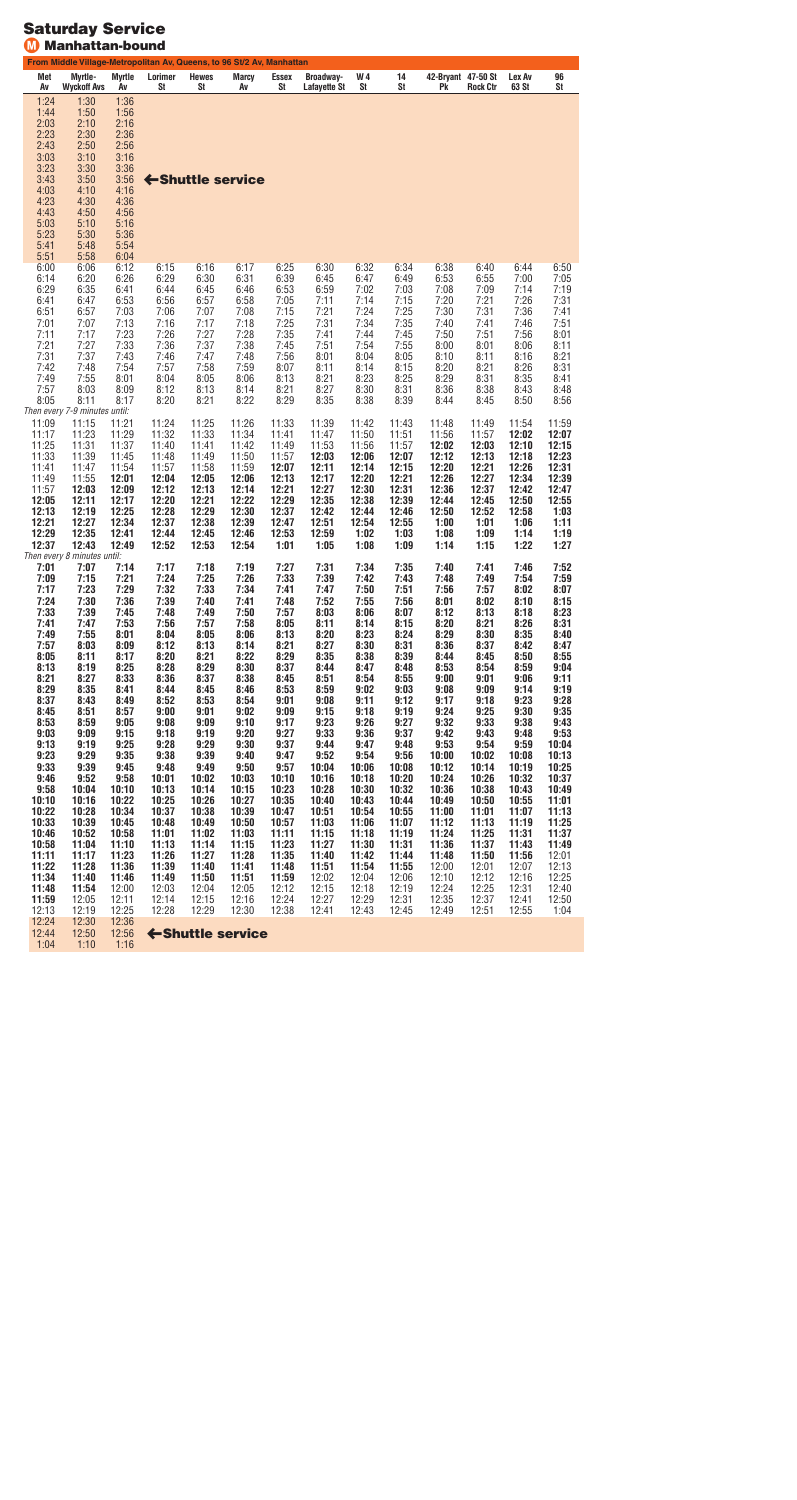|                                                                                                                                                                                                                                       | ישאוי                                                                                                                                                                                                   |                                                                                                                                                                                                         | winagc-pound                                                                                                                                                                                            |                                                                                                                                                                                                          |                                                                                                                                                                                                          |                                                                                                                                                                                                          |                                                                                                                                                                                                          |                                                                                                                                                                                                           |                                                                                                                                                                                                           |                                                                                                                                                                                                           |                                                                                                                                                                                                            |                                                                                                                                                                                                            |                                                                                                                                                                                                             |
|---------------------------------------------------------------------------------------------------------------------------------------------------------------------------------------------------------------------------------------|---------------------------------------------------------------------------------------------------------------------------------------------------------------------------------------------------------|---------------------------------------------------------------------------------------------------------------------------------------------------------------------------------------------------------|---------------------------------------------------------------------------------------------------------------------------------------------------------------------------------------------------------|----------------------------------------------------------------------------------------------------------------------------------------------------------------------------------------------------------|----------------------------------------------------------------------------------------------------------------------------------------------------------------------------------------------------------|----------------------------------------------------------------------------------------------------------------------------------------------------------------------------------------------------------|----------------------------------------------------------------------------------------------------------------------------------------------------------------------------------------------------------|-----------------------------------------------------------------------------------------------------------------------------------------------------------------------------------------------------------|-----------------------------------------------------------------------------------------------------------------------------------------------------------------------------------------------------------|-----------------------------------------------------------------------------------------------------------------------------------------------------------------------------------------------------------|------------------------------------------------------------------------------------------------------------------------------------------------------------------------------------------------------------|------------------------------------------------------------------------------------------------------------------------------------------------------------------------------------------------------------|-------------------------------------------------------------------------------------------------------------------------------------------------------------------------------------------------------------|
| 96<br>St                                                                                                                                                                                                                              | Lex Av<br>63 St                                                                                                                                                                                         | <b>Rock Ctr</b>                                                                                                                                                                                         | 47-50 St 42-Bryant<br>Pk                                                                                                                                                                                | 14<br>St                                                                                                                                                                                                 | W4<br>St                                                                                                                                                                                                 | From 96 St/2 Av, Manhattan to Middle Village-Metropolitan Av, Queens<br>Broadway-<br><b>Lafayette St</b>                                                                                                 | <b>Essex</b><br>St                                                                                                                                                                                       | <b>Marcy</b><br>Av                                                                                                                                                                                        | <b>Hewes</b><br>St                                                                                                                                                                                        | Lorimer<br>St                                                                                                                                                                                             | <b>Myrtle</b><br>Av                                                                                                                                                                                        | Myrtle-<br><b>Wyckoff Avs</b>                                                                                                                                                                              | Met<br>Av                                                                                                                                                                                                   |
| 12:11<br>12:23<br>12:35<br>12:47<br>12:58<br>1:14                                                                                                                                                                                     | 12:17<br>12:29<br>12:41<br>12:53<br>1:04<br>1:20                                                                                                                                                        | 12:22<br>12:33<br>12:45<br>12:58<br>1:09<br>1:25                                                                                                                                                        | 12:23<br>12:35<br>12:47<br>12:59<br>1:10<br>1:26                                                                                                                                                        | 12:28<br>12:39<br>12:51<br>1:04<br>1:15<br>1:31                                                                                                                                                          | 12:29<br>12:41<br>12:53<br>1:05<br>1:16<br>1:32                                                                                                                                                          | 12:32<br>12:43<br>12:55<br>1:08<br>1:19<br>1:35                                                                                                                                                          | 12:35<br>12:46<br>12:58<br>1:11<br>1:22<br>1:38                                                                                                                                                          | 12:42<br>12:54<br>1:06<br>1:18<br>1:29<br>1:45                                                                                                                                                            | 12:43<br>12:55<br>1:07<br>1:19<br>1:30<br>1:46                                                                                                                                                            | 12:45<br>12:56<br>1:08<br>1:21<br>1:32<br>1:48                                                                                                                                                            | 12:47<br>12:59<br>1:11<br>1:23<br>1:34<br>1:50                                                                                                                                                             | 12:57<br>1:08<br>1:20<br>1:33<br>1:44<br>2:00                                                                                                                                                              | 1:03<br>1:14<br>1:26<br>1:39<br>1:50<br>2:06                                                                                                                                                                |
|                                                                                                                                                                                                                                       |                                                                                                                                                                                                         |                                                                                                                                                                                                         |                                                                                                                                                                                                         |                                                                                                                                                                                                          |                                                                                                                                                                                                          |                                                                                                                                                                                                          |                                                                                                                                                                                                          |                                                                                                                                                                                                           |                                                                                                                                                                                                           | Shuttle service->                                                                                                                                                                                         | 2:02<br>2:22<br>2:42<br>3:02<br>3:22<br>3:42<br>4:02<br>4:22<br>4:42<br>5:02<br>5:22<br>5:42<br>6:02<br>6:22<br>6:42<br>7:02<br>7:21<br>7:36                                                               | 2:09<br>2:29<br>2:49<br>3:09<br>3:29<br>3:49<br>4:09<br>4:29<br>4:49<br>5:09<br>5:29<br>5:49<br>6:09<br>6:29<br>6:49<br>7:09<br>7:28<br>7:43                                                               | 2:15<br>2:35<br>2:55<br>3:15<br>3:35<br>3:55<br>4:15<br>4:35<br>4:55<br>5:15<br>5:35<br>5:55<br>6:15<br>6:35<br>6:55<br>7:15<br>7:34<br>7:49                                                                |
| 7:07<br>7:27<br>7:47<br>8:02<br>8:17<br>8:32<br>8:47<br>9:02<br>9:17<br>9:29<br>9:38<br>9:49<br>9:57<br>Then every 7-9 minutes until:                                                                                                 | 7:13<br>7:33<br>7:53<br>8:08<br>8:23<br>8:38<br>8:53<br>9:08<br>9:23<br>9:36<br>9:44<br>9:55<br>10:03                                                                                                   | 7:18<br>7:38<br>7:58<br>8:13<br>8:28<br>8:43<br>8:58<br>9:13<br>9:28<br>9:40<br>9:48<br>10:00<br>10:08                                                                                                  | 7:19<br>7:39<br>7:59<br>8:14<br>8:29<br>8:44<br>8:59<br>9:14<br>9:29<br>9:42<br>9:50<br>10:01<br>10:09                                                                                                  | 7:24<br>7:44<br>8:04<br>8:19<br>8:34<br>8:49<br>9:04<br>9:19<br>9:34<br>9:46<br>9:54<br>10:06<br>10:14                                                                                                   | 7:25<br>7:45<br>8:05<br>8:20<br>8:35<br>8:50<br>9:05<br>9:20<br>9:35<br>9:48<br>9:56<br>10:07<br>10:15                                                                                                   | 7:28<br>7:48<br>8:08<br>8:23<br>8:38<br>8:53<br>9:08<br>9:23<br>9:38<br>9:50<br>9:58<br>10:10<br>10:18                                                                                                   | 7:31<br>7:51<br>8:11<br>8:28<br>8:41<br>8:56<br>9:11<br>9:26<br>9:41<br>9:55<br>10:01<br>10:13<br>10:21                                                                                                  | 7:38<br>7:58<br>8:18<br>8:36<br>8:50<br>9:05<br>9:20<br>9:35<br>9:50<br>10:04<br>10:11<br>10:22<br>10:30                                                                                                  | 7:39<br>7:59<br>8:19<br>8:37<br>8:51<br>9:06<br>9:21<br>9:36<br>9:51<br>10:05<br>10:12<br>10:23<br>10:31                                                                                                  | 7:41<br>8:01<br>8:21<br>8:38<br>8:53<br>9:08<br>9:23<br>9:38<br>9:53<br>10:07<br>10:13<br>10:25<br>10:33                                                                                                  | 7:43<br>8:03<br>8:23<br>8:41<br>8:56<br>9:11<br>9:26<br>9:41<br>9:56<br>10:09<br>10:16<br>10:27<br>10:35                                                                                                   | 7:53<br>8:13<br>8:33<br>8:50<br>9:03<br>9:18<br>9:33<br>9:48<br>10:03<br>10:15<br>10:22<br>10:35<br>10:43                                                                                                  | 7:59<br>8:19<br>8:39<br>8:56<br>9:09<br>9:24<br>9:39<br>9:54<br>10:09<br>10:21<br>10:28<br>10:41<br>10:49                                                                                                   |
| 1:09<br>1:17<br>1:25<br>1:33<br>1:41<br>1:49<br>1:57<br>2:05<br>2:13<br>2:21<br>2:29<br>2:37<br>2:45<br>2:53<br>3:01                                                                                                                  | 1:15<br>1:24<br>1:31<br>1:39<br>1:48<br>1:55<br>2:03<br>2:12<br>2:19<br>2:27<br>2:36<br>2:43<br>2:51<br>3:00<br>3:07                                                                                    | 1:20<br>1:28<br>1:36<br>1:44<br>1:52<br>2:00<br>2:08<br>2:16<br>2:24<br>2:32<br>2:40<br>2:48<br>2:56<br>3:04<br>3:12                                                                                    | 1:21<br>1:30<br>1:37<br>1:45<br>1:54<br>2:01<br>2:09<br>2:18<br>2:25<br>2:33<br>2:42<br>2:49<br>2:57<br>3:06<br>3:13                                                                                    | 1:26<br>1:34<br>1:42<br>1:50<br>1:58<br>2:06<br>2:14<br>2:22<br>2:30<br>2:38<br>2:46<br>2:54<br>3:02<br>3:10<br>3:18                                                                                     | 1:27<br>1:36<br>1:43<br>1:51<br>2:00<br>2:07<br>2:15<br>2:24<br>2:31<br>2:39<br>2:48<br>2:55<br>3:03<br>3:12<br>3:19                                                                                     | 1:30<br>1:38<br>1:46<br>1:54<br>2:02<br>2:10<br>2:18<br>2:26<br>2:34<br>2:42<br>2:50<br>2:58<br>3:06<br>3:14<br>3:22                                                                                     | 1:33<br>1:43<br>1:49<br>1:57<br>2:07<br>2:13<br>2:21<br>2:31<br>2:37<br>2:45<br>2:55<br>3:01<br>3:09<br>3:19<br>3:25                                                                                     | 1:42<br>1:52<br>1:58<br>2:06<br>2:16<br>2:22<br>2:30<br>2:40<br>2:46<br>2:54<br>3:04<br>3:10<br>3:18<br>3:28<br>3:34                                                                                      | 1:43<br>1:53<br>1:59<br>2:07<br>2:17<br>2:23<br>2:31<br>2:41<br>2:47<br>2:55<br>3:05<br>3:11<br>3:19<br>3:29<br>3:35                                                                                      | 1:45<br>1:55<br>2:01<br>2:09<br>2:19<br>2:25<br>2:33<br>2:43<br>2:49<br>2:57<br>3:07<br>3:13<br>3:21<br>3:31<br>3:37                                                                                      | 1:47<br>1:57<br>2:03<br>2:11<br>2:21<br>2:27<br>2:35<br>2:45<br>2:51<br>2:59<br>3:09<br>3:15<br>3:23<br>3:33<br>3:39                                                                                       | 1:55<br>2:05<br>2:11<br>2:19<br>2:29<br>2:35<br>2:43<br>2:53<br>2:59<br>3:07<br>3:17<br>3:23<br>3:31<br>3:41<br>3:47                                                                                       | 2:01<br>2:11<br>2:17<br>2:25<br>2:35<br>2:41<br>2:49<br>2:59<br>3:05<br>3:13<br>3:23<br>3:29<br>3:37<br>3:47<br>3:53                                                                                        |
| Then every 8 minutes until:<br>7:33<br>7:43<br>7:53<br>8:03<br>8:13<br>8:23<br>8:33<br>8:45<br>8:59<br>9:11<br>9:23<br>9:35<br>9:47<br>9:59<br>10:11<br>10:23<br>10:35<br>10:46<br>10:59<br>11:11<br>11:23<br>11:35<br>11:47<br>11:59 | 7:39<br>7:49<br>7:59<br>8:11<br>8:19<br>8:29<br>8:39<br>8:51<br>9:05<br>9:17<br>9:29<br>9:41<br>9:53<br>10:05<br>10:17<br>10:29<br>10:41<br>10:52<br>11:05<br>11:17<br>11:29<br>11:41<br>11:53<br>12:05 | 7:44<br>7:54<br>8:04<br>8:15<br>8:24<br>8:34<br>8:44<br>8:56<br>9:10<br>9:21<br>9:33<br>9:45<br>9:57<br>10:09<br>10:21<br>10:33<br>10:45<br>10:56<br>11:09<br>11:21<br>11:33<br>11:45<br>11:57<br>12:10 | 7:45<br>7:55<br>8:05<br>8:17<br>8:25<br>8:35<br>8:45<br>8:57<br>9:11<br>9:23<br>9:35<br>9:47<br>9:59<br>10:11<br>10:23<br>10:35<br>10:47<br>10:58<br>11:11<br>11:23<br>11:35<br>11:47<br>11:59<br>12:11 | 7:50<br>8:00<br>8:10<br>8:21<br>8:30<br>8:40<br>8:50<br>9:02<br>9:16<br>9:27<br>9:39<br>9:51<br>10:03<br>10:15<br>10:27<br>10:39<br>10:51<br>11:02<br>11:15<br>11:27<br>11:39<br>11:51<br>12:03<br>12:16 | 7:51<br>8:01<br>8:11<br>8:23<br>8:31<br>8:41<br>8:51<br>9:03<br>9:17<br>9:29<br>9:41<br>9:53<br>10:05<br>10:17<br>10:29<br>10:41<br>10:53<br>11:04<br>11:17<br>11:29<br>11:41<br>11:53<br>12:05<br>12:17 | 7:54<br>8:04<br>8:14<br>8:25<br>8:34<br>8:44<br>8:54<br>9:06<br>9:20<br>9:31<br>9:43<br>9:55<br>10:07<br>10:19<br>10:31<br>10:43<br>10:55<br>11:06<br>11:19<br>11:31<br>11:43<br>11:55<br>12:07<br>12:20 | 7:57<br>8:07<br>8:17<br>8:28<br>8:37<br>8:47<br>8:57<br>9:09<br>9:23<br>9:34<br>9:46<br>9:58<br>10:10<br>10:22<br>10:34<br>10:48<br>10:58<br>11:09<br>11:22<br>11:34<br>11:48<br>11:58<br>12:10<br>12:23 | 8:06<br>8:16<br>8:26<br>8:38<br>8:46<br>8:56<br>9:06<br>9:18<br>9:32<br>9:44<br>9:56<br>10:08<br>10:20<br>10:32<br>10:44<br>10:57<br>11:08<br>11:19<br>11:30<br>11:42<br>11:55<br>12:06<br>12:18<br>12:30 | 8:07<br>8:17<br>8:27<br>8:39<br>8:47<br>8:57<br>9:07<br>9:19<br>9:33<br>9:45<br>9:57<br>10:09<br>10:21<br>10:33<br>10:45<br>10:58<br>11:09<br>11:20<br>11:31<br>11:43<br>11:56<br>12:07<br>12:19<br>12:31 | 8:09<br>8:19<br>8:29<br>8:40<br>8:49<br>8:59<br>9:09<br>9:21<br>9:35<br>9:46<br>9:58<br>10:10<br>10:22<br>10:34<br>10:46<br>11:00<br>11:10<br>11:21<br>11:32<br>11:44<br>11:58<br>12:08<br>12:20<br>12:33 | 8:11<br>8:21<br>8:32<br>8:44<br>8:51<br>9:01<br>9:11<br>9:23<br>9:37<br>9:49<br>10:02<br>10:13<br>10:25<br>10:37<br>10:49<br>11:02<br>11:13<br>11:24<br>11:35<br>11:47<br>12:00<br>12:11<br>12:23<br>12:35 | 8:19<br>8:29<br>8:39<br>8:51<br>8:59<br>9:09<br>9:19<br>9:31<br>9:45<br>9:56<br>10:08<br>10:20<br>10:32<br>10:44<br>10:56<br>11:10<br>11:21<br>11:31<br>11:44<br>11:56<br>12:10<br>12:20<br>12:32<br>12:45 | 8:25<br>8:35<br>8:45<br>8:57<br>9:05<br>9:15<br>9:25<br>9:37<br>9:51<br>10:02<br>10:14<br>10:26<br>10:38<br>10:50<br>11:02<br>11:16<br>11:27<br>11:37<br>11:50<br>12:02<br>12:16<br>12:26<br>12:38<br>12:51 |

### **Sunday Service** M **M i d d l e V i l l a g e - b o u n d**